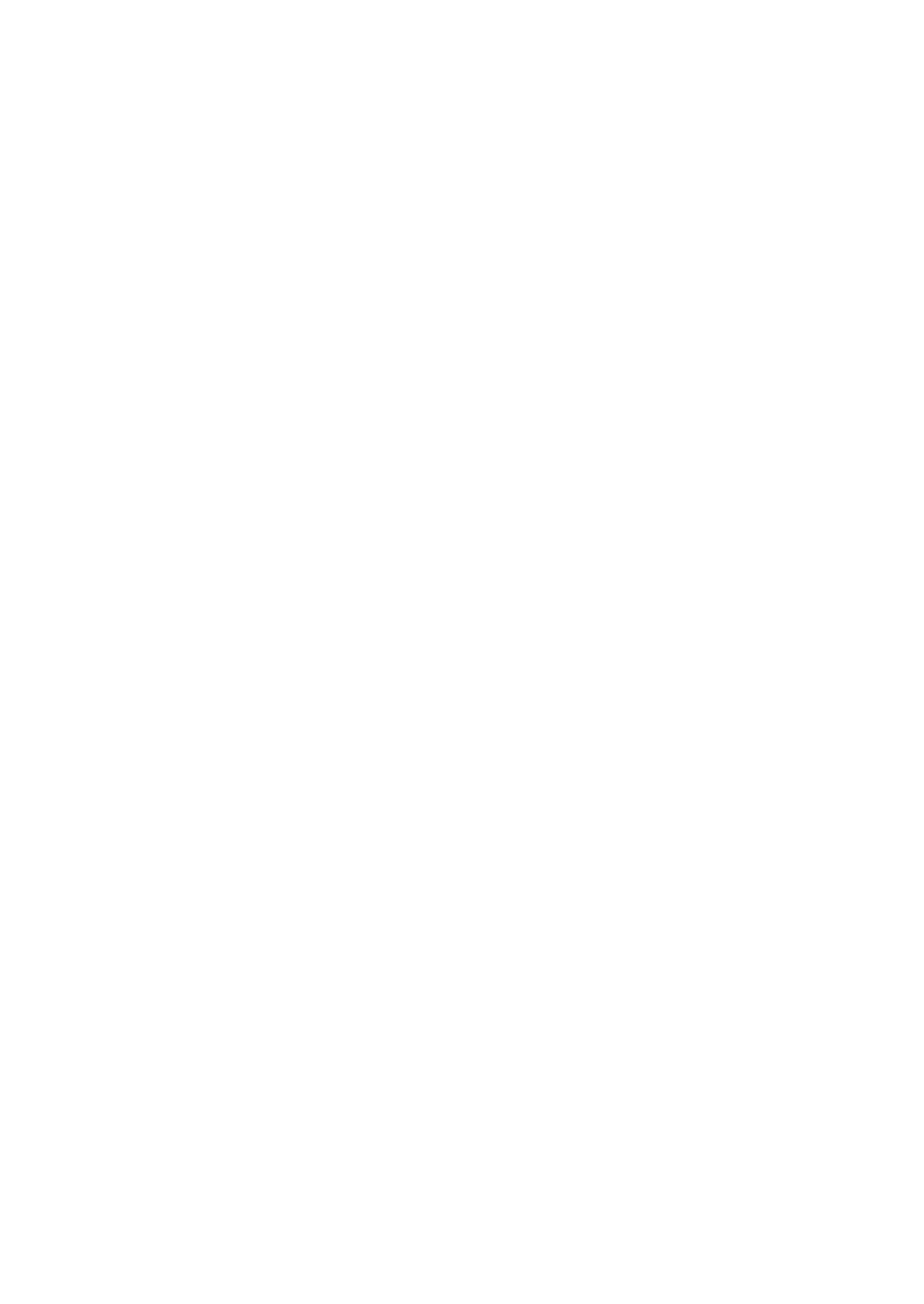# <span id="page-2-3"></span>Valentina Vad[i\\*](#page-2-0)

# *The Protection of Indigenous Cultural Heritage in International Investment Law and Arbitration*

The protection of cultural heritage is a fundamental public interest that is closely connected to fundamental human rights and is deemed to be among the best guarantees of international peace and security. Economic globalization and international economic governance have spurred a more intense dialogue and interaction among nations—potentially promoting cultural diversity and providing the funds to recover and preserve cultural heritage. However, these phenomena can also jeopardise cultural heritage. Foreign direct investments in the extraction of natural resources have the potential to change cultural landscapes and erase memory, and foreign investments in the cultural industries can induce cultural homogenization. In parallel, international investment law constitutes a legally binding and highly effective regime that demands that states promote and facilitate foreign direct investment. Does the existing legal framework adequately protect indigenous cultural heritage vis-à-vis the economic interests of foreign investors? This chapter aims to address this question by examining recent arbitrations and proposing legal tools to foster a better balance between economic and cultural interests in international investment law and arbitration.

#### 1. *Introduction*

<span id="page-2-2"></span>Although the protection of indigenous rights has gained some momentum at the international law level since the adoption of the 2007 United Nations Declaration on the Rights of Indigenous Peoples (UNDRIP), [1](#page-2-1) many of the

<span id="page-2-0"></span>[<sup>\\*</sup>](#page-2-3) An earlier version of this paper was presented at the University of Rome III on 4 December 2017. The author wishes to thank Antonietta Di Blase, Carlo Focarelli, and the participants to the conference for helpful comments on an earlier draft. The usual disclaimer applies. The research leading to these results has received funding from the European Research Council under the European Union's ERC Starting Grant Agreement n. 639564. The chapter reflects the author's views only and not necessarily those of the Union.

<span id="page-2-1"></span><sup>&</sup>lt;sup>[1](#page-2-2)</sup> United Nations Declaration on the Rights of Indigenous Peoples, (UNDRIP) A/ RES/61/295, 13 September 2007. The Declaration was approved by 143 nations, but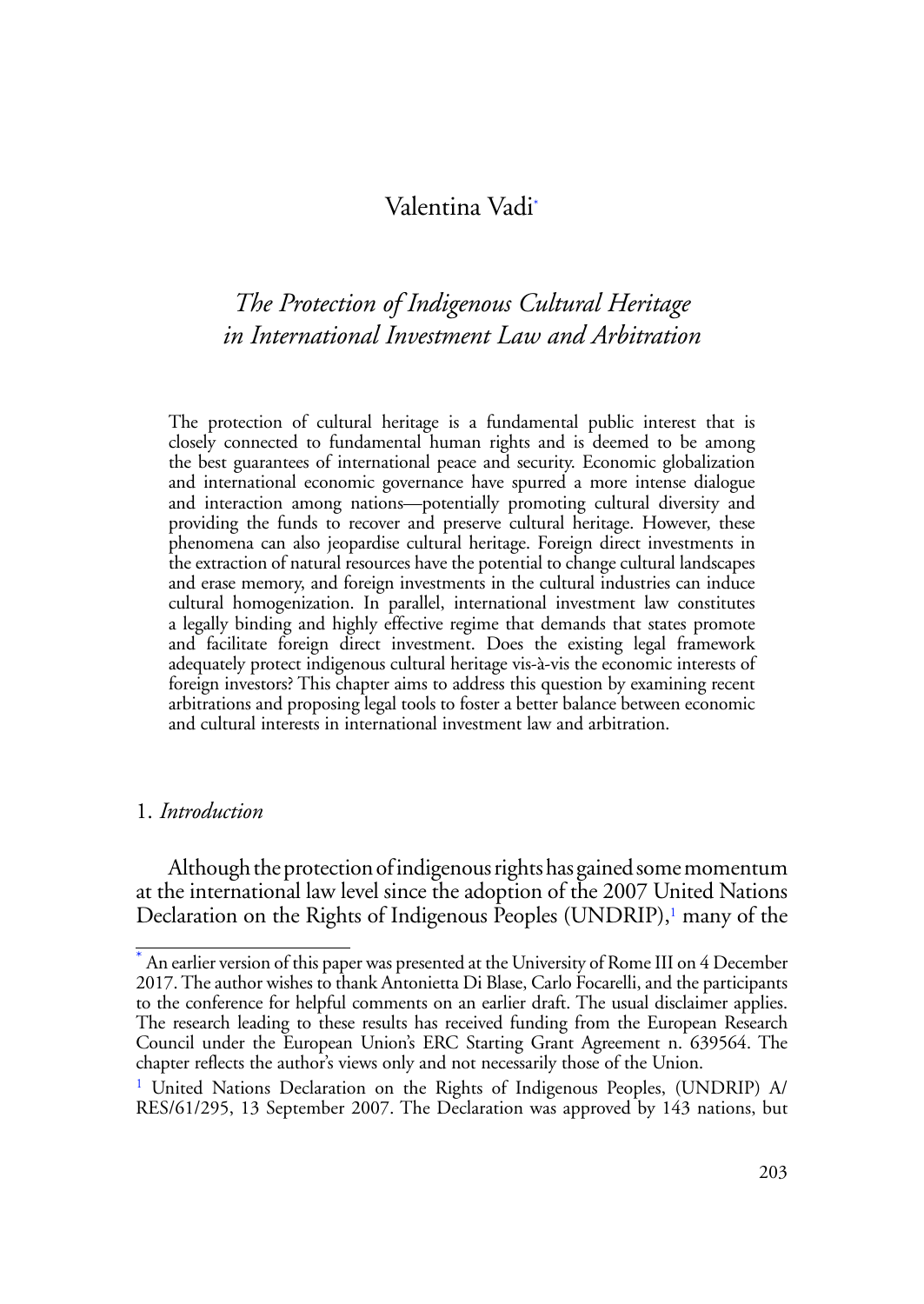estimated 370 million indigenous peoples around the world have lost, or are under imminent threat of losing, their ancestral lands because of the exploitation of natural resources. In fact, 'a large proportion of the world's remaining natural resources … are located on indigenous-occupied lands … [and] global demand for natural resources has skyrocketed in recent years.<sup>2</sup>

<span id="page-3-3"></span>This chapter explores the clash between economic development and indigenous peoples' rights from the perspective of international investment law. The protection of the rights of indigenous peoples has increasingly intersected with the promotion of foreign investments in international investment law. In fact, when a state adopts policies to protect the rights of indigenous peoples that interfere with foreign investments then this may be perceived as to indirect expropriation or a violation of other investment treaty provisions. While traditionally, international investment law and arbitration had developed only limited tools for the protection of human rights through dispute settlement,<sup>3</sup> recent arbitral awards have shown a growing awareness of the need to consider human rights within investment disputes. The incidence of cases in which arbitrators have taken noneconomic values into account is increasing[.4](#page-3-2)

<span id="page-3-5"></span><span id="page-3-4"></span>This chapter will proceed as follows. First, the chapter examines the international norms protecting indigenous cultural heritage with particular reference to the UNDRIP. Second, the international investment law regime will be briefly sketched out. Third, relevant arbitrations will be analysed and critically assessed. Fourth, this contribution offers some legal options to better reconcile the different interests at stake. Fifth, some conclusions shall be drawn. The chapter argues that the collision between investors' rights and indigenous entitlements makes the case for strengthening the current regime protecting indigenous peoples' rights. In particular, the participation of indigenous peoples in the decisions that affect them and their heritage is crucial. In parallel, such interplay also requires further reflection on the

was opposed by the United States, Canada, New Zealand, and Australia. However, these four nations subsequently endorsed the Declaration.

<span id="page-3-0"></span><sup>&</sup>lt;sup>[2](#page-3-3)</sup> 'The Double Life of International Law: Indigenous Peoples and Extractive Industries' (2016) 129 *Harvard Law Review* 1755–1778, 1756.

<span id="page-3-1"></span>[<sup>3</sup>](#page-3-4) For a seminal study, see V. Vadi, 'When Cultures Collide: Foreign Direct Investment, Natural Resources and Indigenous Heritage in International Investment Law' (2011) 42 *Columbia Human Rights Law Review* 797–889. See also V. Vadi, *Cultural Heritage in International Investment Law and Arbitration* (Cambridge: CUP 2014) 204–36; G. K. Foster, 'Foreign Investment and Indigenous Peoples: Options for Promoting Equilibrium Between Economic Development and Indigenous Rights' (2012) 33 *Michigan Journal of International Law* 627.

<span id="page-3-2"></span>[<sup>4</sup>](#page-3-5) Vadi, *Cultural Heritage in International Investment Law and Arbitration*.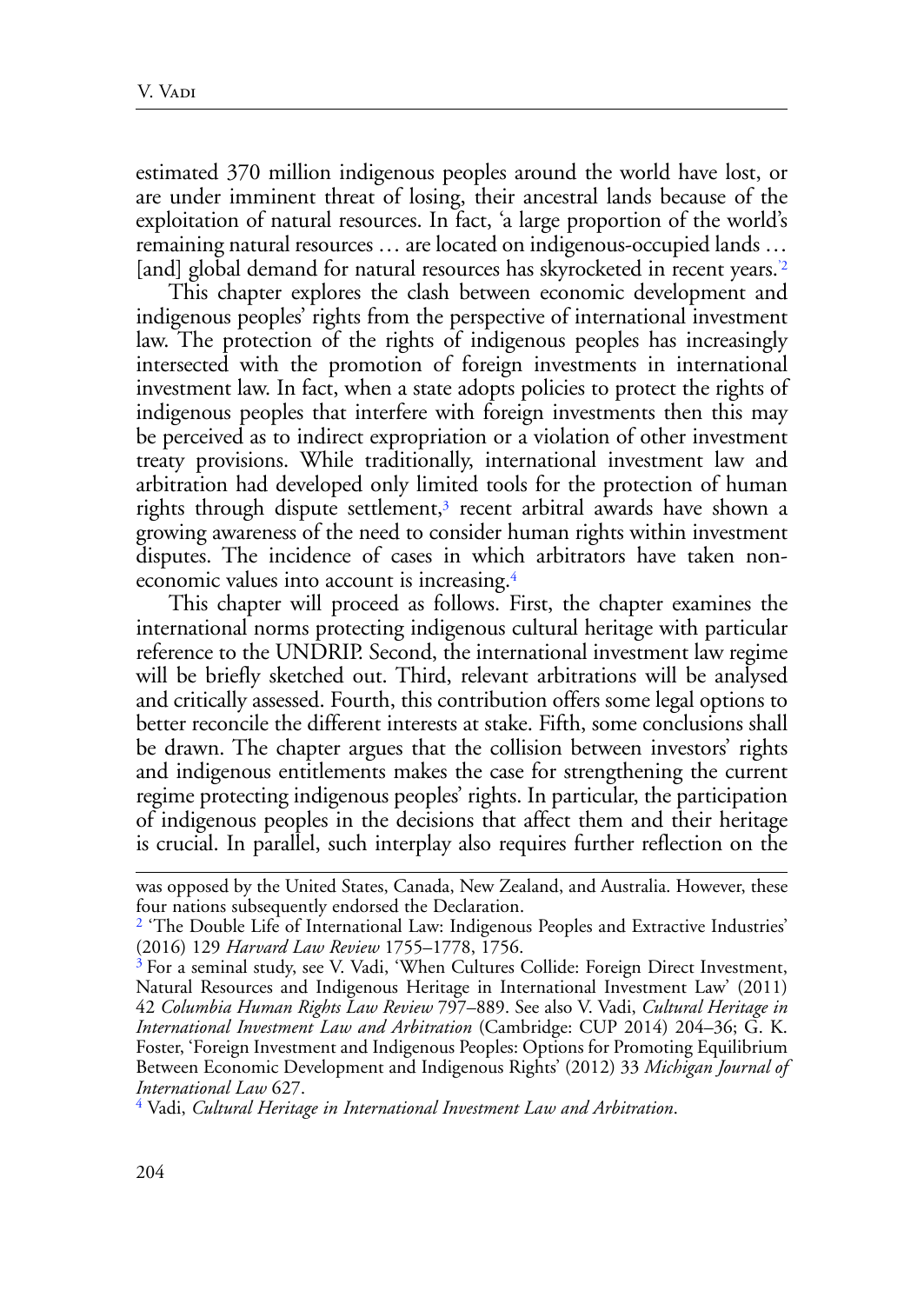emerging contribution of international investment law and arbitration to the development of international law.

The chapter then proposes three principal mechanisms to address the existing power imbalances among indigenous peoples, investors, and states: treaty drafting, treaty interpretation, and counterclaims. While these techniques are more evolutionary than revolutionary, they can prevent conflicts between different treaty regimes and contribute to the humanization of international investment law and the harmonious development of international law.

## 2. *The International Protection of Indigenous Heritage*

<span id="page-4-9"></span><span id="page-4-8"></span><span id="page-4-7"></span><span id="page-4-6"></span>In the past decades, there has been 'a paradigm shift in international law.'[5](#page-4-0) International law has finally recognised that indigenous peoples are bearers of rights both as individuals and as communities. Not only has international law increasingly regulated indigenous peoples' matters, but indigenous peoples are directly influencing and contributing to international law making.[6](#page-4-1) Existing international law has been interpreted in a way favourable to indigenous peoples<sup>7</sup> and new international instruments have specifically recognized the rights of indigenous peoples[.8 F](#page-4-3)or instance, the 1989 International Labour Organization Convention Concerning Indigenous and Tribal Peoples in Independent Countries (ILO Convention No. 169)[9](#page-4-4) and the United Nations Declaration on the Rights of Indigenous Peoples (UNDRIP)[10](#page-4-5) are special instruments for the protection of indigenous peoples. Indigenous peoples have supported the creation of special forums and bodies that exclusively deal with their situation and focus on their

<span id="page-4-2"></span>[7](#page-4-8) 'The Double Life of International Law', 1758.

<span id="page-4-5"></span>[10](#page-4-11) UNDRIP, *supra* note 1.

<span id="page-4-11"></span><span id="page-4-10"></span><span id="page-4-1"></span><span id="page-4-0"></span>[<sup>5</sup>](#page-4-6) M. Åhrén, *Indigenous Peoples' Status in the International Legal System* 149 (Oxford: OUP 2016) (arguing that the recognition of indigenous peoples as 'peoples' 'for international legal purposes can be described as nothing less than a paradigm shift in international law.').  $6$  K. A. Carpenter and A. R. Riley, 'Indigenous Peoples and the Jurisgenerative Moment in Human Rights' (2014) 102 *Berkeley Law Review* 173, at 177 (noting that 'Indigenous peoples are influencing law around and outside of their communities, all the way up into state and international practice.').

<span id="page-4-3"></span>[<sup>8</sup>](#page-4-9) Id.

<span id="page-4-4"></span>[<sup>9</sup>](#page-4-10) International Labour Organization Convention Concerning Indigenous and Tribal Peoples in Independent Countries (ILO Convention No. 169), 27 June 1989, 28 *ILM* 1382.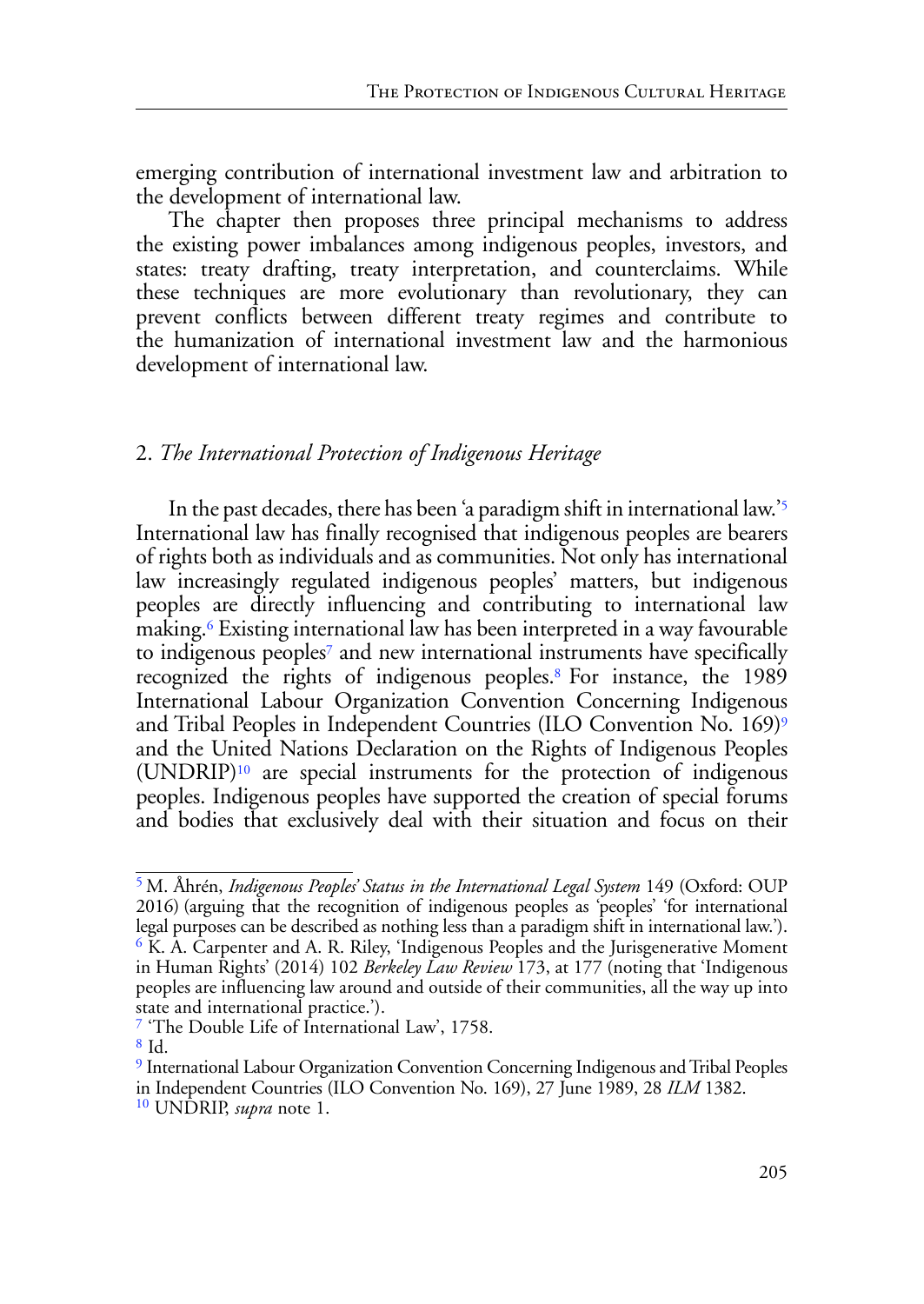<span id="page-5-11"></span>rights[.11](#page-5-0) For instance, the creation of the United Nations Permanent Forum for Indigenous Issues (UNPFII) reflects the efforts of indigenous peoples 'to create space for themselves and their issues within the United Nations human rights machinery.<sup>'[12](#page-5-1)</sup> Finally, an emerging jurisprudence of various human rights bodies has coalesced reaffirming their rights.<sup>[13](#page-5-2)</sup>

<span id="page-5-16"></span><span id="page-5-15"></span><span id="page-5-14"></span><span id="page-5-13"></span><span id="page-5-12"></span>Among the human rights entitlements of indigenous peoples, cultural entitlements are of particular importance.[14](#page-5-3) While the claims and aspirations of indigenous peoples are diverse, they do present a common thread: the quest to safeguard their heritage.<sup>[15](#page-5-4)</sup> For indigenous peoples, cultural heritage is a mix of tangible and intangible elements that contribute to personal identity, life-values, and resilience. On the one hand, for indigenous peoples, cultural heritage has 'a temporal dimension that moves simultaneously in two directions': the past and the future[.16](#page-5-5) For indigenous peoples, cultural heritage transforms the past into a tool to address present needs and future challenges[.17](#page-5-6) On the other hand, indigenous peoples hold a holistic view of land[;18](#page-5-7) they do not differentiate between cultural heritage on the one hand and natural heritage on the other[.19](#page-5-8) Rather, their cultural traditions 'are inseparable from their lands, territories, and natural resources.['20](#page-5-9) Tangible and intangible qualities of heritage 'become blurred when viewed through an indigenous lens' and 'fuse into one.'[21](#page-5-10) Therefore, the safeguarding of indigenous cultural heritage is indissolubly tied to the ancestral land and human rights of indigenous peoples.

<span id="page-5-21"></span><span id="page-5-20"></span><span id="page-5-19"></span><span id="page-5-18"></span><span id="page-5-17"></span>Indigenous heritage appears in a number of international law

<span id="page-5-1"></span><span id="page-5-0"></span><sup>&</sup>lt;sup>11</sup> K. Göcke 'Protection and Realization of Indigenous Peoples' Land Rights at the National and International Level' (2013) 5 *Goettingen Journal of International Law* 124. [12](#page-5-12) S. Sargent 'Transnational Networks and United Nations Human Rights Structural Change: The Future of Indigenous and Minority Rights' (2012) 16 *International Journal of Human Rights* 123–151, 136.

<span id="page-5-2"></span><sup>&</sup>lt;sup>13</sup> See Citroni's chapter in this volume.

<span id="page-5-3"></span>[<sup>14</sup>](#page-5-14) L. Westra, *Environmental Justice and the Rights of Indigenous Peoples* (London: Earthscan 2008) 10.

<span id="page-5-4"></span>[<sup>15</sup>](#page-5-15) S. Wiessner, 'The Cultural Rights of Indigenous Peoples: Achievements and Continuing Challenges' (2011) 22 *EJIL* 121.

<span id="page-5-5"></span><sup>&</sup>lt;sup>16</sup> T. te Heuheu, M. Kawharu and R. Ariihau Tuheiava, 'World Heritage and Indigeneity' (2012) *World Heritage* 17.

<span id="page-5-6"></span>[<sup>17</sup>](#page-5-17) J. Josefsson and I.-L. Aronsson, 'Heritage as Life-Values: A Study of the Cultural Heritage Concept' (2016) 110 *Current Science* 2091, 2093–95.

<span id="page-5-7"></span><sup>&</sup>lt;sup>18</sup> 'Interview with Myrna Cunningham, Chair of the United Nations Permanent Forum on Indigenous Issues' (2012) *World Heritage* 54–57.

<span id="page-5-8"></span><sup>&</sup>lt;sup>19</sup> Josefsson and Aronsson, 'Heritage as Life-Values', 2098.

<span id="page-5-10"></span>

<span id="page-5-9"></span><sup>&</sup>lt;sup>20</sup> 'Interview with Myrna Cunningham', *supra* note 18, 54.<br><sup>21</sup> te Heuheu, Kawharu and Tuheiava, 'World Heritage and Indigeneity', 17.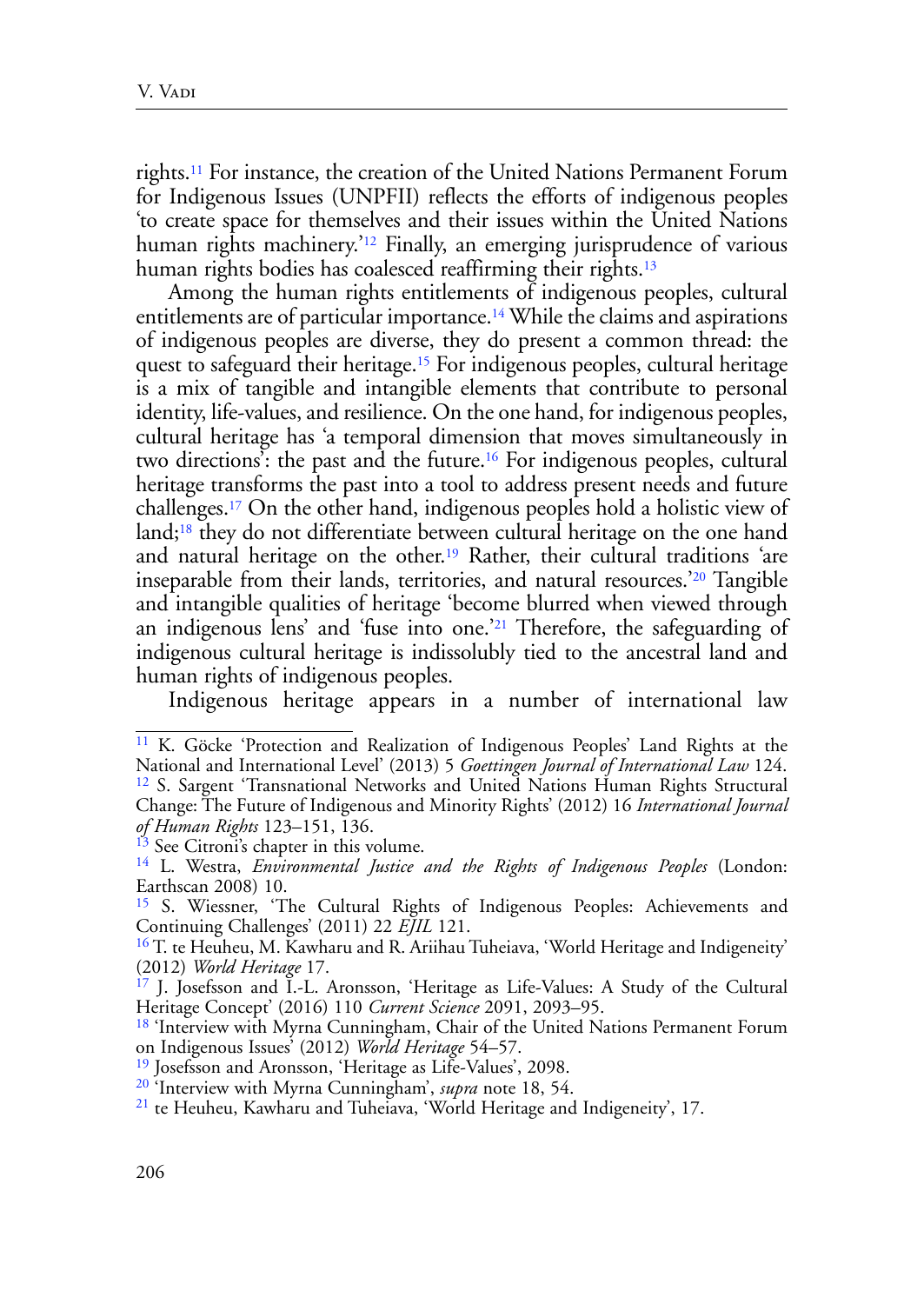<span id="page-6-11"></span><span id="page-6-10"></span><span id="page-6-9"></span><span id="page-6-8"></span>instruments, and plays a central role in the UNDRIP[.22](#page-6-0) The Declaration is the product of two decades of preparatory work and 'a milestone of re-empowerment' of indigenous peoples.[23](#page-6-1) While this landmark instrument is currently not binding, this may change in the future to the extent that its provisions reflect customary international law and/or general principles of law[.24](#page-6-2) The Declaration constitutes a significant achievement for indigenous peoples worldwide as it brings indigenous peoples' rights and cultural heritage to the forefront of international law.<sup>25</sup> Indigenous culture is a key theme of the Declaration. Many articles are devoted to different aspects of indigenous culture; in fact, the word 'culture' appears no less than thirty times in its text.[26](#page-6-4) Not only does the UNDRIP recognize the dignity and diversity of indigenous peoples' culture but it also acknowledges its essential contribution to the 'diversity and richness of civilizations and cultures', which constitute the 'common heritage' of humanity.<sup>27</sup>

<span id="page-6-15"></span><span id="page-6-14"></span><span id="page-6-13"></span><span id="page-6-12"></span>The Declaration recognizes the right of indigenous peoples to practice their cultural traditions<sup>28</sup> and maintain their distinctive spiritual and material relationship with the land that they have traditionally owned, occupied, or otherwise used.[29 F](#page-6-7)or most, if not all, indigenous peoples, land is not only the basis of economic livelihood, but also the source of spiritual and cultural

<span id="page-6-5"></span><sup>27</sup> UNDRIP preamble.

<span id="page-6-0"></span>[<sup>22</sup>](#page-6-8) International Labour Organization, Convention 169 concerning Indigenous and Tribal Peoples in Independent Countries (ILO Convention 169), adopted 27 June 1989, in force 5 September 1991, 28 *ILM* 1382, Article 13(1).

<span id="page-6-1"></span><sup>&</sup>lt;sup>23</sup> S. Wiessner, 'Indigenous Self-Determination, Culture and Land: A Reassessment in Light of the 2007 UN Declaration on the Rights of Indigenous Peoples' in E. Pulitano (ed), *Indigenous Rights in the Age of the UN Declaration* (Cambridge: CUP 2012) 31–63, 31.

<span id="page-6-2"></span>[<sup>24</sup>](#page-6-10) On the legal status of the Declaration, *see* M. Barelli, 'The Role of Soft Law in the International Legal System: The Case of the United Nations Declaration on the Rights of Indigenous Peoples' (2009) 58 *ICLQ* 957, 983 (arguing that 'regardless of its nonbinding nature, the Declaration has the potential effectively to promote and protect the rights of the world's indigenous peoples.') See also International Law Association, Comm. on the Rights of Indigenous Peoples, Res. No. 5/2012 (August 2012) (noting that 'UNDRIP as a whole cannot yet be considered a statement of existing customary international law. However, it includes several key provisions which correspond to existing state obligations under customary international law.')

<span id="page-6-3"></span><sup>&</sup>lt;sup>[25](#page-6-11)</sup> E. Pulitano, 'Indigenous Rights and International Law: An Introduction', *in* E. Pulitano (ed), *Indigenous Rights in the Age of the UN Declaration* (Cambridge: CUP 2012) 25.

<span id="page-6-4"></span><sup>&</sup>lt;sup>[26](#page-6-12)</sup> See Y. Donders, *The UN Declaration on the Rights of Indigenous Peoples. A Victory for Cultural Autonomy?*, *in* I. Boerefijn and J. Goldschmidt (eds.) *Changing Perceptions of Sovereignty and Human Rights* (Intersentia 2008) 99.

<span id="page-6-6"></span>[<sup>28</sup>](#page-6-14) Id. Article 11.

<span id="page-6-7"></span><sup>&</sup>lt;sup>29</sup> Id. Articles 8, 11, 12.1, 13.1.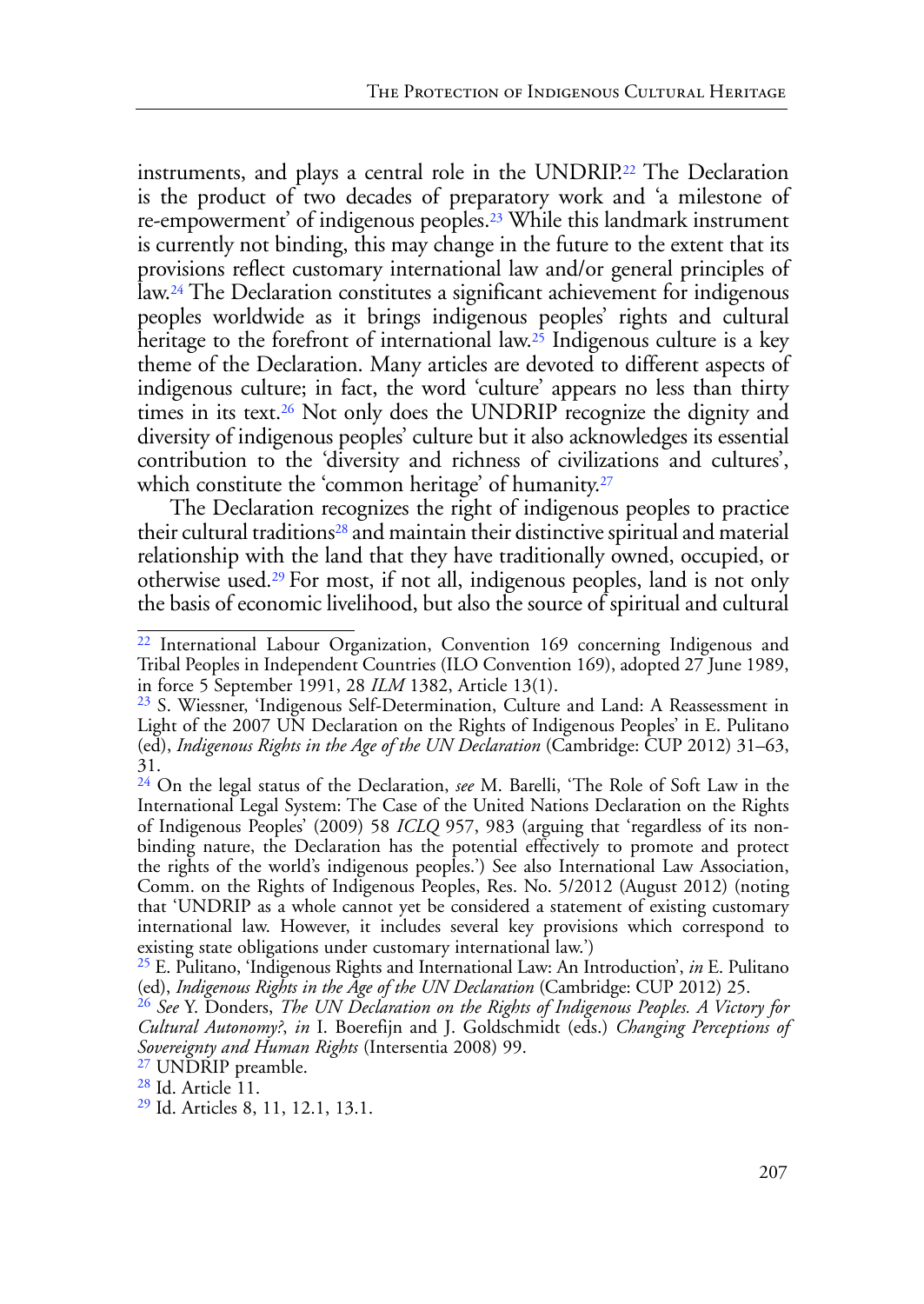<span id="page-7-9"></span><span id="page-7-8"></span>identity.[30](#page-7-0) They 'see the land and the sea, all of the sites they contain and the knowledge and the laws associated with those sites as a single entity that must be protected as a whole.<sup>31</sup> Because indigenous peoples often have this holistic approach, a UN study acknowledges that '[a]ll elements of heritage should be managed and protected as a single, interrelated, and integrated whole.<sup>['32](#page-7-2)</sup> For the same reason, indigenous culture 'often cannot be preserved in locations outside traditionally indigenous territories.['33](#page-7-3)

<span id="page-7-12"></span><span id="page-7-11"></span><span id="page-7-10"></span>Some scholars caution that emphasizing the cultural entitlements of indigenous peoples can reduce their political rights and limit their claims to self-determination.[34](#page-7-4) They warn that there is tendency to treat cultural rights as less fundamental than other human rights. On the contrary, this chapter argues that without the protection of indigenous cultural identity, heritage, and rights, all of the other claims of indigenous peoples lose strength. Cultural claims do not replace other claims; rather, they complement and reinforce them. Not only have cultural rights gradually become more central in current debates, but human rights have long been considered to be indivisible[.35](#page-7-5) The UNDRIP acknowledges the importance of indigenous cultures and adopts this holistic understanding of indigenous peoples' rights. In fact, the protection of the cultural identity of indigenous peoples is at the heart of the UNDRIP[,36](#page-7-6) and 'one can find the cultural rights angle in each article of the Declaration.['37 T](#page-7-7)herefore, recognizing the

<span id="page-7-5"></span>[35](#page-7-13) A. Sinding-Larsen, 'Our Common Dignity: Rights-Based Approaches to Heritage Management' (2012) 68 *World Heritage* 58, 58.

<span id="page-7-15"></span><span id="page-7-14"></span><span id="page-7-13"></span><span id="page-7-0"></span>[<sup>30</sup>](#page-7-8) J. Gilbert, 'Custodians of the Land – Indigenous Peoples, Human Rights and Cultural Integrity', in M. Langfield, W. Logan, and M. Nic Craith (eds), *Cultural Diversity, Heritage and Human Rights* (London: Routledge 2010) 31–44.

<span id="page-7-1"></span>[<sup>31</sup>](#page-7-9) C. O'Faircheallaigh, *Negotiating Cultural Heritage? Aboriginal Mining Company Agreements in Australia* (2003) 39 *Development & Change* 25, 27.

<span id="page-7-2"></span> $32$  E.-I. Daes, Special Rapporteur, Comm. On Human Rights, Subcomm. on Prevention of Discrimination and Protection of Minorities, *Study on the Protection of the Cultural and Intellectual Property of Indigenous Peoples*, UN Doc. E/CN.4/Sub. 2/1993/28 (1993) 9.  $33$  'The Double Life of International Law', 1759.

<span id="page-7-4"></span><span id="page-7-3"></span>[<sup>34</sup>](#page-7-12) K. Engle, *The Elusive Promise of Indigenous Development—Rights, Culture, Strategy* (Durham, NC: Duke University Press 2010) 1–2 (arguing that 'cultural rights have provided the dominant framework for indigenous rights advocacy since at least the 1990s' and suggesting that 'increased cultural rights sometimes lead to decreased opportunities for autonomy and development.')

<span id="page-7-6"></span>[<sup>36</sup>](#page-7-14) F. Francioni, 'The Human Dimension of International Cultural Heritage Law: An Introduction' (2011) 22 *EJIL* 9, 15.

<span id="page-7-7"></span>[<sup>37</sup>](#page-7-15) E. Stamatopoulou, 'Taking Cultural Rights Seriously: The Vision of the UN Declaration on the Rights of Indigenous Peoples', in S. Allen and A. Xanthaki (eds.) *Reflections on the UN Declaration on the Rights of Indigenous Peoples* (Oxford: Hart Publishing 2011) 387, 392.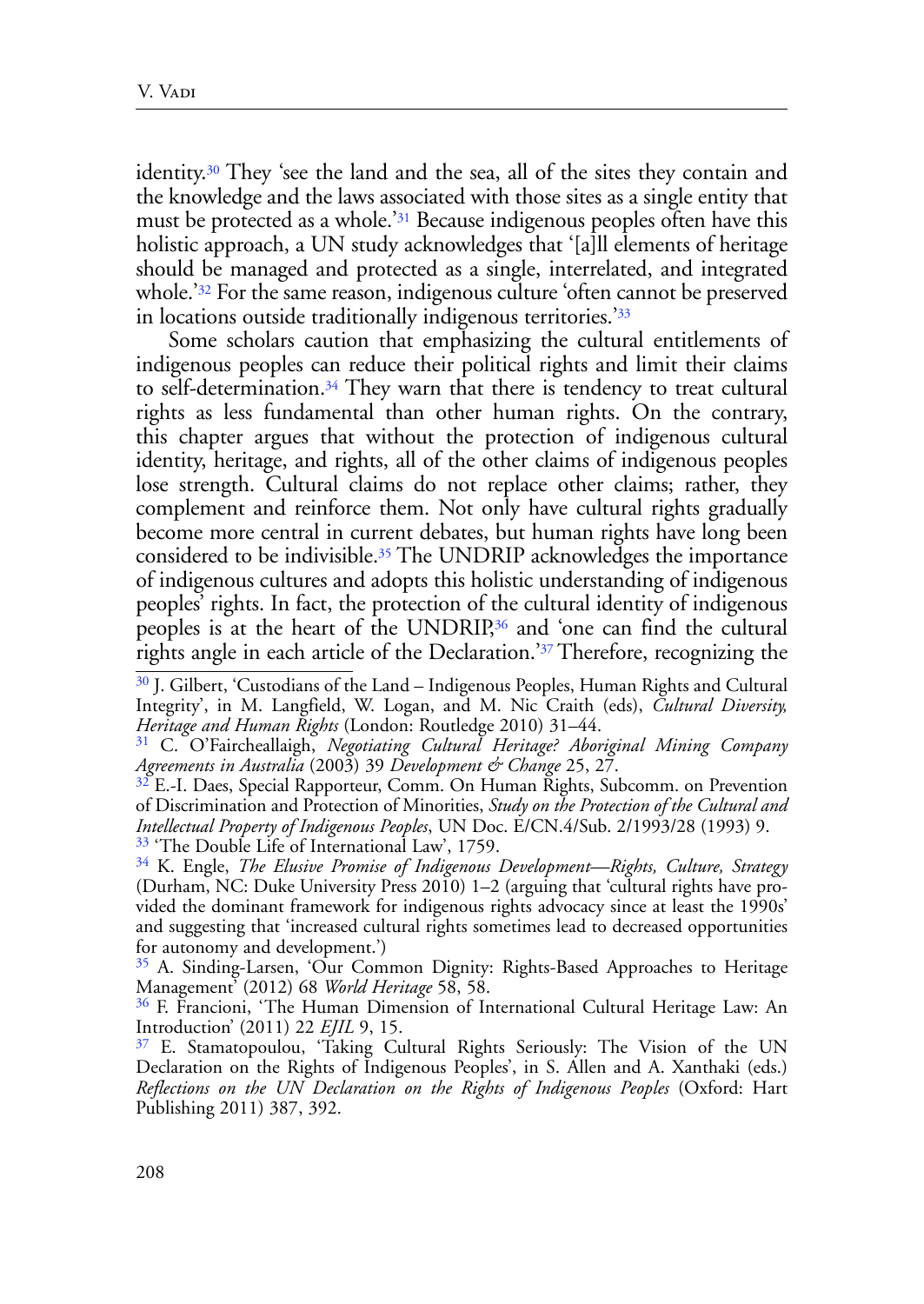importance of indigenous culture is vital for the recognition, protection, and fulfillment of the human rights of indigenous peoples.

<span id="page-8-10"></span><span id="page-8-9"></span><span id="page-8-8"></span><span id="page-8-7"></span>Indigenous peoples can raise complaints regarding measures that affect them before national courts and regional human rights courts, as well as through particular complaint mechanisms at the UN level.<sup>38</sup> Several human rights treaties set up international mechanisms for monitoring states' compliance with human rights and some even enable individuals or groups to file complaints before a court or commission alleging state human rights violations.[39](#page-8-1) However, none of these mechanisms has jurisdiction over private parties.[40](#page-8-2) At best, communities impacted by foreign direct investment (FDI) can 'obtain an award against the state in which violations [of human rights] occurred.['41](#page-8-3) Nonetheless, this 'may be unsatisfactory ... because states sometimes fail to comply with the determinations of human rights bodies, and options for enforcing those determinations are limited or non-existent.['42](#page-8-4) Finally, regional human rights courts have 'a limited geographical scope' and are present only in certain regions of the world[.43](#page-8-5) The UNDRIP does not change this situation. Therefore, notwithstanding the major political merits of the Declaration, as one author puts it, 'UNDRIP does not definitively resolve, but at best temporarily mediates, multiple tensions.'[44](#page-8-6)

## <span id="page-8-13"></span><span id="page-8-12"></span><span id="page-8-11"></span>3. *International Investment Governance and the Diaspora of Indigenous Culture-related Disputes before International Investment Treaty Tribunals*

International investment law is a well-developed field of study within the broader international law framework. As there is no single comprehensive global treaty, investors' rights are defined by an array of bilateral and regional investment treaties and by customary international law, general principles,

<span id="page-8-0"></span>[<sup>38</sup>](#page-8-7) I. Watson and S. Venne, 'Talking Up Indigenous Peoples' Original Intent in a Space Dominated by State Interventions', in E. Pulitano (ed), *Indigenous Rights in the Age of the UN Declaration* (Cambridge: CUP 2012) 87, 96, 106.

<span id="page-8-1"></span><sup>&</sup>lt;sup>39</sup> G. K. Foster, 'Investors, States, and Stakeholders: Power Asymmetries in International Investment and the Stabilizing Potential of Investment Treaties' (2013) 17 *Lewis & Clark L. Review* 361, 390.

<span id="page-8-2"></span> $^{40}$  Id. [41](#page-8-10) Id.

<span id="page-8-4"></span><span id="page-8-3"></span>[<sup>42</sup>](#page-8-11) Id. 391.

<span id="page-8-5"></span>[<sup>43</sup>](#page-8-12) Id.

<span id="page-8-6"></span><sup>&</sup>lt;sup>44</sup> K. Engle, 'On Fragile Architecture: The UN Declaration on the Rights of Indigenous Peoples in the Context of Human Rights' (2011) 22 *EJIL* 141, 163.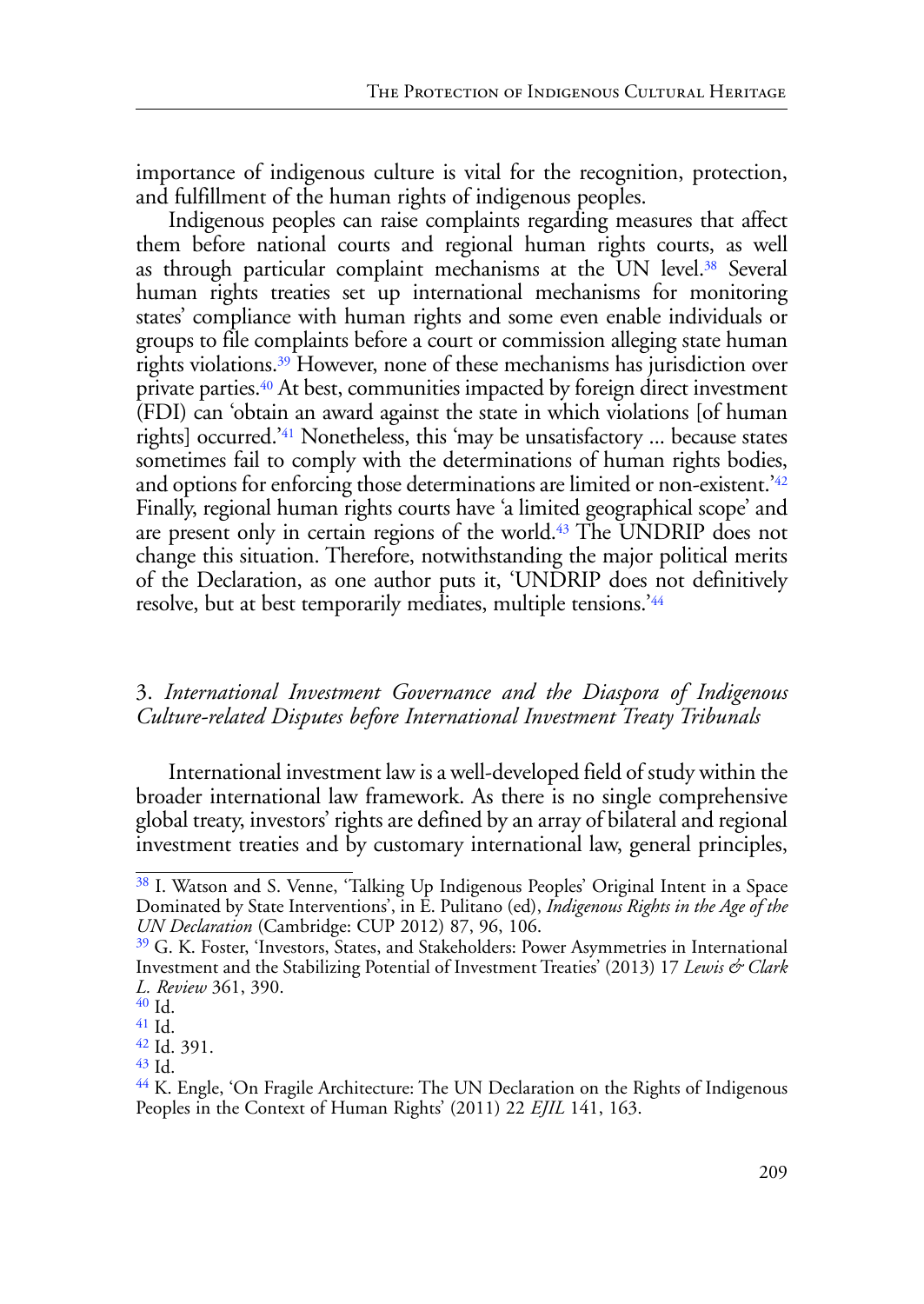and other subsidiary sources of law. International investment law provides extensive protection to investors' rights in order to encourage foreign direct investment (FDI) and to foster economic development. At the substantive level, investment treaties provide *inter alia* for: adequate compensation for expropriated property; protection against discrimination; fair and equitable treatment; full protection and security; and assurances that the host country will honour its commitments regarding the investment.

<span id="page-9-5"></span><span id="page-9-4"></span>At the procedural level, international investment law is characterised by sophisticated dispute settlement mechanisms. While state-to-state arbitration has been rare, $45$  investor–state arbitration has become the most successful mechanism for settling investment-related disputes.<sup>46</sup> Nowadays, international investment agreements (IIAs) provide investors with direct access to an international arbitral tribunal. The use of the arbitration model is aimed at depoliticising disputes, avoiding potential national court bias, and ensuring the advantage of effectiveness.<sup>47</sup> Once proceedings are initiated by an investor, arbitral tribunals review state acts in light of their relative investment treaties.

<span id="page-9-6"></span>Given the structural imbalance between the vague and non-binding dispute settlement mechanisms provided by human rights treaties and the highly effective and sophisticated dispute settlement mechanisms available under international investment law, cultural disputes involving the rights of investors and indigenous peoples have been brought before investment treaty arbitral tribunals.[48](#page-9-3)

<span id="page-9-7"></span>One may wonder whether the fact that cultural disputes tend to be adjudicated before international investment treaty tribunals results in institutional bias. Investment treaty standards are vague and their language encompasses a potentially wide variety of state regulation that

<span id="page-9-0"></span>[<sup>45</sup>](#page-9-4) On state-to-state investment treaty arbitration, *see generally* M. Potestà, 'Towards a Greater Role for State-to-State Arbitration in the Architecture of Investment Treaties?', in S. Lalani and R. Polanco Lazo (eds.) *The Role of the State in Investor–State Arbitration* (Leiden: Brill 2015) 249, 250.

<span id="page-9-1"></span>[<sup>46</sup>](#page-9-5) S. Franck, 'Development and Outcomes of Investor–State Arbitration' (2009) 9 *Harvard Journal of International Law* 435–489.

<span id="page-9-2"></span>[<sup>47</sup>](#page-9-6) U. Kriebaum, 'Evaluating Social Benefits and Costs of Investment Treaties: Depoliticization of Investment Disputes' (2018) 33 *ICSID Review* 14–28.

<span id="page-9-3"></span><sup>&</sup>lt;sup>48</sup> Obviously, this does not mean that these are the only available fora for this kind of dispute. Other tribunals are available such as national courts, human rights courts, regional economic courts, and traditional state-to-state courts and tribunals such as the International Court of Justice or even inter-state arbitration. Some of these dispute settlement mechanisms may be more suitable than investor–state arbitration to address cultural concerns. However, given its scope, this study focuses on the jurisprudence of arbitral tribunals.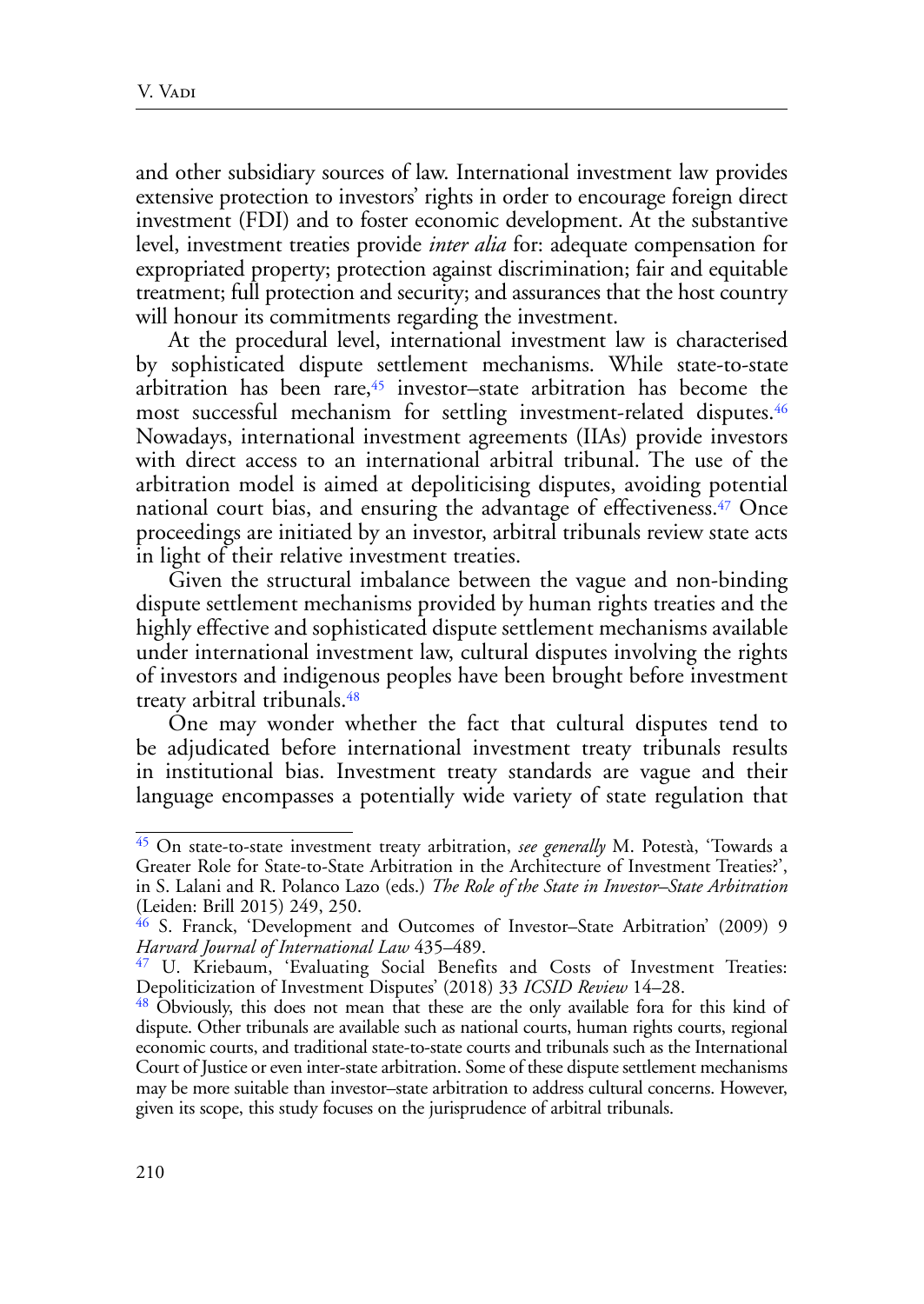may interfere with economic interests. Therefore, a tension exists when a state adopts regulatory measures interfering with foreign investments, as regulation may be considered as violating substantive standards of treatment under investment treaties and the foreign investor may claim compensation before arbitral tribunals.

<span id="page-10-5"></span>The architecture of the arbitral process also raises significant concerns in the context of disputes involving indigenous peoples. While arbitration structurally constitutes a private model of adjudication, substantively, arbitral awards ultimately shape the relationship between the state, on the one hand, and private individuals on the other.<sup>49</sup> Arbitrators determine matters such as the legality of governmental activity, the degree to which foreign investors should be protected from state action, and the appropriate role of the state.<sup>50</sup> From this, it is clear that disputes determined within this model can potentially affect the inherent rights of indigenous peoples. The following section addresses the question of whether the inherent rights of indigenous peoples play any role in investor-state arbitrations.

#### <span id="page-10-6"></span>4. *When Cultures Collide*

<span id="page-10-7"></span>The development of natural resources is growing increasingly in, or very close to, traditional indigenous areas. While development analysts consider extractive projects as anti-poverty measures and advocate FDI as a major catalyst for development,  $51$  for the most part, the peoples in the areas where the resources are located tend to bear a disproportionate share of the negative impacts of the development through reduced access to resources and direct exposure to pollution and environmental degradation. In particular, rising investment in the extractive industries can have a devastating impact on the livelihood of indigenous peoples.<sup>52</sup>

<span id="page-10-9"></span><span id="page-10-8"></span>The interplay between investors' rights and indigenous peoples' rights has been discussed by domestic courts,<sup>53</sup> and by human rights bodies at

<span id="page-10-1"></span><span id="page-10-0"></span>[<sup>49</sup>](#page-10-5) G. Van Harten *Investment Treaty Arbitration and Public Law* (Oxford: OUP 2007) 70. [50](#page-10-6) M. Sornarajah, 'The Clash of Globalizations and the International Law on Foreign Investment' (2003) 10 *Canadian Foreign Policy* 1.

<span id="page-10-2"></span>[<sup>51</sup>](#page-10-7) OECD, *Foreign Direct Investment for Development* (Paris: OECD 2002) 3.

<span id="page-10-3"></span>[<sup>52</sup>](#page-10-8) K. Tienhaara, 'What You Don't Know Can Hurt You: Investor–State Disputes and The Protection of the Environment in Developing Countries' (2006) 6 *Global Environmental Politics* 73–100.

<span id="page-10-4"></span>[<sup>53</sup>](#page-10-9) At the national level, see e.g. *Hupacasath First Nation v. The Minister of Foreign Affairs*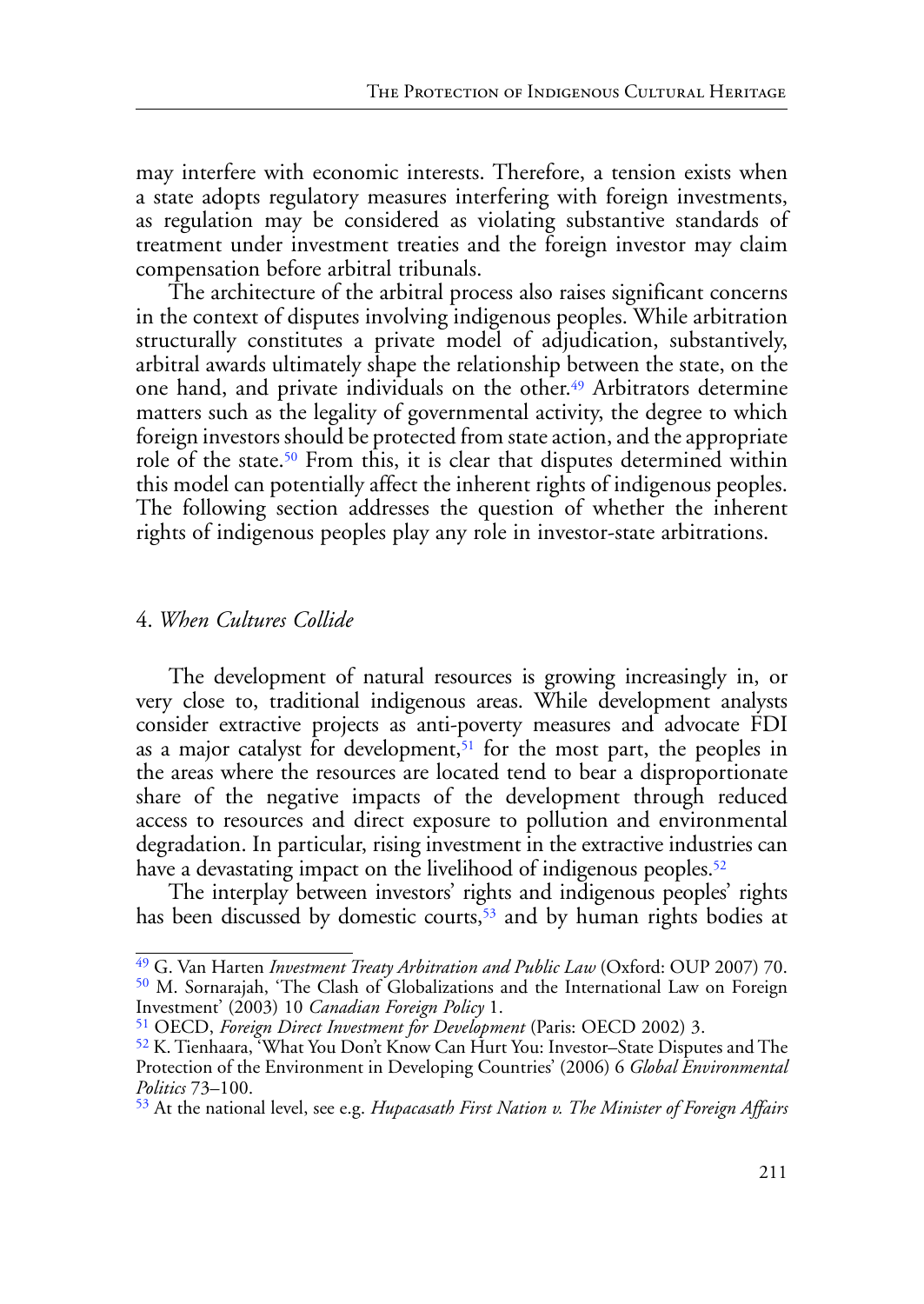<span id="page-11-4"></span>the regional and international level.<sup>54</sup> This jurisprudence and the relevant literature are extensive; what is less known is the emerging jurisprudence of investment treaty arbitral tribunals dealing with elements of indigenous cultural heritage. This chapter contributes to the existing literature by examining and critically assessing a number of recent arbitrations and proposing policy options to reconcile the interests at stake.

Given the impact that arbitral awards can have on indigenous peoples' cultural heritage and rights, and the growing number of investment arbitrations, scrutiny and critical assessment of this jurisprudence is particularly timely and important. On the one hand, such scrutiny illuminates the way international investment law responds to human rights concerns in its operation, thus contributing to the ongoing investigation into the role of international investment law within its broader matrix of international law. On the other hand, this scrutiny calls for strengthening the human rights system to reduce the institutional imbalance with international investment law.

<span id="page-11-6"></span><span id="page-11-5"></span>To date, the crossover of international investment law and the rights of indigenous peoples has arisen in three ways.<sup>55</sup> First, as investors, indigenous peoples have filed claims before arbitral tribunals *qua* foreign investors, alleging that the host state failed to consider their human rights.<sup>56</sup> Second, foreign investors have filed claims against the host state contending that regulatory measures protecting indigenous cultural rights or their heritage were in breach of relevant investment treaty provisions. Third, indigenous communities have sought permission to intervene in the proceedings.<sup>57</sup> This

<span id="page-11-0"></span>[54 S](#page-11-4)ee Citroni's chapter in this volume.

<span id="page-11-7"></span>*Canada and The Attorney General of Canada*, Judgment of 9 January 2015, 2015 FCA 4 (CanLII) (the Canadian Federal Court dismissed an application by the Hupacasath First Nation, an aboriginal band in British Columbia, to stall the Canada–China Investment Treaty until First Nations had been consulted, holding that any potential adverse impacts were non-appreciable and speculative in nature).

<span id="page-11-1"></span>[<sup>55</sup>](#page-11-5) For a similar analytical framework, see J. Levine, 'The Interaction of International Investment Arbitration and the Rights of Indigenous Peoples', in F. Baetens (ed) *Investment Law within International Law—Integrationist Perspectives* (Cambridge: CUP 2013) 107–128.

<span id="page-11-2"></span>[<sup>56</sup>](#page-11-6) *Grand River Enterprises Six Nations, Ltd. v. United States*, Award, NAFTA Tribunal, 12 January 2011. For commentary, see V. Vadi, 'Heritage, Power, and Destiny: The Protection of Indigenous Heritage in International Investment Law and Arbitration' (2018) 50 *George Washington International Law Review* 742–744.

<span id="page-11-3"></span>[<sup>57</sup>](#page-11-7) See e.g. *Border Timbers Ltd. v. Zimbabwe*, Procedural Order No. 2, ICSID ARB/10/25, 26 June 2012; *Glamis Gold, Ltd. v. United States*, Decision on Application and Submission by Quechan Indian Nation, UNCITRAL, 16 September 2005. For commentary, see Vadi, 'Heritage, Power, and Destiny', 761-4.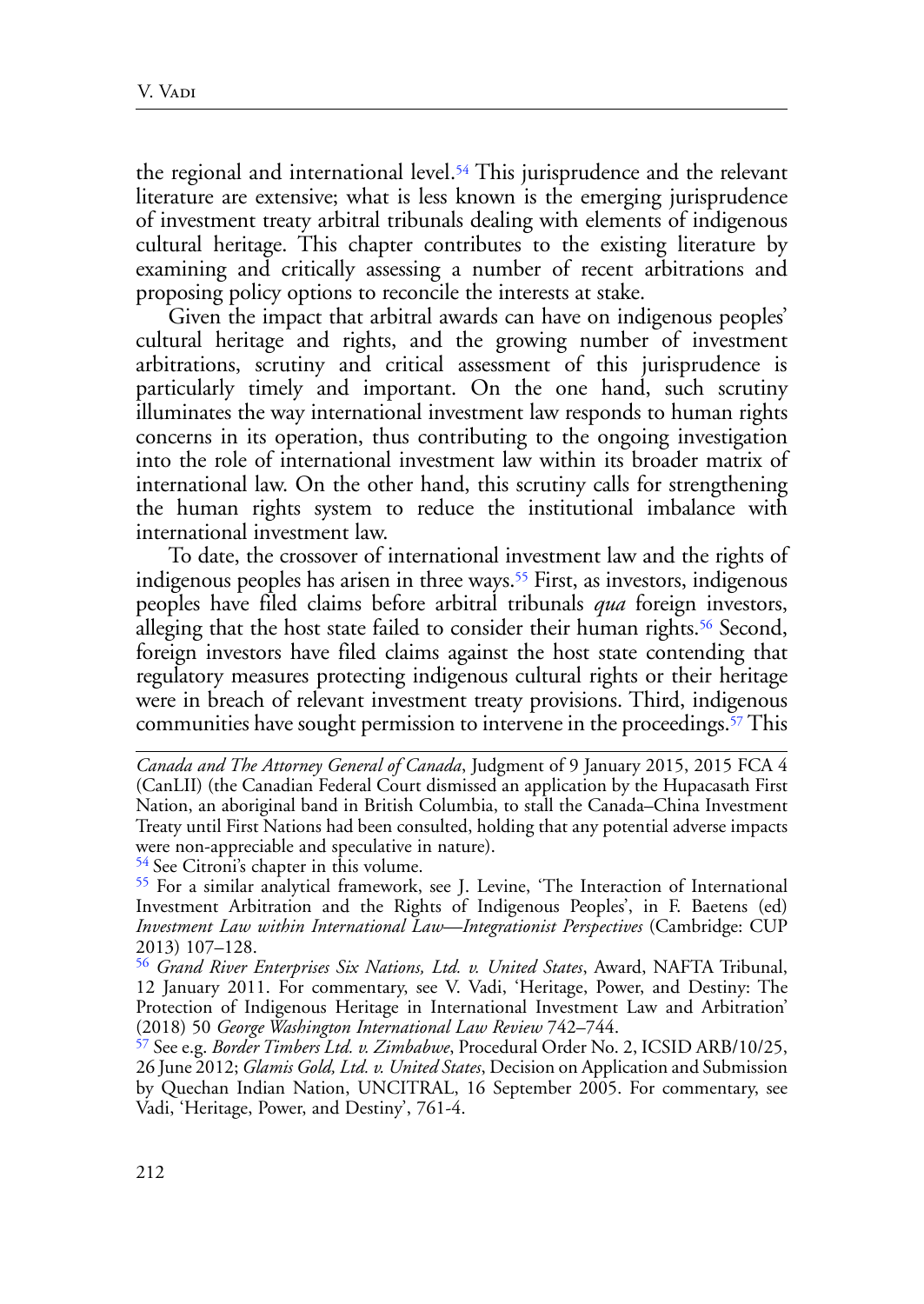chapter focuses on the second type of case, those in which investors have contended that state measures allegedly intended to protect indigenous peoples were in breach of relevant investment treaty provisions. In particular, it proceeds as follows. First, it sheds light on a recent award which declined jurisdiction. Second, it deals with claims of breach of fair and equitable treatment. Third, it discusses claims of unlawful expropriation. Other claims, including violation of full protection and security, are not examined here due to space limitations.<sup>[58](#page-12-0)</sup>

# <span id="page-12-6"></span><span id="page-12-5"></span>4.1 *Jurisdiction*

In some cases, arbitral tribunals have declined their jurisdiction. In this regard, it may be interesting to examine a recent award, which has been neglected by the literature so far, in which the arbitral tribunal declined jurisdiction because the investors had not complied with the domestic law of the host state to safeguard indigenous peoples' rights. In 2015, a Costa Rican company and several Dutch investors, all shareholders of an ecotourism project called Cañaveral in Bocas del Toro, Panama, filed a claim against Panama at the International Center for the Settlement of Investment Disputes (ICSID).<sup>59</sup> The investors contested decisions made by the Panamanian National Land Management Agency about whether the claimants' property was located within the protected area inhabited by the Ngöbe Buglé indigenous peoples in Western Panama.<sup>[60](#page-12-2)</sup> The Ngöbe land originally extended from the Pacific Ocean to the Caribbean Sea and the Ngöbe have traditionally relied on subsistence activities such as farming, fishing, and hunting[.61](#page-12-3) Nowadays they mostly live in the Comarca Ngöbe-Buglé, which is a specifically designated area to protect the cultural heritage and the political autonomy of these indigenous communities.<sup>[62](#page-12-4)</sup> The 1997 law

<span id="page-12-9"></span><span id="page-12-8"></span><span id="page-12-7"></span><span id="page-12-0"></span>[<sup>58</sup>](#page-12-5) Other claims include violation of full protection and security. See, e.g. *Burlington Resources, Inc. v. Republic of Ecuador*, Decision on Jurisdiction, ICSID ARB/08/5, 2 June 2010) paras 27–37. For commentary, see Vadi, 'Heritage, Power, and Destiny', 750-1.

<span id="page-12-1"></span>[<sup>59</sup>](#page-12-6) *Álvarez y Marín Corporación S.A. v. Republic of Panama*, ICSID ARB/15/14, 20 April 2015.

<span id="page-12-2"></span>[<sup>60</sup>](#page-12-7) *See* C. Trevino, 'Panama Faces New ICSID Arbitration Over Thwarted Hotel Tourism Development', *Investment Arbitration Reporter* (2015) 1.

<span id="page-12-3"></span><sup>&</sup>lt;sup>61</sup> C. Campbell, 'Protecting the Ngäbe Buglé Community of Panama with Clean Development Mechanism Safeguards to Promote Culturally Sensitive Development' (2014) 2 *American Indian Law Journal* 547, 547.

<span id="page-12-4"></span>[<sup>62</sup>](#page-12-9) *Álvarez y Marín Corporación S.A. y Otros c. República de Panamá*, ICSID ARB/15/14, Motivación de la decisión sobre las excepciones preliminares de la demandada en virtud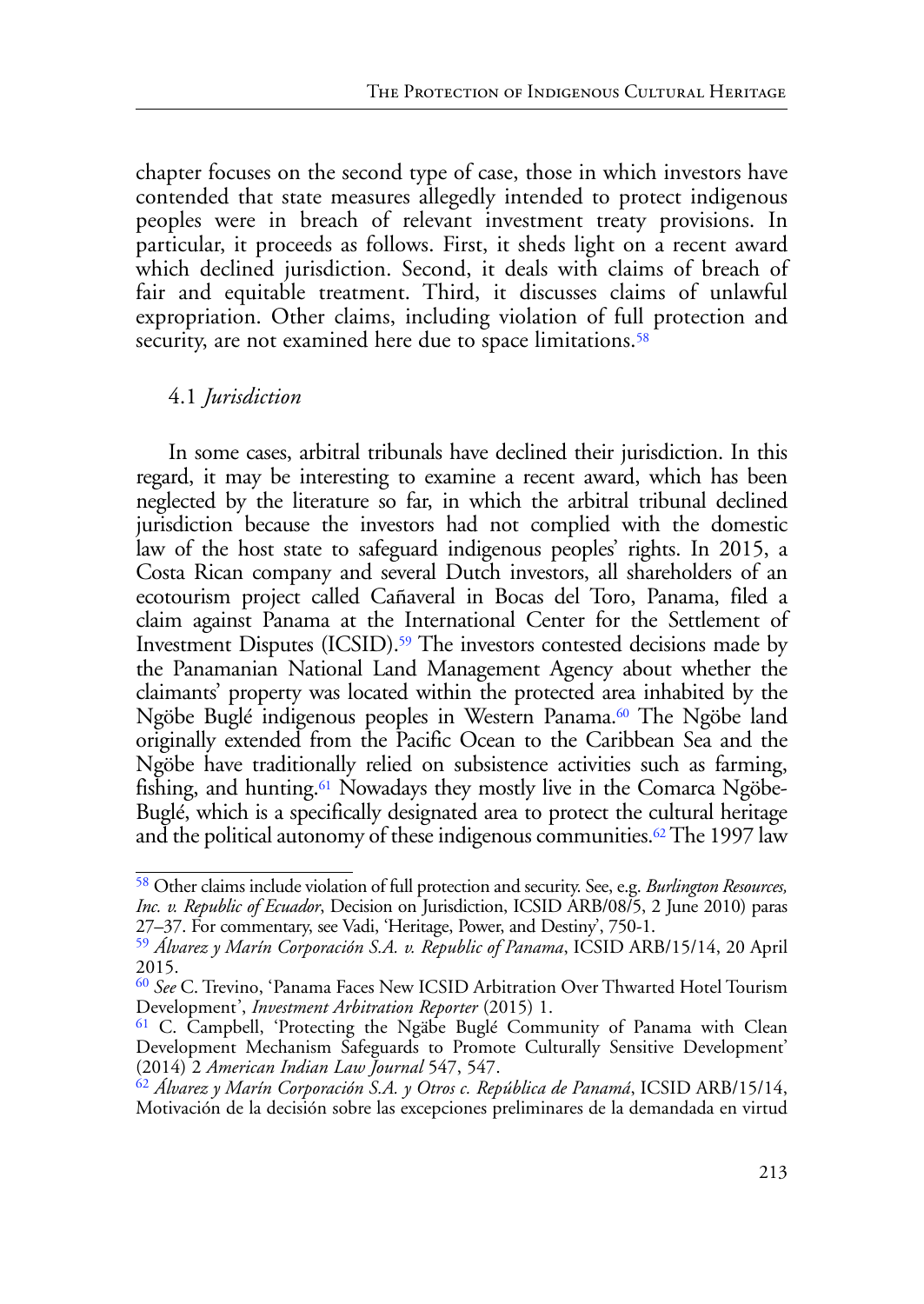<span id="page-13-8"></span>establishing the Comarca Ngöbe-Buglé recognized the right of indigenous persons to collective ownership of land and prohibited private property within these zones, as well as granting indigenous tribes a certain autonomy. $63$ In the region, only land that has been privately-held before 1997 can be sold to private parties, and Comarca's authorities retain a right of preferential acquisition of any privately-owned land for sale.<sup>64</sup> Human rights scholars have interpreted this and similar laws to constitute 'one of the foremost achievements in terms of the protection of indigenous rights in the world.['65](#page-13-2)

<span id="page-13-12"></span><span id="page-13-11"></span><span id="page-13-10"></span><span id="page-13-9"></span>The investment at the heart of the dispute 'comprised of four farm properties situated along the Panamanian coast, which the investors planned to develop as an eco-tourist project.<sup>['66](#page-13-3)</sup> The investors bought these properties, supposedly belonging to the Comarca, from an intermediary who bought such properties and resold them to the investors.<sup>67</sup> Because the press questioned the legitimacy of the acquisition, the National Authority for Lands Administration 'issued a report that officially located two of the claimants' properties outside this special zone.['68](#page-13-5) Reportedly, the Report 'provoked a wave of indignation among the indigenous population'[69](#page-13-6) and this led to the invasion of these properties.<sup>['70](#page-13-7)</sup> The claimants alleged that Panama's treatment of their investment constituted an indirect expropriation and a breach of the fair and equitable treatment as well

<span id="page-13-15"></span><span id="page-13-14"></span><span id="page-13-13"></span>de la regla 41(5) de las reglas de arbitraje del CIADI del 27 de enero de 2016, para. 22; *Álvarez y Marín Corporación S.A., Bartus Van Noordenne, Cornelis Willem Van Noordenne, Estudios Tributarios AP SA, Stichting Administratiekantoor Anbadi c. República de Panamá*, ICSID ARB/15/14, laudo 12 October 2018, para. 206.

<span id="page-13-0"></span>[<sup>63</sup>](#page-13-8) *Kuna Indigenous People of Madungandi v. Panama*, Preliminary Objections, Merits, Reparations and Costs, IACtHR (ser. C) No. 284, para. 59, Judgment 14 October 2014;

<span id="page-13-1"></span>*Álvarez y Marín Corporación y Otros*, laudo, para. 208. [64](#page-13-9) *Álvarez y Marín Corporación y Otros*, laudo, para. 209.

<span id="page-13-3"></span><span id="page-13-2"></span>[<sup>65</sup>](#page-13-10) J. Anaya, Special Rapporteur on the Rights of Indigenous Peoples, UN Hum. Rts. Council, *The Status of Indigenous Peoples' Rights in Panama*, A/HRC/27/52/Add.1, 3 July 2014, para. 13. [66](#page-13-11) Z. Williams, 'Arbitrators in Panama Eco-Tourism BIT Dispute Weigh in With Ruling on Preliminary Objections' (2016) *Investment Arbitration Reporter* 2.

<span id="page-13-4"></span>[<sup>67</sup>](#page-13-12) D. Charlotin and F. Perez Aznar, 'In previously-unseen *Alvarez y Marin v. Panama* award, reasons are revealed for why a majority declined to take jurisdiction over investment in indigenous territory – and why Grigera Naon dissented', *Investment Arbitration Reporter*, 13 March 2019, 1.

<span id="page-13-5"></span>[<sup>68</sup>](#page-13-13) Williams, 'Arbitrators in Panama Eco-Tourism BIT Dispute'; *Álvarez y Marín Corporación S.A. y Otros c. República de Panamá*, Motivación de la decisión sobre las excepciones preliminares, para. 26.

<span id="page-13-6"></span>[<sup>69</sup>](#page-13-14) Charlotin and Perez Aznar, 'In previously-unseen', 1.

<span id="page-13-7"></span>[<sup>70</sup>](#page-13-15) *Álvarez y Marín Corporación S.A. y Otros c. República de Panamá*, Motivación de la decisión sobre las excepciones preliminares, para. 27.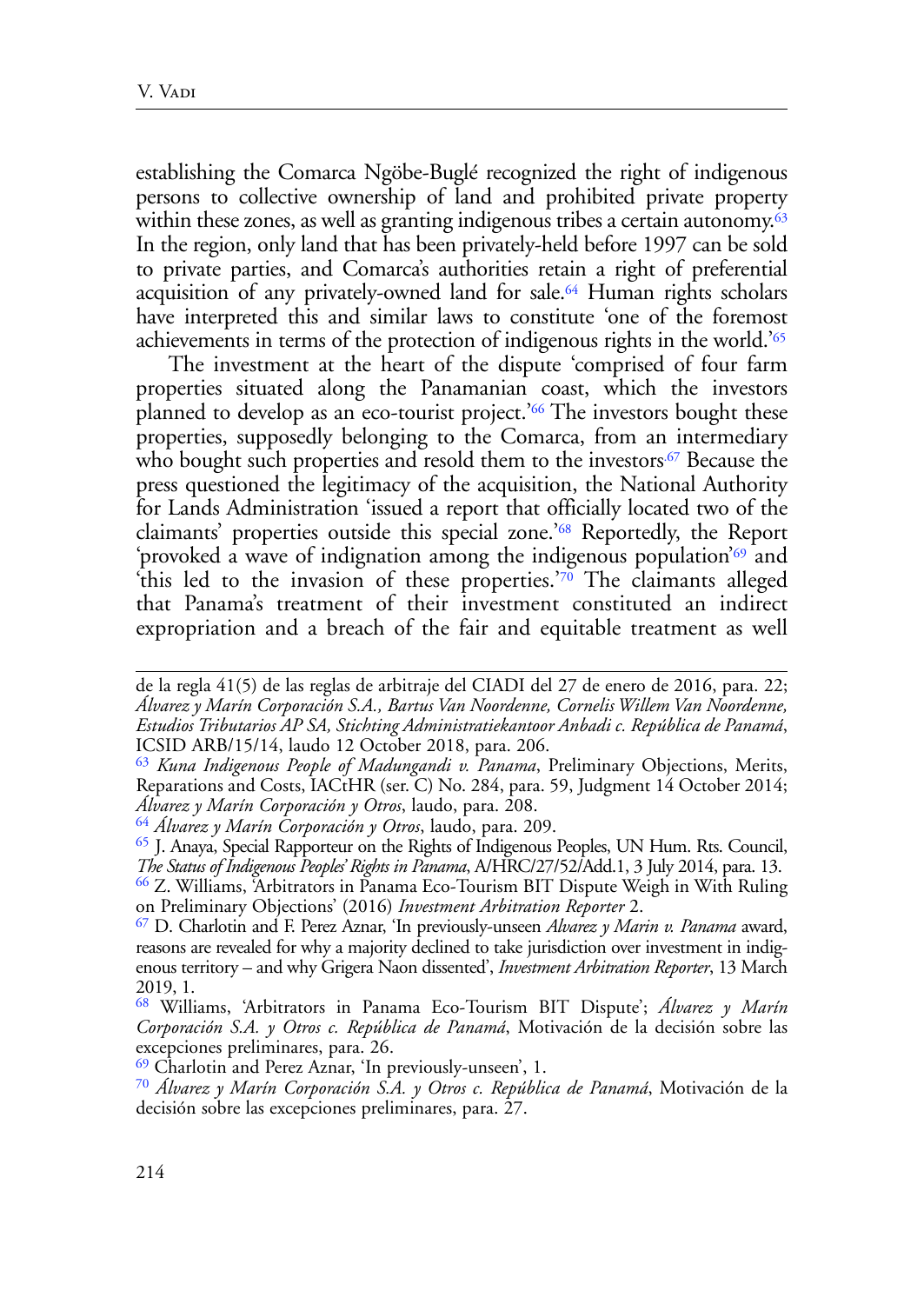<span id="page-14-7"></span>as the full protection and security standards[.71](#page-14-0) Panama denied having violated the treaties and raised several jurisdictional objections, arguing mainly that the investments had been unlawfully acquired.

<span id="page-14-8"></span>The Arbitral Tribunal declined jurisdiction over the case on the basis of the investors' lack of compliance with domestic law.[72](#page-14-1) Although neither of the two treaties invoked by the investors contained an express requirement of legality, the Tribunal held that a legality requirement should be deemed implicit in all investment treaties, so that only investments acquired legally could benefit from a treaty's protection.[73](#page-14-2) The Tribunal noted that the Law establishing the Comarca and the Panamanian Constitution aimed at protecting indigenous peoples' cultural, economic, and social well-being[.74](#page-14-3) It also considered the commonality of land as a fundamental condition for the survival and continuity of the ethnic identity of indigenous peoples[.75](#page-14-4)

## <span id="page-14-12"></span><span id="page-14-11"></span><span id="page-14-10"></span><span id="page-14-9"></span>4.2 *Fair and Equitable Treatment*

This subsection examines selected investors' claims of breach of the fair and equitable (FET) treatment.<sup>76</sup> The fair and equitable treatment standard requires host states to treat foreign investors and their investments in good faith. Because of its vagueness and potential comprehensiveness, the standard has become the most popular type of claim today because it is easier to establish than an expropriation claim. A flexible standard, it is susceptible to specification through arbitral practice.

<span id="page-14-13"></span>In *Crystallex v. Venezuela*, [77](#page-14-6) a Canadian company that had invested in one of the largest gold deposits in the world, the Las Cristinas deposit in Venezuela, claimed that the conduct of Venezuela in relation to the mine

<span id="page-14-0"></span>[<sup>71</sup>](#page-14-7) Id. para. 28.

<span id="page-14-1"></span>[<sup>72</sup>](#page-14-8) *Álvarez y Marín Corporación y Otros*, laudo, para. 296 ('*El Tribunal ha decidido que no merecen protección ius-internacional aquellas inversiones en las que el inversor, al momento de realizarlas, haya incurrido en un incumplimiento grave de la legislación nacional.*')

<span id="page-14-2"></span>[<sup>73</sup>](#page-14-9) *Álvarez y Marín Corporación S.A., Bartus Van Noordenne, Cornelis Willem Van Noordenne, Estudios Tributarios AP SA, Stichting Administratiekantoor Anbadi c. República de Panamá*, ICSID ARB/15/14, laudo 12 October 2018, para. 118 (noting that '*el requisito de legalidad, aunque no expresado explícitamente en los Tratados, forma parte implícita del concepto de inversión protegida*.')

<span id="page-14-3"></span>[<sup>74</sup>](#page-14-10) Id. paras. 318–319 (referring to Article 127 of the Panamanian Constitution).

<span id="page-14-4"></span>[<sup>75</sup>](#page-14-11) Id. para. 327 ('*Las tierras comunales son consideradas elemento fundamental para la supervivencia y perpetuación de la identidad étnica de los pueblos indígenas*.')

<span id="page-14-5"></span>[<sup>76</sup>](#page-14-12) For the examination of earlier awards, such as *Glamis Gold v. United States*, Award, UNCITRAL, 8 June 2009, see Vadi, 'Heritage, Power and Destiny', 748.

<span id="page-14-6"></span>[<sup>77</sup>](#page-14-13) *Crystallex Int'l Corp. v. Venezuela*, Award, ICSID ARB(AF)/11/2, 4 April 2016.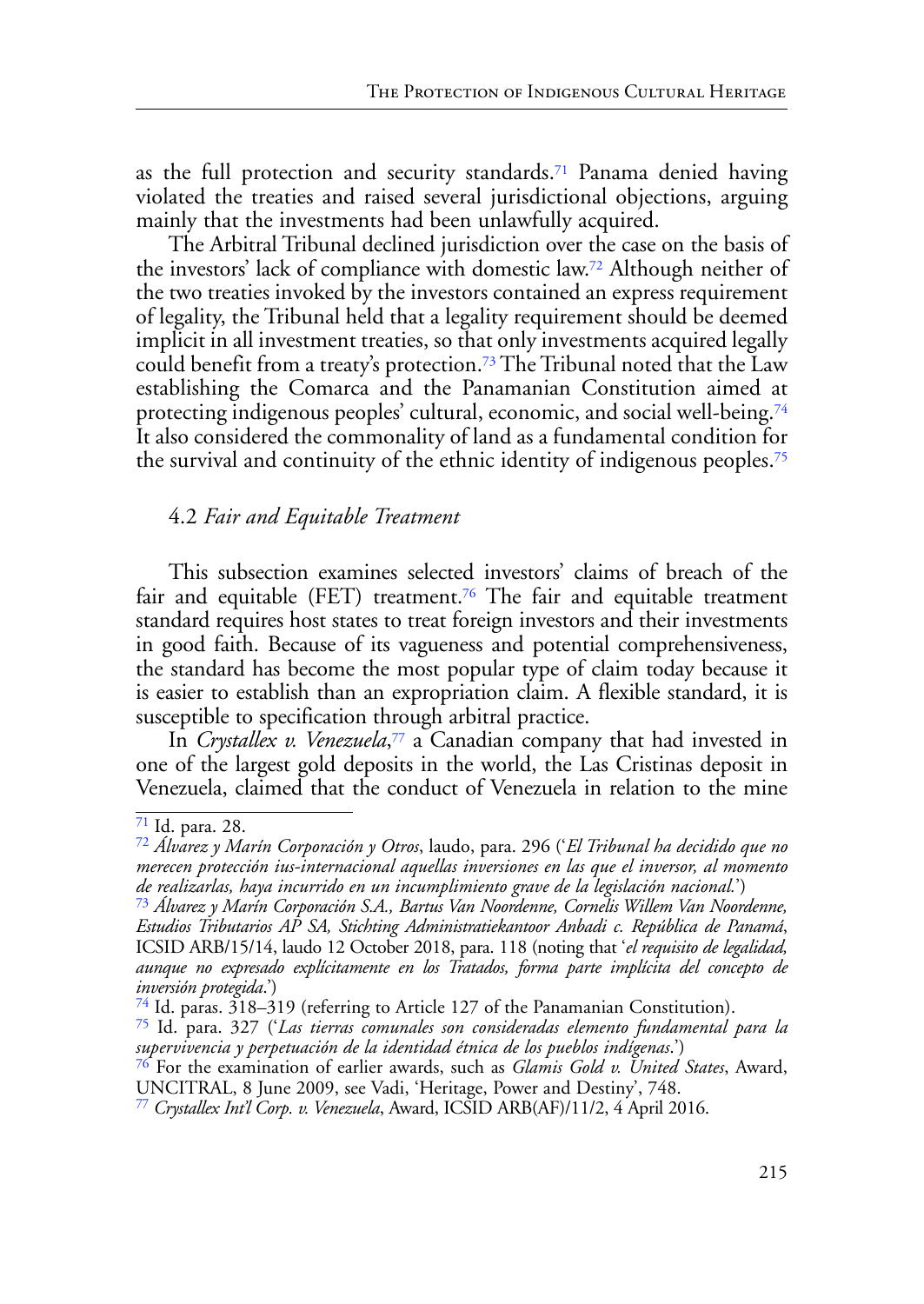<span id="page-15-10"></span><span id="page-15-9"></span>amounted to an expropriation, a violation of the fair and equitable treatment standard, and a violation of the full protection and security standard.<sup>78</sup> The state authorities denied an environmental permit that Crystallex needed for the exploitation of the mine because of concerns about the project's impact on the environment and on an indigenous community at the Imataca Forest reserve[.79](#page-15-1) Yet, the claimant pointed out that the Ministry of Environment had never raised concerns for the environment and indigenous peoples during the four-year approval process and no study supported such concerns or demonstrated that the project would adversely affect the Imataca region.<sup>80</sup> While Crystallex claimed that it had consulted the relevant indigenous communities,[81](#page-15-3) Venezuela argued that the company had inadequately addressed issues concerning 'local indigenous culture and traditions.'[82](#page-15-4) 

<span id="page-15-14"></span><span id="page-15-13"></span><span id="page-15-12"></span><span id="page-15-11"></span>The Tribunal found that Venezuela breached the fair and equitable treatment standard when it denied the environmental permit. In fact, a letter from the state authorities had created legitimate expectations that the project would proceed.[83](#page-15-5) Moreover, the Tribunal found that the subsequent permit denial letter did not sufficiently elucidate reasons for denial; rather, it 'extend[ed] to a mere two and a half pages,' and vaguely referred to 'serious environmental deterioration in the rivers, soils, flora, fauna and biodiversity in general in the plot' and climate change.<sup>84</sup> While the Tribunal did not contest the state's right and responsibility to raise environmental issues in respect of the Imataca Reserve, it held that the specific way the state put forward such concerns in the permit denial letter 'present[ed] significant elements of arbitrariness.['85](#page-15-7)

#### <span id="page-15-17"></span><span id="page-15-16"></span><span id="page-15-15"></span>4.3 *Expropriation*

Two important arbitrations have centered on claims of expropriation. In *Bear Creek Mining Corporation v. Peru*, [86](#page-15-8) the claimant, a Canadian company, contended that Peru had failed to afford its investment, the Santa Ana Silver mining project, the protection set out in the Free Trade Agreement (FTA)

<span id="page-15-0"></span>[<sup>78</sup>](#page-15-9) Id. paras 184–203.

<span id="page-15-1"></span>[<sup>79</sup>](#page-15-10) Id*.* paras 204 and 378.

<span id="page-15-2"></span>[<sup>80</sup>](#page-15-11) Id. para. 277.

<span id="page-15-3"></span>[<sup>81</sup>](#page-15-12) Id. para. 289.

<span id="page-15-4"></span>[<sup>82</sup>](#page-15-13) Id. para. 351.

<span id="page-15-5"></span>[<sup>83</sup>](#page-15-14) Id. para. 588.

<span id="page-15-6"></span>[<sup>84</sup>](#page-15-15) Id. para. 590.

<span id="page-15-7"></span>[<sup>85</sup>](#page-15-16) Id. para. 591.

<span id="page-15-8"></span>[<sup>86</sup>](#page-15-17) *Bear Creek Mining Corp. v. Peru*, Award, ICSID ARB/14/21, 30 November 2017.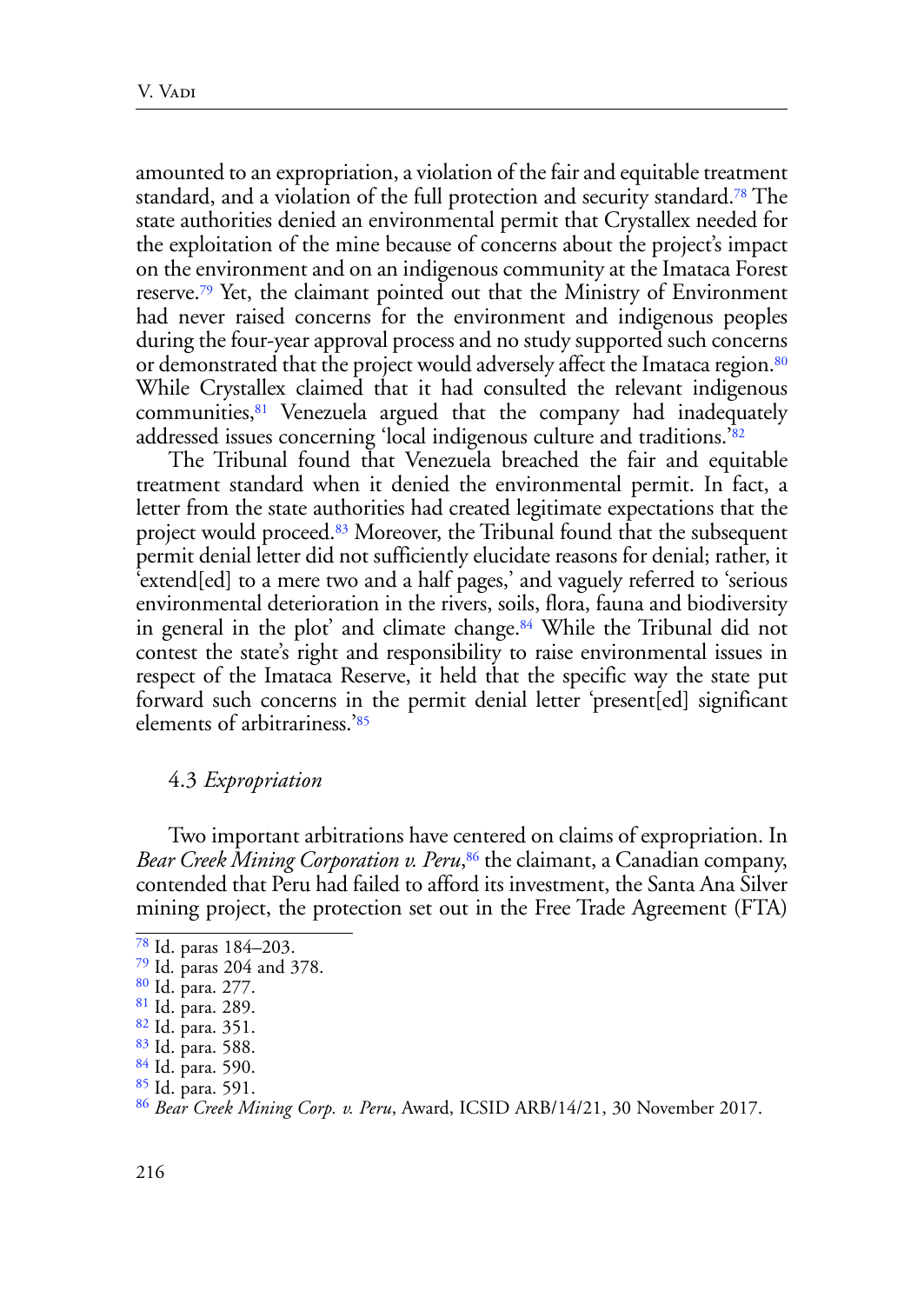<span id="page-16-15"></span><span id="page-16-14"></span><span id="page-16-13"></span>between Canada and Peru. In particular, it claimed that Peru unlawfully expropriated its investment.<sup>87</sup> The Santa Ana project was located in a border region<sup>88</sup> and under Peruvian law, 'a foreign national can only gain rights to natural resources in border regions when the foreign national makes a case to the Peruvian Government for a public necessity.['89](#page-16-2) After the company 'initiated the procedure to obtain the necessary mining rights,'[90](#page-16-3) a decree declared that the Santa Ana project was 'a public necessity' and authorized the claimant to acquire mining concessions.<sup>[91](#page-16-4)</sup>

<span id="page-16-19"></span><span id="page-16-18"></span><span id="page-16-17"></span><span id="page-16-16"></span>However, the project was in a region traditionally inhabited by the Aymara peoples, pre-Inca communities who have been in Peru for a long time.<sup>92</sup> For the Aymara, this land is a spiritual space as it includes 'the guardian mountains (*Apus*), which represent extremely important spiritual sanctuaries for all the population in the area.<sup>['93](#page-16-5)</sup> Some indigenous communities protested against the project, requiring the cancellation of all mining projects and the protection of Khapia Hill, a sacred place for the Aymaras.<sup>[94](#page-16-6)</sup> After the protest became violent,<sup>[95](#page-16-7)</sup> Peru revoked the finding of public necessity, thereby annulling the legal condition for the claimant's ownership of mineral concessions.[96](#page-16-8)

<span id="page-16-24"></span><span id="page-16-23"></span><span id="page-16-22"></span><span id="page-16-21"></span><span id="page-16-20"></span>The claimant contended that it obtained the communities' support for the Santa Ana project and the 'social license' to operate.<sup>97</sup> The company also stressed that it was the state's duty to consult with local communities before granting rights over their lands[.98](#page-16-10) For the claimant, Peru's actions amounted to an indirect expropriation because it permanently deprived the company of 'its ability to own and operate its lawfully acquired mining concessions.['99](#page-16-11) For the company, there was disparity between such deprivation and 'the stated goal of quelling political pressure and social protests.<sup>'100</sup>

<span id="page-16-12"></span>[100](#page-16-26) Id*.*

<span id="page-16-26"></span><span id="page-16-25"></span><span id="page-16-0"></span>[<sup>87</sup>](#page-16-13) Id*.* para. 113.

<span id="page-16-1"></span>[<sup>88</sup>](#page-16-14) *Bear Creek Mining Corp. v. Peru*, Partial Dissenting Opinion, 12 September 2017, para. 25.

<span id="page-16-2"></span>[<sup>89</sup>](#page-16-15) *Bear Creek Mining Corp. v. Peru*, Award, para. 124.

<span id="page-16-3"></span>[<sup>90</sup>](#page-16-16) Id. para. 140.

<span id="page-16-4"></span>[<sup>91</sup>](#page-16-17) Id. para. 149.

[<sup>92</sup>](#page-16-18) *Bear Creek Mining Corp. v. Peru*, Partial Dissenting Opinion, para. 25.

<span id="page-16-5"></span><sup>&</sup>lt;sup>93</sup> Id. para. 16 (footnote omitted).

<span id="page-16-6"></span>[<sup>94</sup>](#page-16-20) *Bear Creek Mining Corp. v. Peru*, Award, paras 183 and 186 (noting that the government subsequently declared Khapia Hill to be part of the nation's cultural heritage.)

<span id="page-16-7"></span><sup>&</sup>lt;sup>95</sup> Id. paras 189–190.

<span id="page-16-8"></span>[<sup>96</sup>](#page-16-22) Id. para. 202.

<span id="page-16-9"></span>[<sup>97</sup>](#page-16-23) Id*.* paras 235, 246.

<span id="page-16-10"></span>[<sup>98</sup>](#page-16-24) Id*.* para. 236.

<span id="page-16-11"></span>[<sup>99</sup>](#page-16-25) Id*.* para. 347.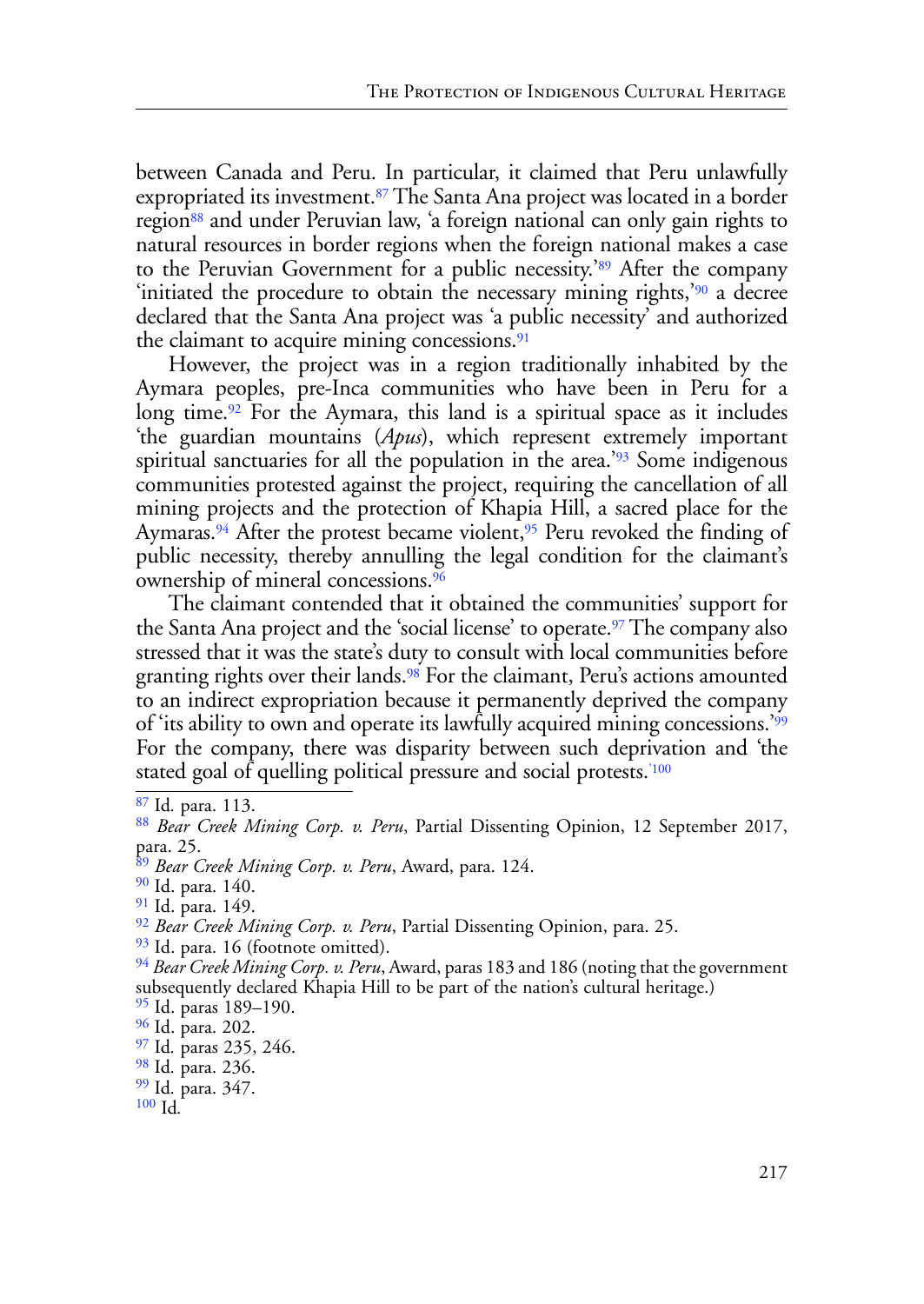<span id="page-17-10"></span><span id="page-17-9"></span>The Tribunal acknowledged the 'strong political pressure' on Peru due to 'social unrest.'[101](#page-17-0) It also questioned whether the claimant took 'the appropriate and necessary steps to engage all of the relevant and likely to be affected local communities, and whether its approach contributed significantly to the nature and extent of the opposition that followed.<sup>['102](#page-17-1)</sup> It then noted that 'support for the Project came from communities that were receiving some form of benefits (i.e., jobs, direct payments for land use, etc.) and that those communities that remained silent or objected were either not receiving benefits, were uninformed, or both.'[103](#page-17-2)

<span id="page-17-13"></span><span id="page-17-12"></span><span id="page-17-11"></span>Yet, the Tribunal noted that '[T]he ILO Convention 169 imposes direct obligations only on States… [I]t adopts principles on how community consultations should be undertaken, but does not impose an obligation of result. It does not grant communities veto power over a project.'[104](#page-17-3)  Therefore, the Tribunal concluded that the company 'complied with all legal requirements with regard to its outreach to the local communities.'[105](#page-17-4)  Instead, the Tribunal found that Peru's conduct amounted to an indirect expropriation of the company's investment.<sup>106</sup> The Tribunal noted that 'those members of the indigenous population that opposed the Santa Ana Project have achieved their wishes: the Project is well and truly at an end. However, this does not relieve the Respondent from paying reasonable and appropriate damages for its breach of the FTA.'[107](#page-17-6)

<span id="page-17-15"></span><span id="page-17-14"></span>In his partial dissenting opinion, appended to the final award, Arbitrator Professor Sands largely agreed with the conclusions of the Tribunal. In his view, 'the circumstances which the Peruvian government faced—massive and growing social unrest caused in part by the Santa Ana Project—left it with no option but to act in some way to protect the well-being of its citizens; however, other and less draconian options were available' to the government, which the respondent did not consider[.108](#page-17-7) Nonetheless, Professor Sands disagreed with the other members of the Arbitral Tribunal on how to assess damages, arguing that the assessment of damages should be reduced[.109](#page-17-8) For the Arbitrator, 'the Project collapsed because of the investor's

<span id="page-17-17"></span><span id="page-17-16"></span><span id="page-17-0"></span>[<sup>101</sup>](#page-17-9) Id*.* para. 401.

<span id="page-17-1"></span><sup>&</sup>lt;sup>[102](#page-17-10)</sup> Id. para. 406.<br><sup>103</sup> Id. para. 407.

<span id="page-17-2"></span>

<span id="page-17-3"></span><sup>&</sup>lt;sup>[104](#page-17-12)</sup> Id. para. 664 (emphasis in original).

<span id="page-17-4"></span>[<sup>105</sup>](#page-17-13) Id*.* para. 412.

<span id="page-17-5"></span>[<sup>106</sup>](#page-17-14) Id. paras 416, 447–448.

<span id="page-17-6"></span>[<sup>107</sup>](#page-17-15) Id. para. 657.

<span id="page-17-7"></span>[<sup>108</sup>](#page-17-16) *Bear Creek Mining Corp. v. Peru*, Partial Dissenting Opinion, para. 2.

<span id="page-17-8"></span>[<sup>109</sup>](#page-17-17) *Bear Creek Mining Corp. v. Peru*, Award, para. 663.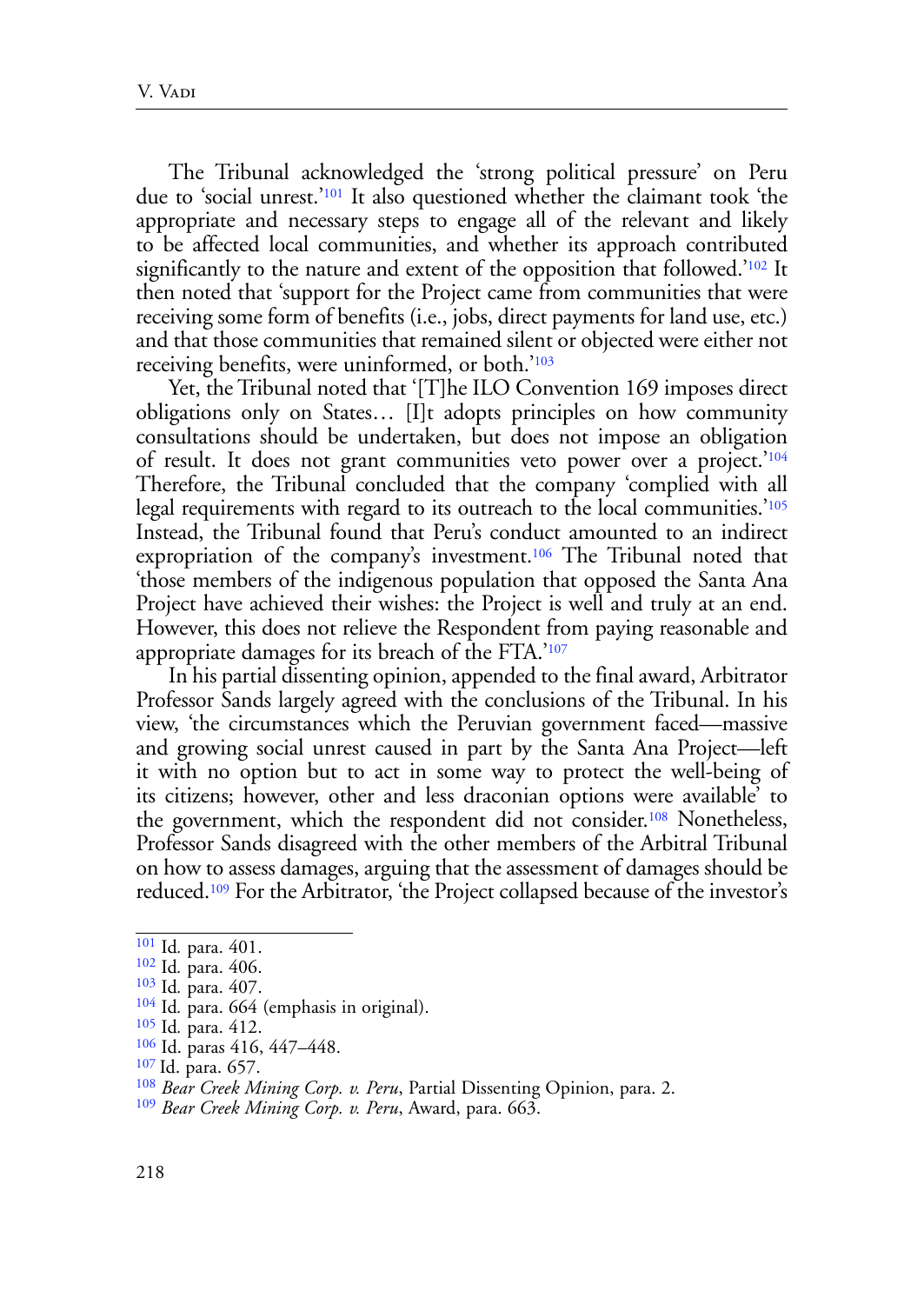<span id="page-18-9"></span><span id="page-18-8"></span>inability to obtain a "social license," the necessary understanding between the Project's proponents and those living in the communities most likely to be affected by it.['110](#page-18-0) As the Arbitrator pointed out, 'the viability and success of a project such as this, located in the community of the Aymara peoples, a group of interconnected communities, was necessarily dependent on local support.['111](#page-18-1) However, for the Arbitrator, the company 'did not . . . take real or sufficient steps . . . to engage the trust of all potentially affected communities' and this 'contributed, at least in part, to some of the population's general discontent with the Santa Ana Project.['112](#page-18-2) The Arbitrator concluded that '[t]he Canada-Peru FTA is not, any more than ICSID, an insurance policy against the failure of an inadequately prepared investor to obtain such a license.['113](#page-18-3)

<span id="page-18-12"></span><span id="page-18-11"></span><span id="page-18-10"></span>Referring to the preamble of the ILO Convention 169, to which Peru is a party, Professor Sands highlighted that such preamble 'recognizes the aspirations of [indigenous and tribal] peoples to exercise control over their own institutions, ways of life and economic development and to maintain and develop their identities, languages and religions, within the framework of the States in which they live.'[114](#page-18-4) For him, the preamble also highlights 'the distinctive contributions of Indigenous and tribal peoples to the cultural diversity and social and ecological harmony of humankind and to international cooperation and understanding.' For Professor Sands, '[t]his preambular language offers encouragement to any investor to take into account as fully as possible the aspirations of [I]ndigenous and tribal peoples.['115](#page-18-5)

<span id="page-18-14"></span><span id="page-18-13"></span>Although Article 15 of the ILO Convention 169 imposes the duty to consult indigenous peoples on governments, rather than investors, 'the fact that the Convention may not impose obligations directly on a private foreign investor as such does not, however, mean that it is without significance or legal effects for them.['116](#page-18-6) Rather, the Arbitrator pointed out that 'human rights ... are complemented by an obligation on all parts, public and private parties, not to engage in activity aimed at destroying such rights.'[117](#page-18-7) He further added that '[a]s an international investor the Claimant has

- <span id="page-18-5"></span>[115](#page-18-13) Id. (internal references omitted).
- <span id="page-18-6"></span>[116](#page-18-14) Id. para. 10.
- <span id="page-18-7"></span>[117](#page-18-15) Id. (quoting *Urbaser S.A. v. Argentine Republic*, Award, ICSID ARB/07/26, 8 December 2016, para. 1199).

<span id="page-18-0"></span>[<sup>110</sup>](#page-18-8) *Bear Creek Mining Corp. v. Peru*, Partial Dissenting Opinion, para. 6. [111](#page-18-9) Id. [112](#page-18-10) Id. para. 19.

<span id="page-18-15"></span><span id="page-18-1"></span>

<span id="page-18-2"></span>

<span id="page-18-3"></span><sup>&</sup>lt;sup>[113](#page-18-11)</sup> Id. para. 37.<br><sup>[114](#page-18-12)</sup> Id. para. 7.

<span id="page-18-4"></span>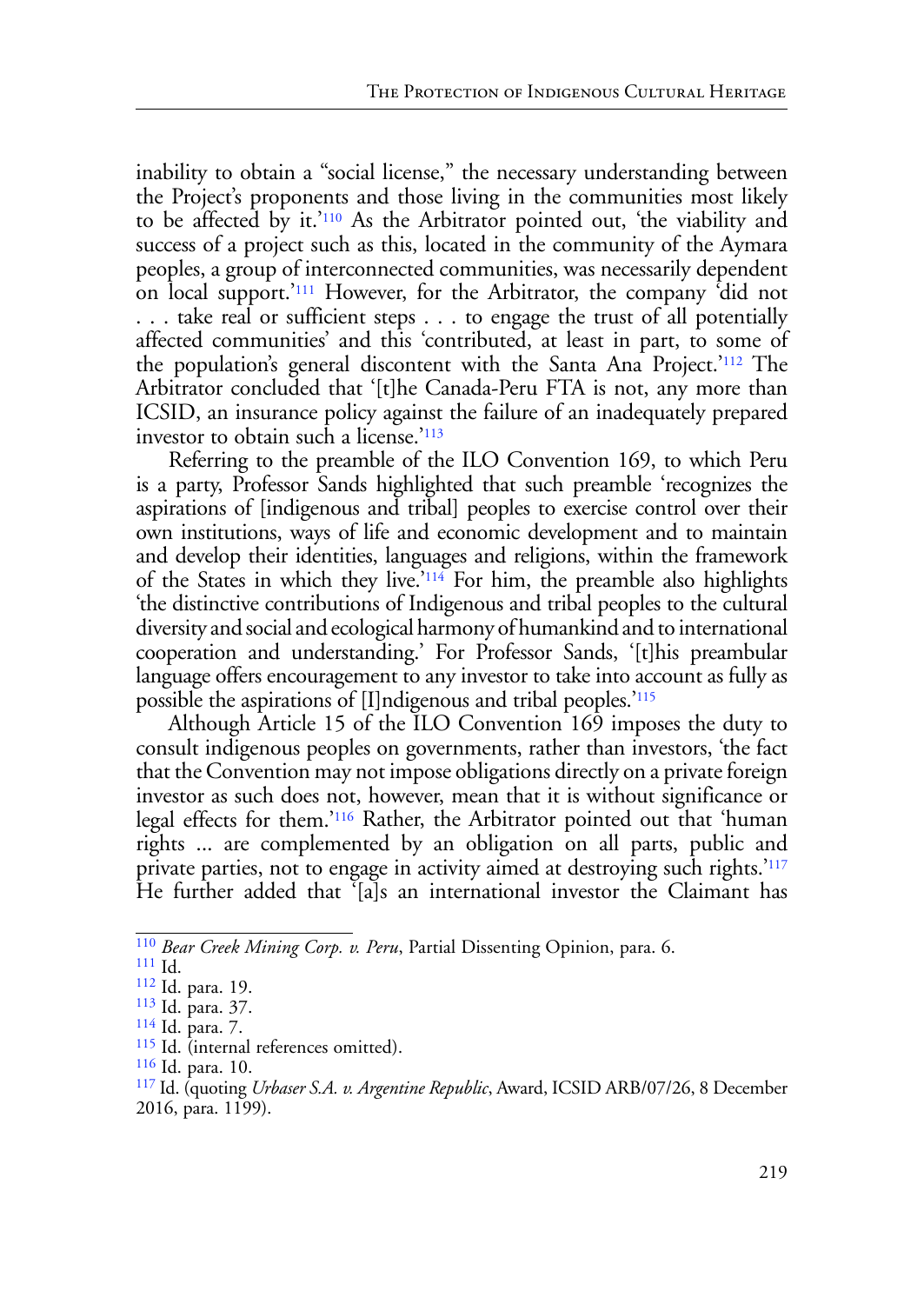legitimate interests and rights under international law; local communities of Indigenous and tribal peoples also have rights under international law, and these are not lesser rights.['118](#page-19-0)

<span id="page-19-10"></span><span id="page-19-9"></span>In *South American Silver Limited (SAS) v Bolivia*, the Bermudan subsidiary of a Canadian company alleged that the host state, *inter alia*, expropriated the company's ten mining concessions near the village of Malku Khota in the Bolivian province of Potosí.<sup>119</sup> Although several indigenous communities had lived in the area of the Project since time immemorial, for the company, the government itself, and not the local Aymara communities, pressed for the nationalization of the project for economic reasons, namely the benefits associated with SAS's discovery of a large deposit of silver, indium, and gallium.[120](#page-19-2) For the claimant, the expropriation did not have a public purpose, as 'it b[ore] no logical or proportional relationship with the stated objective of pacifying the area.<sup>'[121](#page-19-3)</sup>

<span id="page-19-15"></span><span id="page-19-14"></span><span id="page-19-13"></span><span id="page-19-12"></span><span id="page-19-11"></span>In its Counter-Memorial,<sup>122</sup> the respondent alleged that the claimant had violated the rights of the indigenous communities that lived in the area, and that such violations operated as a jurisdictional or admissibility bar.[123](#page-19-5) For Bolivia, the reversion of the concessions to state ownership was justified by a public interest: the need to restore public order in the area and to protect the rights of indigenous peoples.[124](#page-19-6) Bolivia noted that according to the Bolivian Constitution indigenous communities have, *inter alia*, the right to land, including 'the exclusive use and exploitation of the renewable natural resources' and the right to the 'prior and informed consultation and the participation in the benefits for the exploitation of the non-renewable natural resources that are located in their territory.['125](#page-19-7) Moreover, they have recognized autonomy, that is, 'the power to apply their own norms, … and [to define] … their development in accordance with their cultural criteria and principles of harmonic coexistence with Mother Nature.['126](#page-19-8) Bolivia also

<span id="page-19-17"></span><span id="page-19-16"></span><span id="page-19-0"></span>[<sup>118</sup>](#page-19-9) Id. para. 36.

<span id="page-19-1"></span>[<sup>119</sup>](#page-19-10) *South American Silver Limited v the Plurinational State of Bolivia* (hereafter *SAS v Bolivia*), PCA Case No. 2013-15, Claimant's Statement of Claim and Memorial, 24 September 2014, para. 9.<br><sup>120</sup> Id. para. 96.

<span id="page-19-2"></span>

<span id="page-19-4"></span>

<span id="page-19-3"></span><sup>&</sup>lt;sup>[121](#page-19-12)</sup> Id. para. 144.<br><sup>[122](#page-19-13)</sup> SAS v Bolivia, PCA Case No. 2013-15, Objections to Jurisdiction, Admissibility and Counter-Memorial on the Merits, 31 March 2015 (unofficial English translation).

<span id="page-19-6"></span><span id="page-19-5"></span> $\frac{123}{124}$  $\frac{123}{124}$  $\frac{123}{124}$  $\frac{123}{124}$  $\frac{123}{124}$  Id. para. 4.<br> $\frac{124}{124}$  Id. paras 6–7.

<span id="page-19-7"></span>

[<sup>125</sup>](#page-19-16) Id. para. 47.

<span id="page-19-8"></span>[<sup>126</sup>](#page-19-17) Id.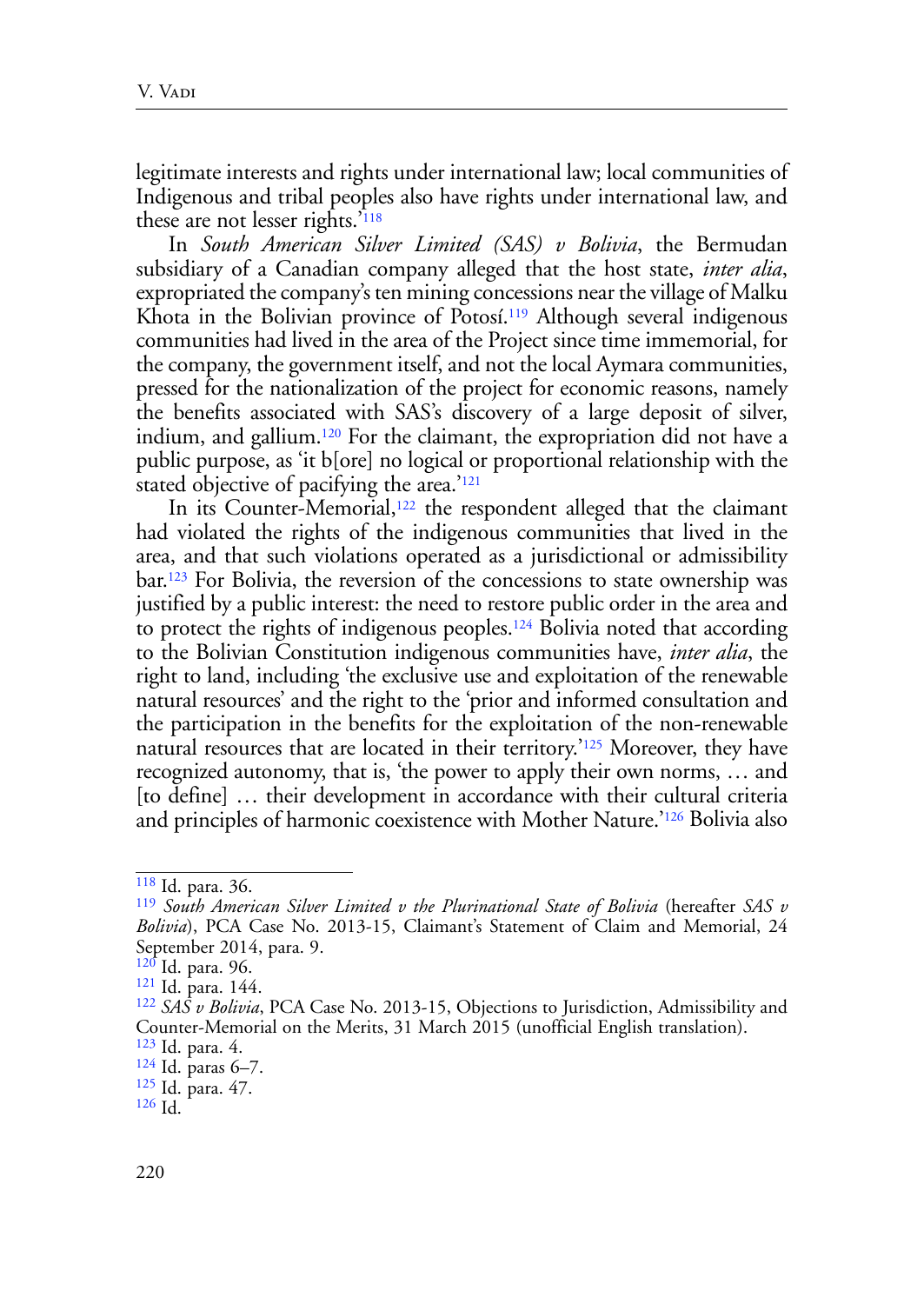<span id="page-20-13"></span><span id="page-20-12"></span><span id="page-20-11"></span>noted that indigenous peoples consider Malku Khota as 'a sacred place',<sup>127</sup> despite the fact that it has been exploited since Spanish colonization,<sup>128</sup> and 'consider themselves ancestral owners of the minerals of the Andean mountains.'[129](#page-20-2) Therefore, the state contended, opposition to the project came from indigenous communities that perceived the project as a violation of their ancestral beliefs and an impending risk to the environment on which their survival depended.<sup>[130](#page-20-3)</sup> From its perspective, the government 'did not have any other option but to re-establish the public order.<sup>'[131](#page-20-4)</sup>

<span id="page-20-17"></span><span id="page-20-16"></span><span id="page-20-15"></span><span id="page-20-14"></span>With regard to the applicable law, the investor argued that international investment law required arbitral tribunals to 'apply the treaty itself, as *lex specialis*, supplemented by international law if necessary.['132](#page-20-5) Instead, Bolivia expressly required that the Tribunal 'interpret the Treaty in light of the sources of international and internal law that guarantee the protection of the rights of the Indigenous peoples.['133](#page-20-6) In this regard, it referred to customary norms of treaty interpretation as restated in the Vienna Convention on the Law of Treaties,<sup>134</sup> requiring adjudicators to take into account the context of a treaty, which included, according to article  $31(3)(c)$  of the same Convention, 'any relevant rules of international law applicable in the relations between the parties.'[135](#page-20-8)

<span id="page-20-20"></span><span id="page-20-19"></span><span id="page-20-18"></span>Moreover, Bolivia argued that 'under international public law, the obligations concerning the fundamental rights of the Indigenous Communities prevail over the obligations concerning foreign investment protection.'[136](#page-20-9) In support of this argument, Bolivia relied on *Indigenous Peoples of Sawhoyamaxa v Paraguay*, in which the Inter-American Court of Human Rights held that 'applying bilateral commercial agreements does not justify breaching State obligations arising out of the American Convention.['137](#page-20-10) Bolivia derived the 'superior position or special status'

<span id="page-20-4"></span>[131](#page-20-15) Id. para. 84.

<span id="page-20-21"></span><span id="page-20-0"></span>[<sup>127</sup>](#page-20-11) Id. para. 90.

<span id="page-20-1"></span>[<sup>128</sup>](#page-20-12) Id. para. 71.

<span id="page-20-2"></span>[<sup>129</sup>](#page-20-13) Id. para. 72.

<span id="page-20-3"></span>[<sup>130</sup>](#page-20-14) Id. para. 80.

<span id="page-20-5"></span>[<sup>132</sup>](#page-20-16) *SAS v Bolivia*, Claimant's Statement of Claim and Memorial, para. 116.

<span id="page-20-6"></span>[<sup>133</sup>](#page-20-17) *SAS v Bolivia*, Objections to Jurisdiction, Admissibility and Counter-Memorial on the Merits, para. 192

<span id="page-20-7"></span><sup>&</sup>lt;sup>[134](#page-20-18)</sup> Vienna Convention on the Law of Treaties (VCLT), 23 May 1969, United Nations, Treaty Series, vol. 1155, p. 331, in force 27 January 1980.

<span id="page-20-8"></span>[<sup>135</sup>](#page-20-19) *SAS v Bolivia*, Objections to Jurisdiction, Admissibility and Counter-Memorial on the Merits, para. 193.

<span id="page-20-9"></span>[<sup>136</sup>](#page-20-20) Id. para. 202.

<span id="page-20-10"></span>[<sup>137</sup>](#page-20-21) Id. para. 203.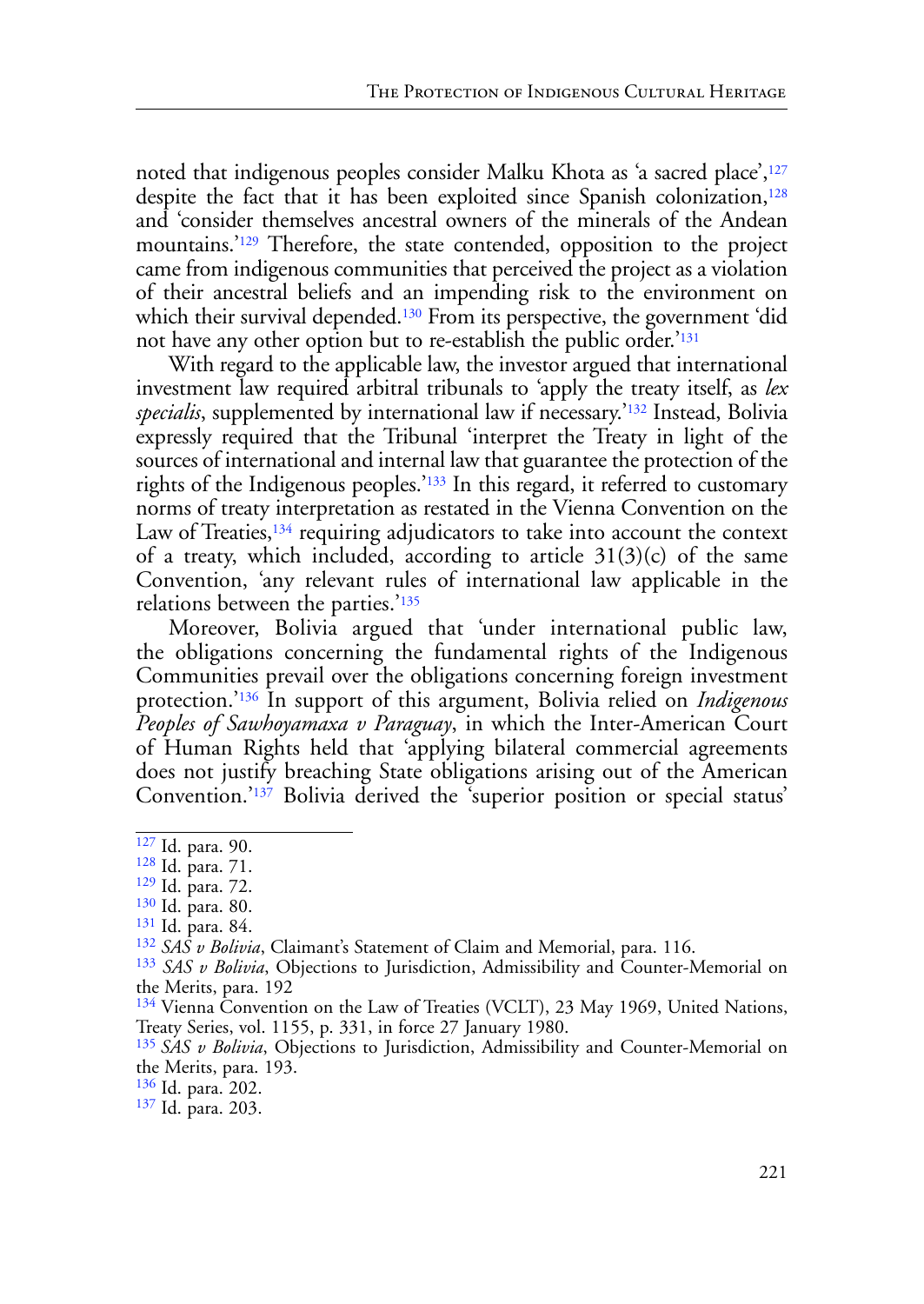<span id="page-21-8"></span><span id="page-21-7"></span>of human rights in the international legal system from two pillars. First, article 103 of the Charter of the United Nations provides 'the supremacy' of the obligations established in the Charter over any other obligation acquired by its members. Under article 56 of the Charter, its members pledge to take action for the achievement of several purposes, including the respect of human rights.[138](#page-21-0) Second, Bolivia argued, norms concerning the fundamental rights of human beings are *erga omnes* obligations.[139](#page-21-1) According to Simma and Kill, 'norms relating to economic, social, and cultural rights could also constitute rules applicable in the relations among States, even if there [was] no independent treaty obligation running between the States in question … [T]he fact that the Vienna Convention's preamble proclaims the state parties' universal respect for, and observance of, human rights and fundamental freedoms for all may tip the scale towards a broader conception of applicability.['140](#page-21-2) Bolivia also recalled various international law instruments protecting indigenous rights, including the American Convention on Human Rights,<sup>[141](#page-21-3)</sup> the United Nations Declaration on the Rights of Indigenous Peoples (UNDRIP), the International Labour Organization (ILO) Convention 169,142 and the Inter-American Convention on the Prevention, Punishment, and Eradication of Violence against Women.<sup>143</sup> It also referred to the United Nations Guiding Principles on Business and Human Rights<sup>[144](#page-21-5)</sup> and the Organisation for Economic Co-operation and Development (OECD) Guidelines for Multinational Enterprises[145](#page-21-6) 'as evidence of the

<span id="page-21-13"></span><span id="page-21-12"></span><span id="page-21-10"></span><span id="page-21-1"></span>

<span id="page-21-11"></span><span id="page-21-9"></span><span id="page-21-0"></span><sup>&</sup>lt;sup>[138](#page-21-7)</sup> Id. para. 205.<br><sup>139</sup> Id. para. 206.

<span id="page-21-2"></span><sup>&</sup>lt;sup>[140](#page-21-9)</sup> Id. quoting B. Simma and T. Kill, 'Harmonizing Investment Protection and International Human Rights: First Steps towards a Methodology', in C. Binder, U. Kriebaum, A. Reinisch and S. Wittich (eds), *International Investment Law for the 21st Century: Essays in Honour of Christoph Schreuer* (Oxford: Oxford University Press 2009) 702.

<span id="page-21-3"></span><sup>&</sup>lt;sup>[141](#page-21-10)</sup> American States Organization, American Convention on Human Rights, 7 to 22 of November of 1969, 1144 *UNTS* 123; 9 *ILM* 99 (1969).

<sup>142</sup> ILO Convention 169, *supra* note 22.

<span id="page-21-4"></span><sup>&</sup>lt;sup>143</sup> American States Organization, Inter-American Convention on the Prevention, Punishment and Eradication of Violence against Women, 9 June 1994, 33 *ILM* 1534 (1994).

<span id="page-21-5"></span><sup>&</sup>lt;sup>[144](#page-21-12)</sup> United Nations Guiding Principles on Business and Human Rights Implementing the United Nations 'Protect, Respect and Remedy' Framework (2011), developed by the Special Representative of the Secretary-General on the issue of human rights and transnational corporations and other business enterprises.

<span id="page-21-6"></span>[<sup>145</sup>](#page-21-13) J. G. Ruggie and T. Nelson, *Human Rights and the OECD Guidelines for Multinational Enterprises: Normative Innovations and Implementation Challenges* (Harvard Kennedy School Working Paper No. 15-045 2015).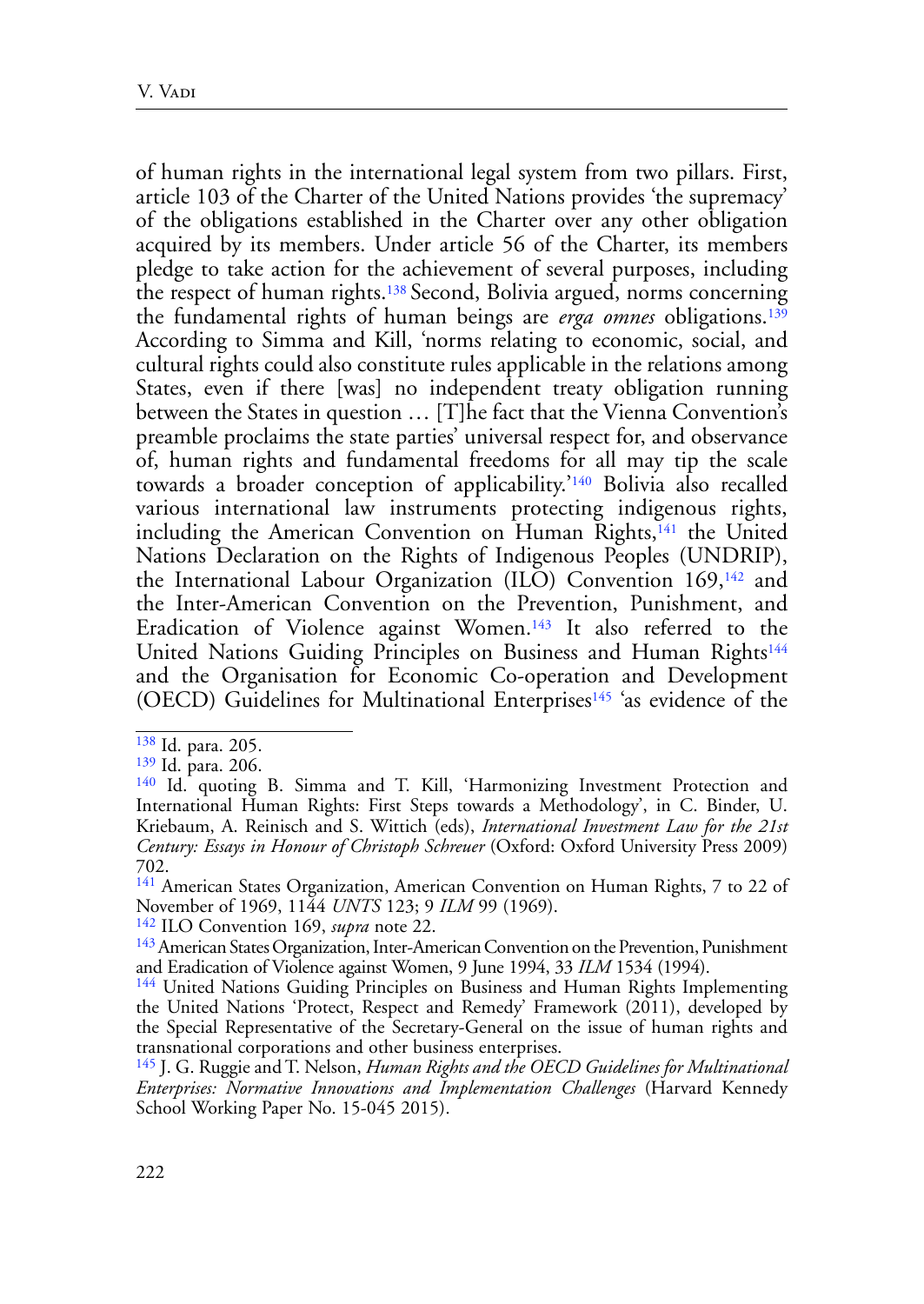<span id="page-22-12"></span>international public order.'[146](#page-22-0)

<span id="page-22-16"></span><span id="page-22-15"></span><span id="page-22-14"></span><span id="page-22-13"></span>In its Reply to the respondent's Counter-Memorial,<sup>147</sup> the claimant denied any allegation of unlawful conduct and restated that '[t]he Tribunal … [should] rely upon the Treaty as the primary source of applicable law.'[148](#page-22-2) The claimant did 'not dispute the basic notion that treaties should generally be construed in harmony with international law['149](#page-22-3) and conceded that 'a systemic interpretation of the Treaty [was] called for under international law.['150](#page-22-4) Yet, the company contended that 'Bolivia ha[d] not satisfactorily established why the Tribunal should give primacy to the rights of indigenous communities over the clear terms of the Treaty.'[151](#page-22-5) In fact, quoting Bruno Simma, the company contended that Article  $31(3)(c)$  of the VCLT 'can only be employed as a means of harmonization qua interpretation, and not for the purpose of modification, of an existing treaty.['152](#page-22-6) The claimant thus argued that 'Bolivia [sought] to use indigenous peoples' rights as a shield to justify their unlawful conduct.['153](#page-22-7)

<span id="page-22-21"></span><span id="page-22-20"></span><span id="page-22-19"></span><span id="page-22-18"></span><span id="page-22-17"></span>The Arbitral Tribunal found that the applicable BIT was 'the principal instrument by which it [should] resolve the dispute between the Parties.'[154](#page-22-8) After noting that both parties agreed that 'Article 31 of the Vienna Convention sets forth the rules of interpretation for the Treaty',<sup>[155](#page-22-9)</sup> it held that as a tool for treaty interpretation, systemic interpretation as restated by Article 31(3)(c) of the Vienna Convention should be applied 'with caution.['156](#page-22-10) The Tribunal recalled Judge Bruno Simma's warning that 'systemic interpretation allows for harmonization through interpretation but it cannot be used to modify a treaty.<sup>2157</sup> It then concluded that its jurisdiction could not 'be extended to cover other treaties via Article 31(3)

<span id="page-22-5"></span><span id="page-22-4"></span>[151](#page-22-17) Id.

<span id="page-22-9"></span>[155](#page-22-21) Id. para. 210.

<span id="page-22-23"></span><span id="page-22-22"></span><span id="page-22-0"></span>[<sup>146</sup>](#page-22-12) *SAS v Bolivia*, Objections to Jurisdiction, Admissibility and Counter-Memorial on the Merits, para 220.

<span id="page-22-1"></span>[<sup>147</sup>](#page-22-13) *SAS v Bolivia*, Claimant's Reply to Respondent's Counter-Memorial on the Merits and Response to Respondent's Objection and Admissibility, 30 November 2015.<br><sup>148</sup> Id. para. 238.

<span id="page-22-2"></span>

<span id="page-22-3"></span><sup>&</sup>lt;sup>[149](#page-22-15)</sup> Id. para. 245. [150](#page-22-16) Id. para. 238.

<span id="page-22-6"></span>[<sup>152</sup>](#page-22-18) Id. para. 245 (quoting B. Simma, 'Foreign Investment Arbitration: A Place for Human Rights?' (2011) 60 *International Comparative Legal Quarterly* 573, 584.

<span id="page-22-7"></span>

<span id="page-22-8"></span><sup>&</sup>lt;sup>[154](#page-22-20)</sup> South American Silver Limited v. The Plurinational State of Bolivia, PCA Case No. 2013-15, Award, 22 November 2018, para. 208.

<span id="page-22-10"></span>[<sup>156</sup>](#page-22-22) Id. para. 212.

<span id="page-22-11"></span>[<sup>157</sup>](#page-22-23) Id. para. 214.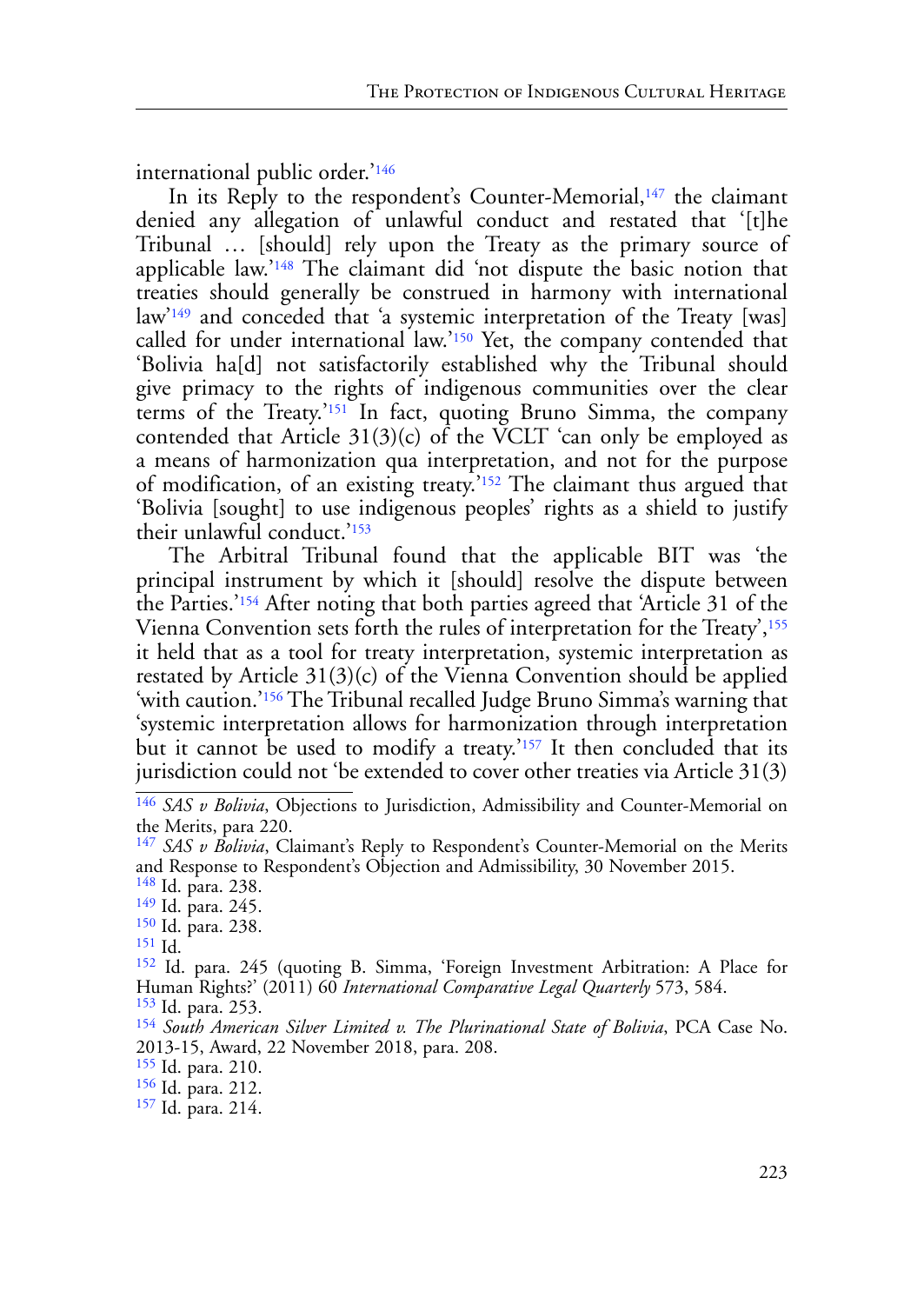<span id="page-23-4"></span><span id="page-23-3"></span>(c) of the Vienna Convention if the States have not consented to such jurisdiction.' In other words, the Tribunal held that it could not 'alter the applicable law through rules of treaty interpretation.['158](#page-23-0) With regard to the applicability of Bolivian law, the Tribunal held that the domestic law was applicable to determine whether an investment was legal; however, it added that it did not 'find support for a general rule that the provisions of Bolivian law should always prevail over those of the Treaty.'[159](#page-23-1) Although the Tribunal acknowledged that the claimant's community relations program had 'serious shortcomings' in its relationship with indigenous communities[,160](#page-23-2) it held that the host state's annulment of mining concessions amounted to an unlawful expropriation because it failed to compensate the company. The Tribunal found that Bolivia did not breach any other treaty standard of protection, and only awarded the investor its sunk costs.

### <span id="page-23-5"></span>5. *Critical Assessment*

What is the relevance of these and similar arbitrations to international investment law and international law more generally? In general terms, while these awards are binding on the parties to the specific disputes they are not binding on future arbitral tribunals as there is no *stare decisis* in international law. Nonetheless, arbitral tribunals usually refer to previous cases. Moreover, the significance of such cases extends beyond international investment law itself. The emerging arbitral jurisprudence concerning indigenous cultural heritage shows that international investment law is not a self-contained regime; rather, it may crossover with other fields of international law. Being part of international law, it can contribute to the development of the same.

From an investment law perspective, these cases show how arbitral tribunals have dealt with (or chosen not to deal with) arguments concerning indigenous peoples' rights. Some arbitral tribunals have shown some level of deference to state regulatory measures aimed at protecting indigenous cultural heritage. Other tribunals however, have struggled to properly interpret the human rights law requirement of free, prior, and informed consent. Arbitral tribunals have generally ascribed the duty to consult indigenous peoples to

<span id="page-23-0"></span>[<sup>158</sup>](#page-23-3) Id. paras 215–6.

<span id="page-23-1"></span>[<sup>159</sup>](#page-23-4) Id. para. 218.

<span id="page-23-2"></span>[<sup>160</sup>](#page-23-5) Id. para. 480.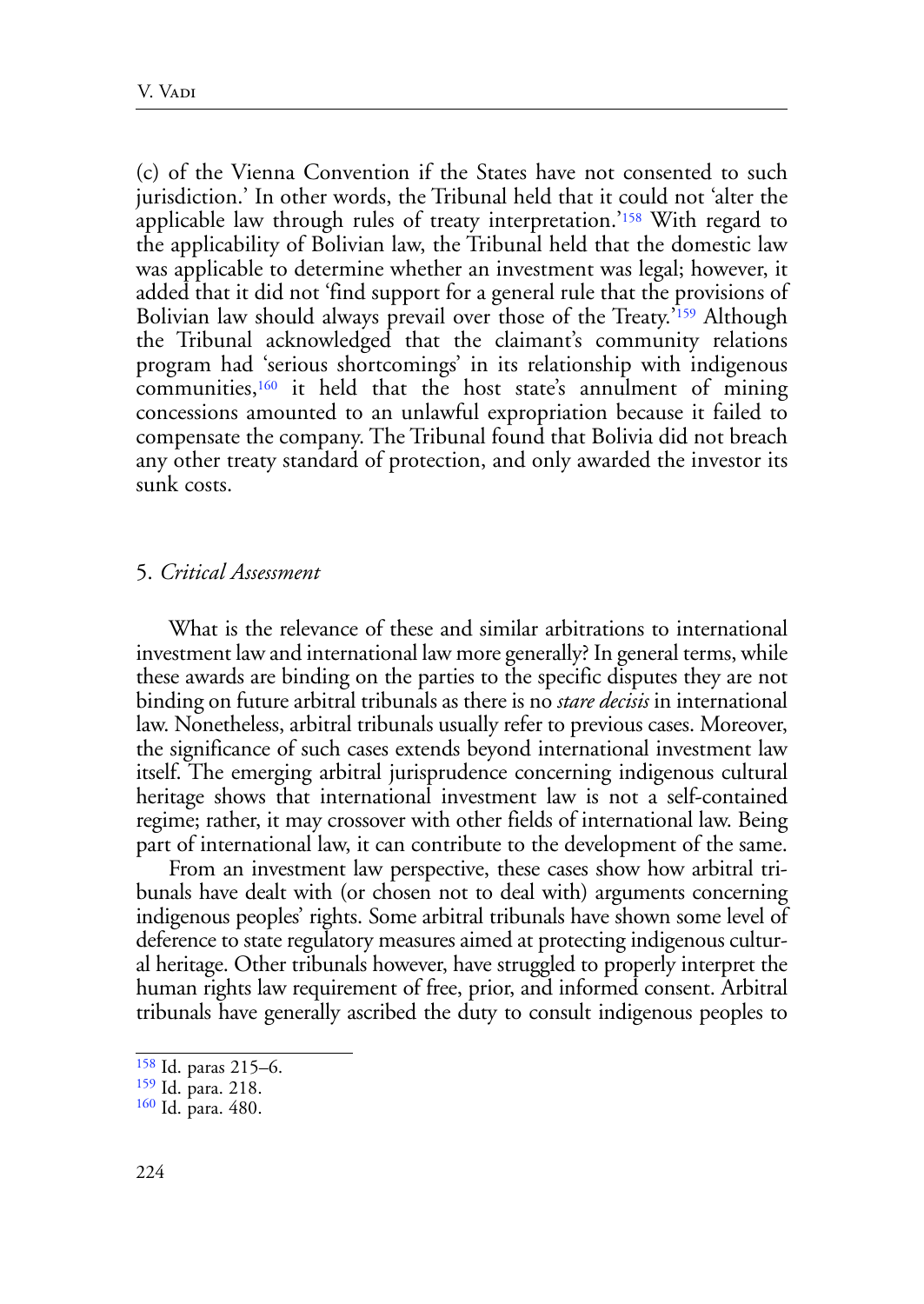states; but questions arise as to the correctness of their interpretation of the requirement of free, prior, and informed consent. If the right of indigenous peoples to participate in the decisions that affect them is crucial to the protection of their cultural heritage,<sup>161</sup> investor–state arbitration itself constitutes an uneven playing field. The FDI-impacted indigenous peoples do not have direct access to arbitral tribunals; rather, the host state needs to espouse their arguments. Where indigenous peoples respond to investor activities by protest, investors have alleged violations of investment treaty standards. The possibility to file *amicus curiae* briefs does not transform indigenous peoples into parties to a given dispute. Arbitral tribunals have no duty to admit such submissions, or to consider these briefs in their awards. In sum, the voice of indigenous peoples does not reach arbitral tribunals distinctly. Rather, their claims are often hidden among the various arguments and counterarguments of the parties. Recent jurisprudential developments considering compliance with domestic law as a prerequisite for establishing the jurisdiction of the arbitral tribunal should be welcome, as they impede abuse of law.

<span id="page-24-5"></span><span id="page-24-4"></span>From a human rights perspective, the interplay between international investment law and human rights law highlights 'the power imbalance between two international legal regimes'[162](#page-24-0) and makes the case for rethinking and/or strengthening the current regime protecting the rights of indigenous peoples. International investment law requires states to grant foreign investors fair and equitable treatment, and nondiscrimination in addition to prohibiting unlawful expropriation and other forms of state misconduct.[163](#page-24-1) Human rights law requires the protection of the rights of indigenous peoples and the property rights of the investors. If there is no inherent tension between these different subfields of international law in theory, potential tensions often arise in practice While the international investment regime is characterized by binding, efficient, and effective dispute settlement mechanisms, the human rights system is characterized by diverse mechanisms for assessing violations of human rights. Human rights mechanisms usually require the exhaustion of internal remedies, which is often time-consuming[.164](#page-24-2) Furthermore, certain areas such as South Asia lack regional systems capable of delivering binding judgments.[165](#page-24-3) In addition, even where there are regional human rights courts, human rights courts

<span id="page-24-7"></span><span id="page-24-6"></span><sup>161</sup> UNDRIP Article 18.

<span id="page-24-0"></span><sup>&</sup>lt;sup>[162](#page-24-4)</sup> 'The Double Life of International Law', 1757.

<span id="page-24-2"></span><span id="page-24-1"></span><sup>&</sup>lt;sup>[163](#page-24-5)</sup> D. Collins, *An Introduction to International Investment Law* (Cambridge: CUP 2017).<br><sup>[164](#page-24-6)</sup> F. Francioni, 'Access to Justice, Denial of Justice and International Investment Law'

<sup>(2009) 20</sup> *European Journal of International Law* 729–747.

<span id="page-24-3"></span><sup>&</sup>lt;sup>[165](#page-24-7)</sup> 'The Double Life of International Law', 1770.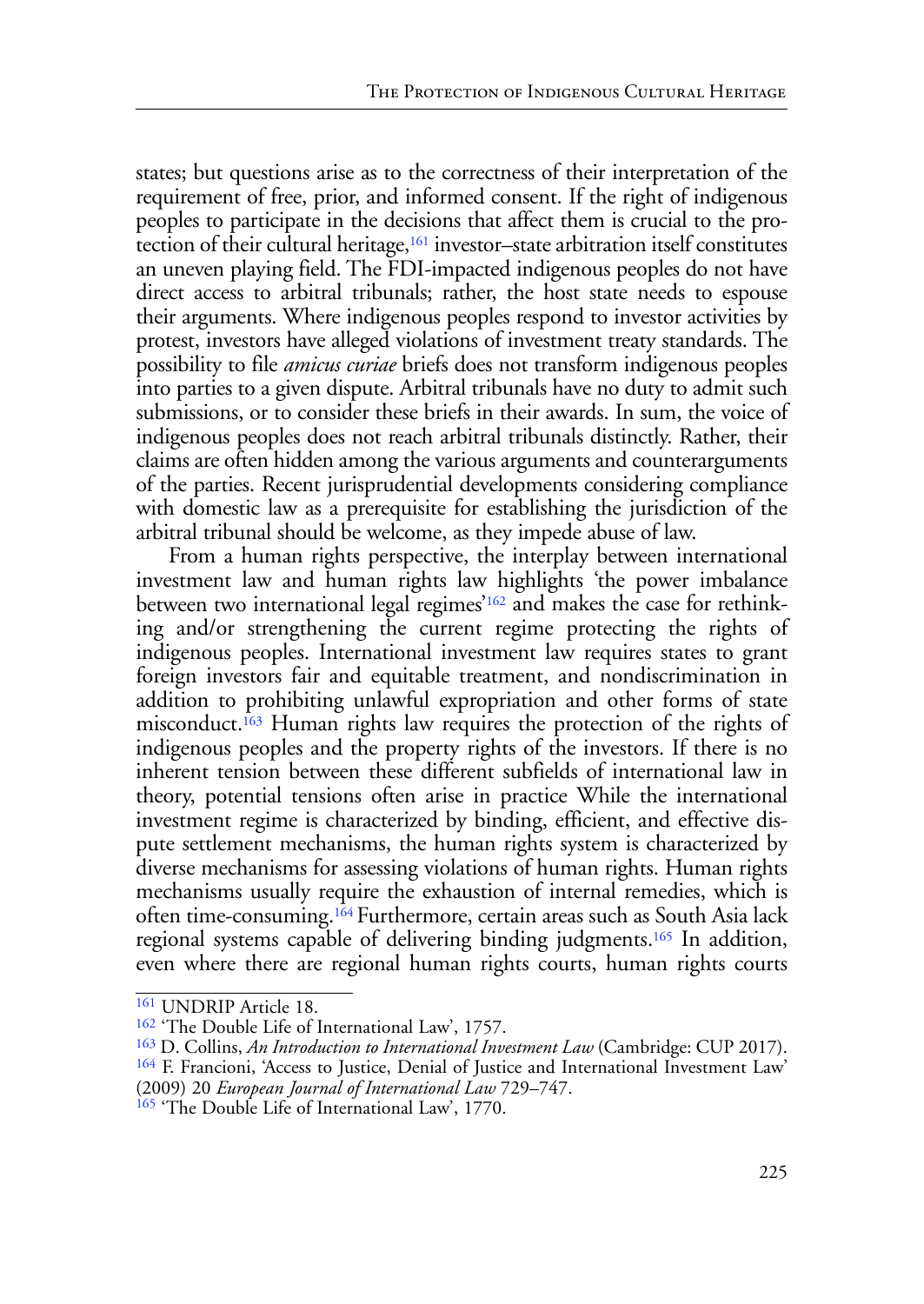<span id="page-25-4"></span>face difficulties securing compliance with their judgments. In other words, 'indigenous rights are the subject of much more variable enforcement' than investors' rights[.166](#page-25-0) The power imbalance between the two treaty regimes plays a key role in perpetuating the power imbalance between states, foreign investors, and indigenous peoples.

<span id="page-25-7"></span><span id="page-25-6"></span><span id="page-25-5"></span>Respondent states can (and have) raise(d) human rights issues 'as a means of justifying [their] action' before arbitral tribunals[.167](#page-25-1) Yet, they rarely raise human rights arguments in investment arbitrations 'to avoid the negative repercussions that could result from investors . . . deciding to invest in other states.'[168](#page-25-2) When states have asserted human rights arguments on behalf of indigenous communities,<sup>[169](#page-25-3)</sup> the protection of indigenous peoples' rights has not automatically justified the violation of the rights of investors. Rather, states ought to prevent disputes by adopting general transparent regulations that can make any interference with foreign investments foreseeable. The protection of indigenous peoples' rights is certainly a legitimate public objective. The fact that indigenous peoples' rights are recognised in constitutional law instruments and international treaties and customary international law confirms the legitimacy of their protection. However, the modalities of state action should not be arbitrary or unreasonable, rather they should follow the rule of law. This is not to say that states should not protect paramount interests—they have the right and the duty to do so—rather, they should follow transparent, and foreseeable procedures. Before granting concessions, they should condition such granting to the obtainment of free, prior, and informed consent by the relevant indigenous communities and, if such communities gave their consent, compulsorily require foreign investors to share benefits with those communities. Because indigenous peoples may object to proposed developments, states should adopt laws that recognize indigenous self-determination, including economic self-determination, and thus provide for no-development of their land if indigenous peoples so wish. Any permanent alterations to the landscape or impact upon traditional cultural practices that are incompatible with minimal subsistence requirements constitute irreparable harms to indigenous

<span id="page-25-0"></span>[<sup>166</sup>](#page-25-4) Id. 1765.

<span id="page-25-1"></span>[<sup>167</sup>](#page-25-5) Id. 1774.

<span id="page-25-2"></span>[<sup>168</sup>](#page-25-6) J. D. Fry, 'International Human Rights Law in Investment Arbitration: Evidence of International Law's Unity' (2007) 18 *Duke Journal of Comparative & International Law* 77, 108.

<span id="page-25-3"></span>[<sup>169</sup>](#page-25-7) *See* S. Puig and A. Strezhnev, 'The David Effect and ISDS' (2017) 28 *European Journal of International Law* 731–761.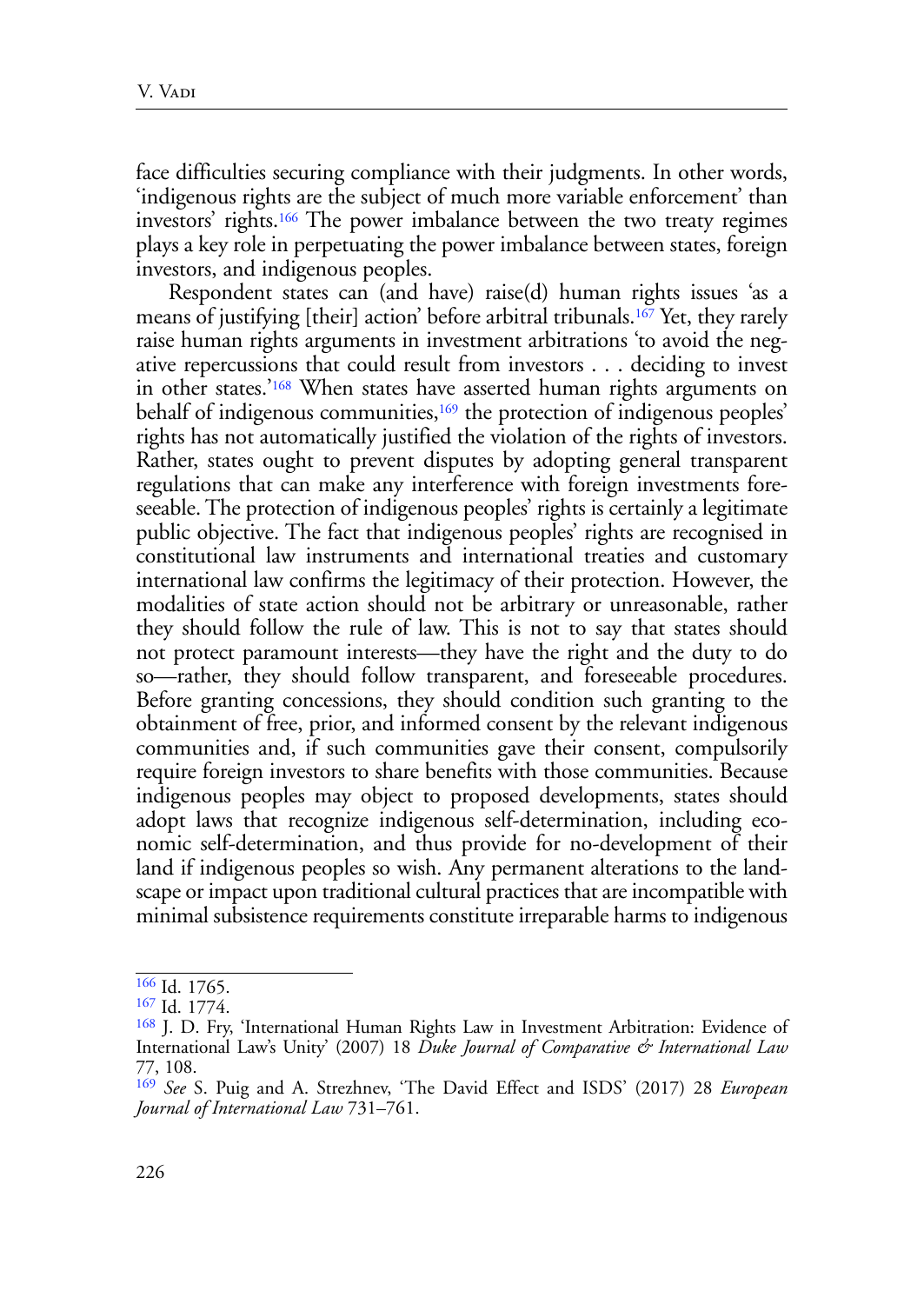<span id="page-26-9"></span>peoples that are difficult, if not impossible to quantify in monetary terms.[170](#page-26-0) By adopting general laws and regulations, and implementing their human rights obligations towards indigenous peoples and investors, states can thus shield themselves from international responsibility before human rights courts and before arbitral tribunals alike.

<span id="page-26-12"></span><span id="page-26-11"></span><span id="page-26-10"></span>Certainly, the investment law obligations of the state towards foreign investors do not justify violations of its human rights obligations towards indigenous peoples. In the *Sawhoyamaxa* case,<sup>[171](#page-26-1)</sup> the Inter-American Court of Human Rights held Paraguay liable for violating various human rights of the Sawhoyamaxa indigenous community under the American Convention on Human Rights. These communities claimed that Paraguay had, *inter alia*, violated their right to property by failing to recognize their title to ancestral lands[.172](#page-26-2) For its part, Paraguay had attempted to justify its conduct contending that the lands in question belonged to German investors and were protected under the Germany–Paraguay BIT[.173](#page-26-3) According to the government, the BIT prohibited the expropriation of foreign investors' lands. However, after noting the linkage between land rights and the culture of indigenous peoples, $174$  the Court clarified that the investment law obligations of the state did not exempt the state from protecting and respecting the property rights of the Sawhoyamaxa.[175](#page-26-5) Rather, the Court noted that compliance with investment treaties should always be compatible with the human rights obligations of the state[.176](#page-26-6) Moreover, the Court pointed out that the relevant BIT does not prohibit expropriation; rather, it allows expropriation subject to several requirements including the existence of a public purpose and the payment of compensation.[177](#page-26-7) Therefore, the Court found a violation of Article 21 of the Convention<sup>[178](#page-26-8)</sup> and ordered the government to return the land to the Sawhoyamaxa community.

<span id="page-26-17"></span><span id="page-26-16"></span><span id="page-26-15"></span><span id="page-26-14"></span><span id="page-26-13"></span>From a general international law perspective, the collision between international investment law and the norms of international law protecting the rights of indigenous peoples constitutes a paradigmatic example of the possible interaction between different treaty regimes. General treaty rules

<span id="page-26-0"></span> $\overline{170}$  $\overline{170}$  $\overline{170}$  Id.

<span id="page-26-1"></span>[<sup>171</sup>](#page-26-10) *Sawhoyamaxa Indigenous Community v. Paraguay* (Merits, Reparations, and Costs) Judgment, IACtHR (ser. C) No. 146, 29 March 2006, para. 248.

<span id="page-26-2"></span>[<sup>172</sup>](#page-26-11) Id. para. 2.

<span id="page-26-3"></span>[<sup>173</sup>](#page-26-12) Id*.* para. 115(b). [174](#page-26-13) Id. para. 118.

<span id="page-26-4"></span>

<span id="page-26-5"></span>[<sup>175</sup>](#page-26-14) Id. para. 140.

<span id="page-26-6"></span>[<sup>176</sup>](#page-26-15) Id.

<span id="page-26-7"></span>[<sup>177</sup>](#page-26-16) Id.

<span id="page-26-8"></span>[<sup>178</sup>](#page-26-17) Id*.* para. 144.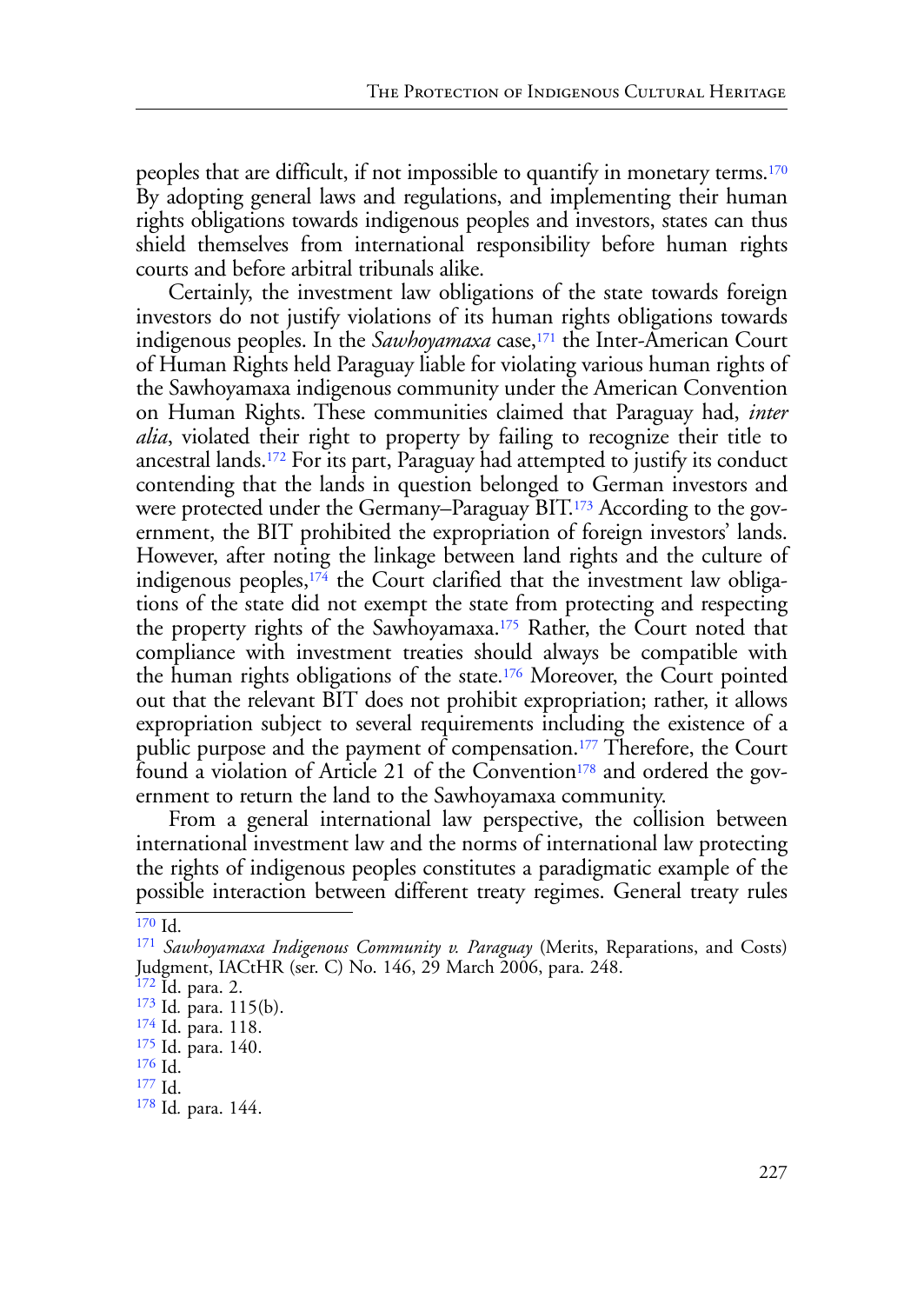<span id="page-27-6"></span><span id="page-27-5"></span><span id="page-27-4"></span>on hierarchy—namely *lex posterior derogat priori*[179](#page-27-0) and *lex specialis derogat generali*[180](#page-27-1)—may not be entirely adequate to govern the interplay between treaty regimes because the given bodies of law do not exactly overlap; rather, they have different scopes, aims, and objectives.[181](#page-27-2) Unless a norm constitutes *jus cogens*, [182](#page-27-3) it is difficult to foresee and govern the interaction of different legal regimes.

<span id="page-27-7"></span>Can investment treaty tribunals consider and/or apply other bodies of law in addition to international investment law? Given their institutional mandate, which is to settle investment disputes, there is a risk that investment treaty tribunals water down or overlook noteworthy cultural aspects of a given case. International adjudicators may be perceived as detached from indigenous communities and their cultural concerns and may not have specific expertise in human rights law. Furthermore, due to the emergence of a *jurisprudence constante* in international investment law, there is a risk that tribunals do conform to these *de facto* precedents without necessarily considering analogous indigenous cultural heritage-related cases adjudicated before other international courts and tribunals. This is not to say that consistency in decision-making is undesirable; obviously, it can enhance the coherence and predictability of the system contributing to its legitimacy. Yet, the selection of the relevant precedents matters as it can have an impact on the decision.

In conclusion, investment treaty arbitral tribunals are not the best *fora*, let alone the only *fora*, in which to adjudicate this collision of norms. They may not have a specific expertise on indigenous peoples' rights. However, this does not mean that these *fora* cannot take into account other international law obligations of the host state. The collision between international investment law and other fields of international law can be solved through international investment law itself, albeit to a limited extent. The next sec-

<span id="page-27-0"></span>[<sup>179</sup>](#page-27-4) VCLT Article 30.

<span id="page-27-1"></span>[<sup>180</sup>](#page-27-5) The concept *lex specialis derogat legi generali* is 'a generally accepted technique of interpretation and conflict resolution in international law.' It indicates that 'whenever two or more norms deal with the same subject matter, priority should be given to the norm that is more specific.' *See* Conclusions of the work of the Study Group on the Fragmentation of International Law: Difficulties arising from the Diversification and Expansion of International Law (adopted by the International Law Commission at its Fifty-eighth session, in 2006, and submitted to the General Assembly as a part of the Commission's report covering the work of that session (A/61/10, para. 251) 408.

<span id="page-27-2"></span>[<sup>181</sup>](#page-27-6) D. McRae, 'International Economic Law and Public International Law: The Past and the Future' (2014) 17 *Journal of International Economic Law* 627, 635.

<span id="page-27-3"></span>[<sup>182</sup>](#page-27-7) For discussion *see* V. Vadi, '*Jus Cogens* in International Investment Law and Arbitration' (2015) 46 *Netherlands Yearbook of International Law* 357–388; Vadi, 'When Cultures Collide', 857.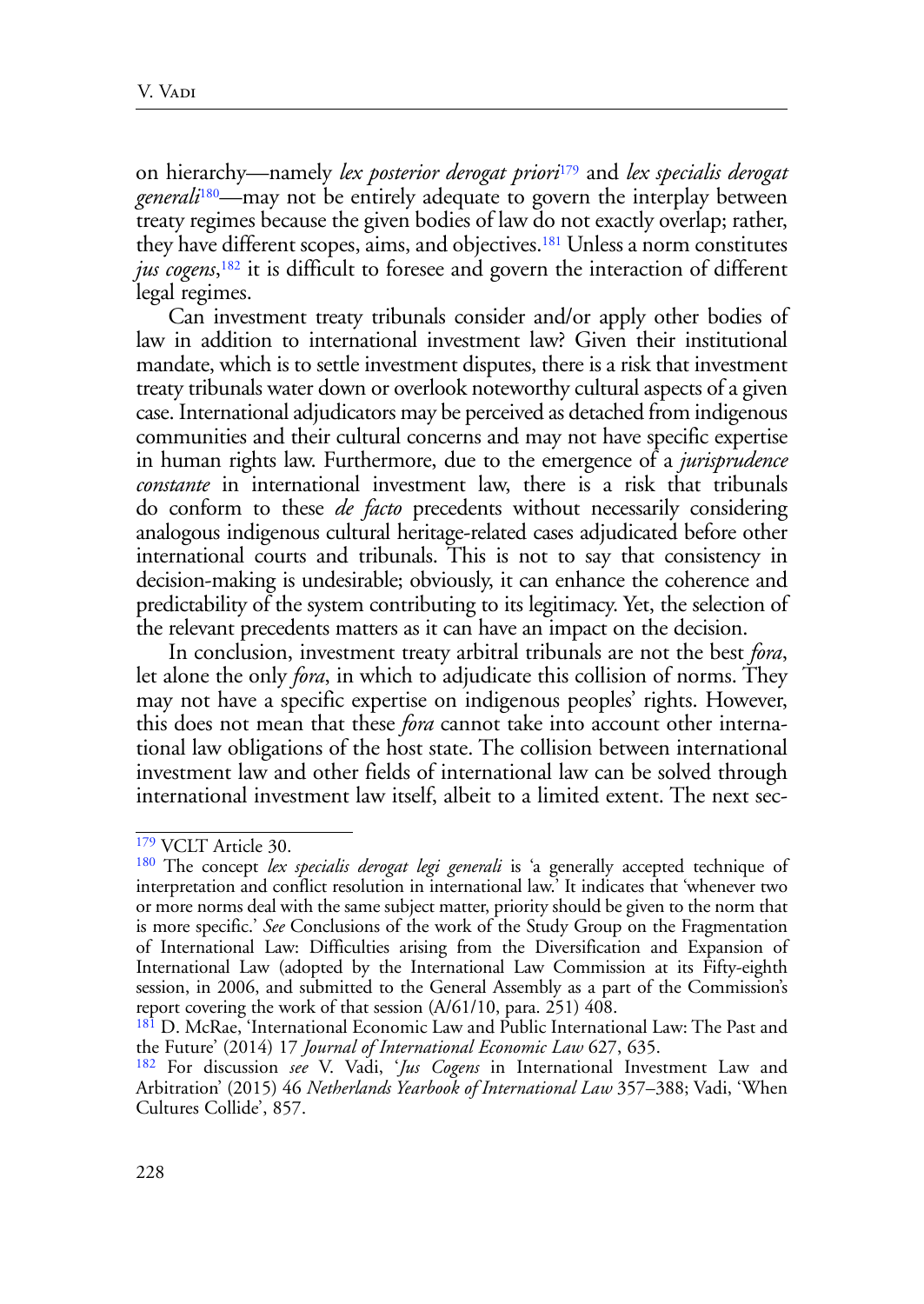tion will examine three avenues that help to promote the consideration of indigenous entitlements in international investment disputes.

# 6. *Policy Options*

This section now examines three avenues that can facilitate the consideration of indigenous communities' entitlements in international investment law: (i) a 'treaty-driven approach'; (ii) a 'judicially driven approach'; $183$  and (iii) counterclaims.

## <span id="page-28-6"></span><span id="page-28-5"></span>*a) Treaty-driven Approach to Promote the Consideration of Indigenous Rights in International Investment Law*

<span id="page-28-7"></span>A treaty-driven approach suggests reform to bring international investment law better in line with human rights[.184](#page-28-1) It promotes the consideration of indigenous rights in international investment law relying on the periodical renegotiation of IIAs. Treaty drafters can expressly accommodate indigenous peoples' entitlements in the text of future IIAs or when renegotiating existing ones.<sup>185</sup> For example, indigenous communities' interests can be mentioned in the preambles, exceptions, carve-outs, annexes, and provisions of IIAs[.186 S](#page-28-3)uch provisions would empower states to adopt measures to protect indigenous peoples' rights. For instance, IIAs might require foreign investors to comply with existing human rights law as a condition for claiming rights under the treaty[.187](#page-28-4)

<span id="page-28-9"></span><span id="page-28-8"></span>The duty to protect the legitimate exercise of indigenous peoples' cultural rights has led a number of states to include specific indigenous exceptions

<span id="page-28-2"></span>[185](#page-28-7) Vadi, *Cultural Heritage in International Investment Law and Arbitration*, 277–86.

<span id="page-28-0"></span><sup>&</sup>lt;sup>[183](#page-28-5)</sup> M. Krepchev, 'The Problem of Accommodating Indigenous Land Rights in International Investment Law' (2015) 6 *Journal of International Dispute Settlement* 42, 45.

<span id="page-28-1"></span>[<sup>184</sup>](#page-28-6) S. W. Schill and V. Djanic, 'International Investment Law and Community Interests', Society of International Economic Law Working Paper No. 2016/01 (2016) 4.

<span id="page-28-3"></span>[<sup>186</sup>](#page-28-8) Schill and Djanic, 'International Investment Law and Community Interests', 15.

<span id="page-28-4"></span>[<sup>187</sup>](#page-28-9) 'The Double Life of International Law', 1773–74 (adding that 'in this manner, the mechanism that gives international investment law so much power—dispute settlement is infused with the need to respect international Indigenous rights'); Foster, 'Investors, States and Stakeholders', 407 ('Given the near-universal endorsement of UNDRIP by the international community, investors could not legitimately claim surprise or prejudice if an investment treaty conferring benefits on them also memorialized an obligation on their part to respect the Indigenous rights enshrined in that instrument, or at least those applicable to the private sector.')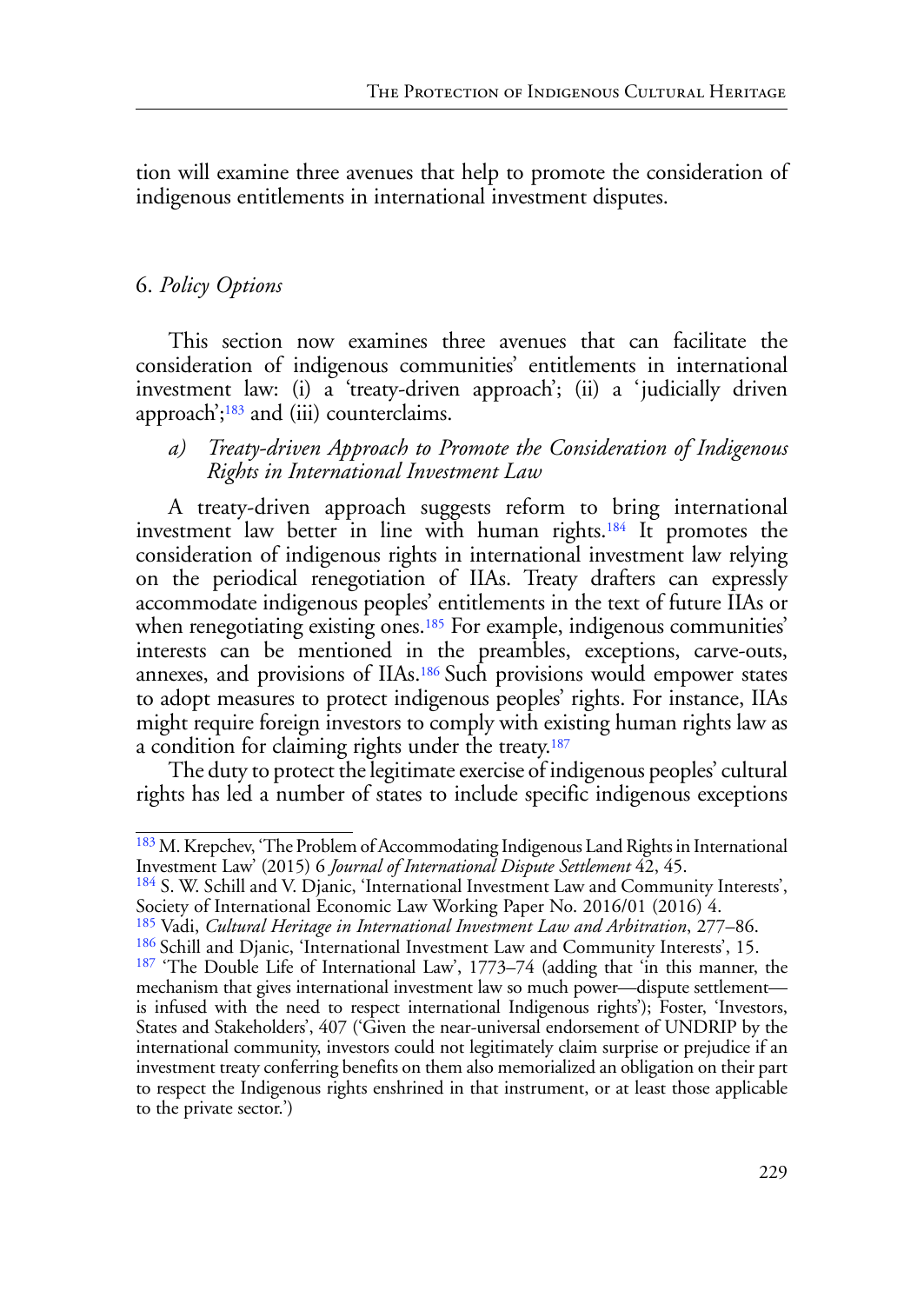<span id="page-29-5"></span><span id="page-29-4"></span>in international environmental law instruments banning the hunting of protected species. 'Aboriginal exemptions' commonly feature in a number of international environmental treaties, which include derogations to their main principles to accommodate the needs of indigenous peoples.[188](#page-29-0) For instance, the 1946 International Convention for the Regulation of Whaling retains aboriginal rights to subsistence whaling[.189 S](#page-29-1)uch special measures and forms of differential treatment to protect the rights of indigenous peoples are justified under human rights law. Therefore, there is no theoretical obstacle to prevent the insertion of similar aboriginal exemptions in the context of IIAs.

<span id="page-29-6"></span>A parallel inclusive way states can build some safeguards within international investment treaties is by requiring compliance with domestic law. For instance, states can clarify that the relevant investment treaty protects only those investments that comply with domestic law. Such a clause can enable an adaptation of the treaty to the social, cultural, and political needs of the state. Recent international investment agreements tend to add 'legality requirements' – an obligation for foreign investors to conform to and respect the domestic laws of the host state (including human rights).<sup>[190](#page-29-2)</sup> For instance, Article 15.3 of the 2012 Southern African Development Community Model BIT prohibits investors from operating their investment 'in a manner inconsistent with international, environmental, labour, and human rights obligations binding on the host state or the home state, whichever obligations are the higher.' Analogously, under Article 11 of the 2016 Indian Model BIT, 'the parties reaffirm and recognize that: (i) Investors and their investments shall comply with all laws, regulations, administrative guidelines and policies of a Party concerning the establishment, acquisition, management, operation, and disposition of investments.'

IIAs might require compliance with the requirements of free, prior, and informed consent and benefit-sharing for investments taking place in indigenous lands[.191](#page-29-3) Under human rights law, the duty of the state to

<span id="page-29-7"></span><span id="page-29-0"></span>[<sup>188</sup>](#page-29-4) See, e.g., Convention on Conservation of Migratory Species, 23 June 1979, 19 *ILM*  11, Article 3.5; Interim Convention on Conservation of North Pacific Fur Seals, 9 February 1957, 314 *UNTS* 105, Article 7 (describing the aboriginal hunting practices that are exempted by the application of the Convention).

<span id="page-29-1"></span>[<sup>189</sup>](#page-29-5) International Convention for the Regulation of Whaling, 2 December 1946, 161 *UNTS* 72, Article III(13)(b) (permitting the taking of various baleen whales by Aborigines, but stipulating that 'the meat and products of such whales are to be used exclusively for local consumption by the Aborigines.')

<span id="page-29-2"></span>[<sup>190</sup>](#page-29-6) E. De Brabandere, 'Human Rights and International Investment Law', *Leiden Law School Grotius Centre Working Paper* 2018/75-HRL (2018) 1–22.

<span id="page-29-3"></span>[<sup>191</sup>](#page-29-7) On benefit sharing, *see* E. Morgera, 'The Need for an International Legal Concept of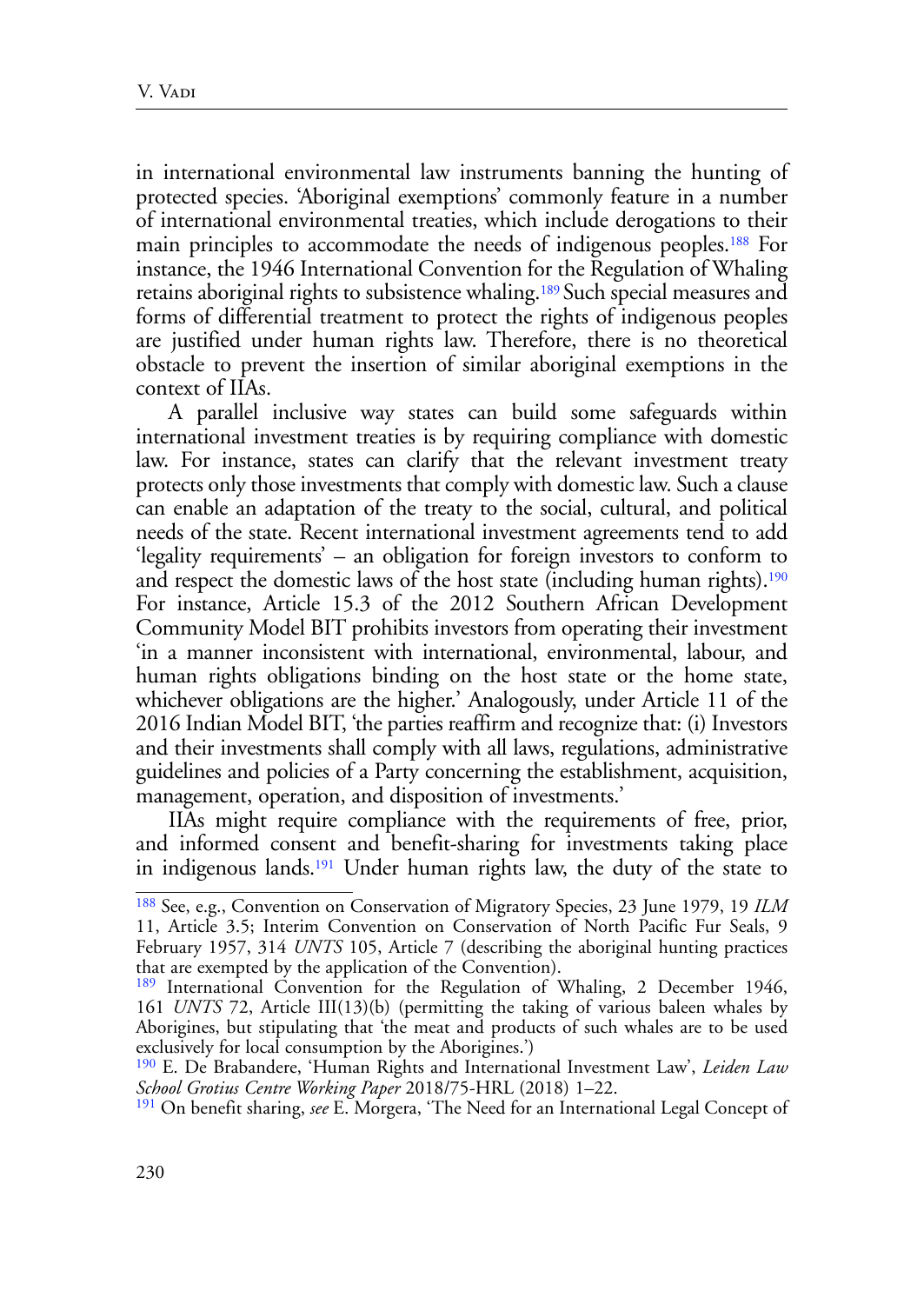<span id="page-30-6"></span>obtain the free, prior, and informed consent of the indigenous peoples before approving any project affecting them requires *governments* to engage in a meaningful dialogue and consensus-building process with indigenous communities. Nonetheless, nothing precludes states from requiring *investors* to consider the existence of protected groups when assessing the economic risks of a given investment and to obtain a social license to operate[.192](#page-30-0) While some scholars have suggested incorporating local communities as a part of multi-actor contracts[,193](#page-30-1) other scholars have cautioned that 'extractive industries can tackle the underlying causes of the growing opposition to their projects . . . by engaging in consent processes with [Indigenous] communities ... with a view to obtaining their free, prior, and informed consent.'<sup>[194](#page-30-2)</sup>

<span id="page-30-10"></span><span id="page-30-9"></span><span id="page-30-8"></span><span id="page-30-7"></span>In this regard, '[t]here is a growing trend of seeing business enterprises. . . as having human rights obligations in their own rights, separate and apart from state obligations.['195](#page-30-3) According to the Ruggie's Framework for Business and Human Rights<sup>196</sup> that is now embedded in the UN Guiding Principles on Business and Human Rights, a company is 'responsible for respecting all human rights' and 'ha[s] the obligation to obtain consent of the local population to its operation in order to ensure its own sustainability.'[197](#page-30-5) In

<span id="page-30-11"></span>Fair and Equitable Benefit Sharing' (2016) 27 *EJIL* 353 (noting that 'a growing number of international legal materials refer to "benefit sharing" with regard to natural resource use' and that 'benefit sharing applies to relations between communities and private companies that may be protected by international investment law'). On the linkage between FPIC and benefit sharing, see Morgera, 'The Need for an International Legal Concept of Fair and Equitable Benefit Sharing', 376 (noting that 'much remains to be clarified about the interaction between benefit sharing and FPIC. On the one hand, benefit sharing may serve as a condition for the granting of FPIC . . . . On the other hand, benefit sharing may represent the end result of an FPIC process.')

<span id="page-30-0"></span>[<sup>192</sup>](#page-30-6) Krepchev, 'The Problem of Accommodating Indigenous Land Rights in International Investment Law', 71.

<span id="page-30-1"></span>[<sup>193</sup>](#page-30-7) I. T. Odumosu-Ayanu, 'Governments, Investors and Local Communities: Analysis of a Multi-Actor Investment Contract Framework' (2014) 15 *Melbourne Journal of International Law* 473.

<span id="page-30-2"></span>[<sup>194</sup>](#page-30-8) L. J. Laplante and S. A. Spears, 'Out of the Conflict Zone: The Case for Community Consent Processes in the Extractive Sector' (2008) 11 *Yale Human Rights & Development L.J.* 69.

<span id="page-30-3"></span>[<sup>195</sup>](#page-30-9) S. Sargent, 'What's in a Name? The Contested Meaning of Free, Prior and Informed Consent in International Financial Law and Indigenous Rights', in V. Vadi and B. De Witte (eds), *Culture and International Economic Law* (London: Routledge 2015) 87–103. [196](#page-30-10) J. Ruggie, Protect, Respect and Remedy: A Framework for Business and Human Rights, UN Doc A/HRC/8/5, 7 April 2008.

<span id="page-30-5"></span><span id="page-30-4"></span>[<sup>197</sup>](#page-30-11) *Bear Creek Mining Corp. v. Peru*, Award, ICSID ARB/14/21, 30 November 2017, para. 227 (internal reference omitted).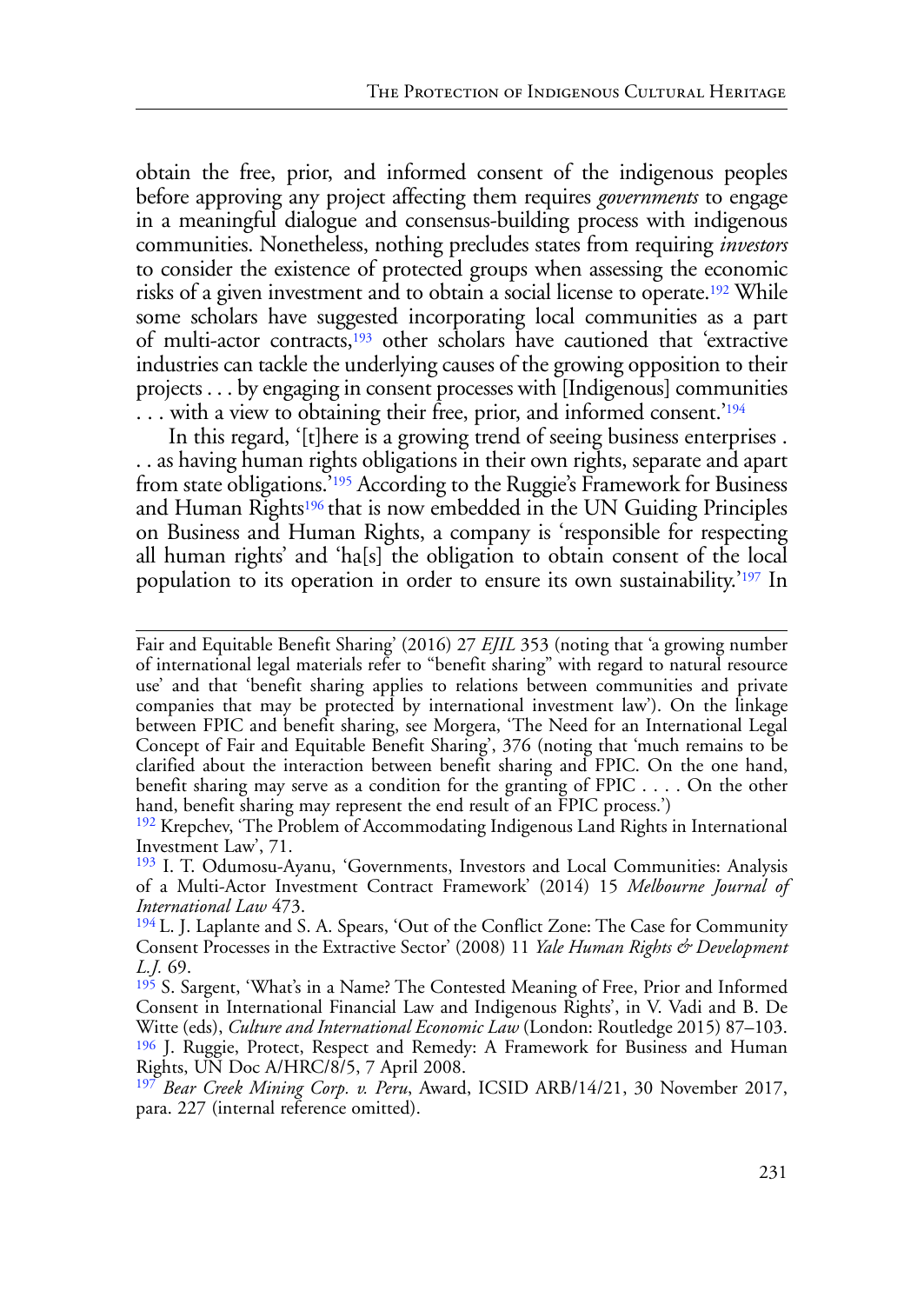<span id="page-31-4"></span>other words, 'for a social license to exist, there must be consent.'[198](#page-31-0) As the *Bear Creek* Tribunal put it, '[e]ven though the concept of "social license" is not clearly defined in international law, all relevant international instruments are clear that consultations with Indigenous communities are to be made with the purpose of obtaining consent from all the relevant communities.<sup>'[199](#page-31-1)</sup>

<span id="page-31-5"></span>What does free, prior, and informed consent mean? The term *free* indicates that indigenous peoples must be free from violence, intimidation, or harassment by the government or company. The term *prior* indicates that the government (and ideally companies) must seek approval from indigenous communities *before* commencing any economic activity in their lands. The term *informed* signifies that the indigenous community must receive all the information needed to make informed decisions in a language they can understand. As noted by Myrna Cunnigham, a former chair of the UN Permanent Forum on Indigenous Issues, '[l]ack of free, prior, and informed consent can have far reaching consequences on th[e] lives and human rights [of indigenous peoples].' In particular, free, prior, and informed consent can be a tool to safeguard indigenous peoples' 'rights over ancestral lands . . . their ability to carry out subsistence activities, and their ability to freely pursue their economic, social, and cultural development in accordance with their right to self-determination.['200](#page-31-2) 

<span id="page-31-6"></span>Free, prior, and informed consent enables indigenous peoples to decide for themselves whether a given project is suitable to their own needs and aspirations or whether they would prefer not to proceed. It enables them to shape their future and select the development model they prefer. It can also provide indigenous communities with the ability to shape and derive benefits from projects on traditional lands. In parallel, through free, prior, and informed consent, investors can assess the viability of the intended investment. The support of local communities contributes to the viability of a project and even constitutes a necessary condition for its success in the long term. In turn, projects that local indigenous communities veto should not proceed. Finally, through free, prior, and informed consent, states can better implement their human rights obligations towards indigenous peoples and acknowledge their parallel sovereignty (i.e., an indigenous sovereignty that coexists with that of the state).<sup>201</sup>

<span id="page-31-7"></span><span id="page-31-0"></span>[<sup>198</sup>](#page-31-4) Id.

<span id="page-31-1"></span>[<sup>199</sup>](#page-31-5) Id. para. 406.

<span id="page-31-2"></span><sup>&</sup>lt;sup>[200](#page-31-6)</sup> 'Interview with Myrna Cunningham, Chair of the United Nations Permanent Forum on Indigenous Issues', *supra* note 18, 55.

<span id="page-31-3"></span>[<sup>201</sup>](#page-31-7) F. Lenzerini, 'Sovereignty Revisited: International Law and Parallel Sovereignty of Indigenous Peoples' (2006–7) 42 *Texas International Law Journal* 155–189, 156 ('asserting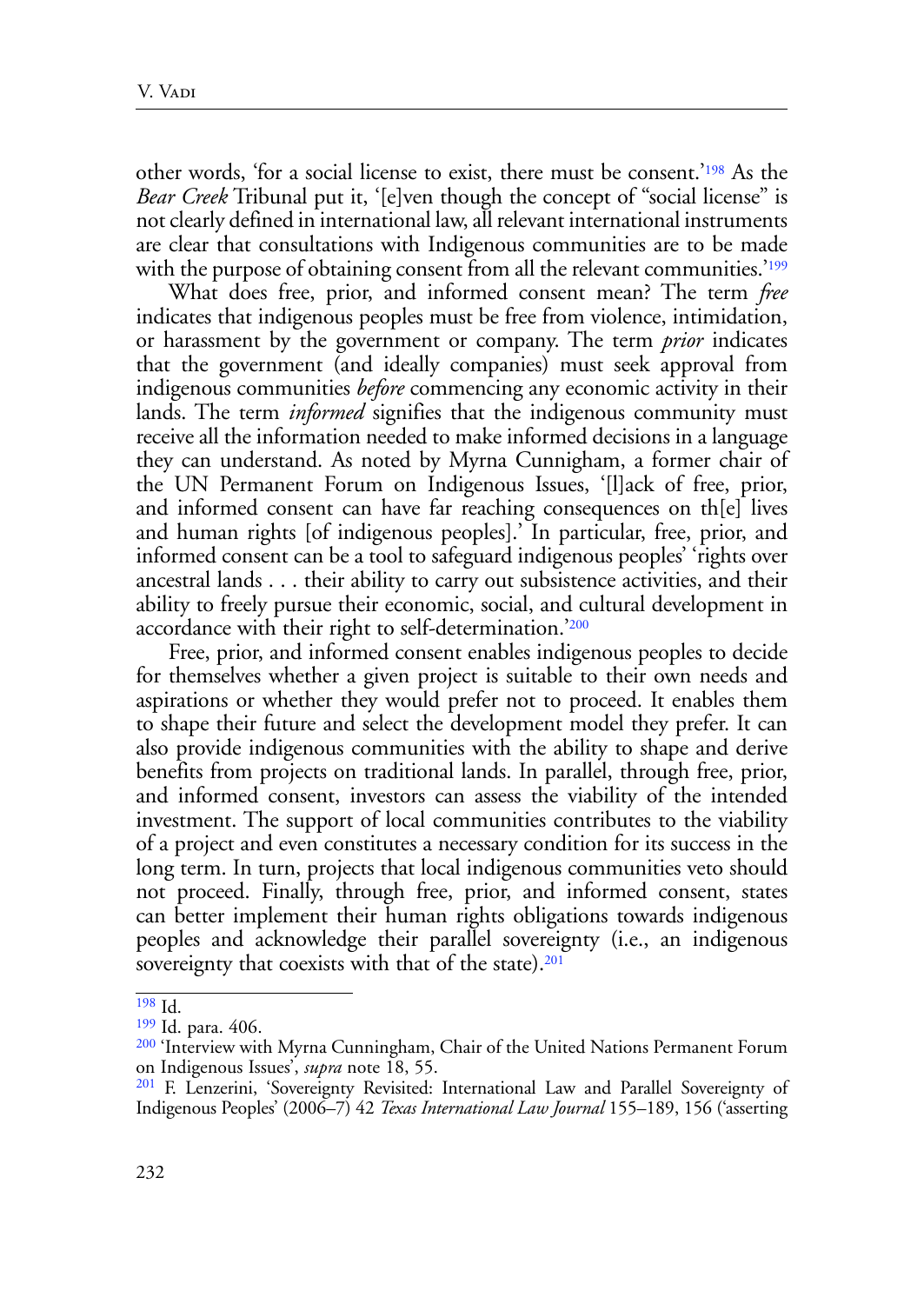<span id="page-32-5"></span>Free, prior, and informed consent is a legal tool that bridges the gap between international investment law and human rights law and can contribute to the harmonious development of public international law. It is a crucial tool of self-determination: preventing the imposition of economic models that may undermine the cultural identity, human rights, and core values of indigenous peoples. If the UN practice concerning self-determination used to be restrictive, exclusively concerning the decolonization process and the emergence of new states, since the inception of the UNDRIP the concept of self-determination has expanded to include the self-determination of nations within given states.<sup>202</sup> This new understanding of self-determination is consistent with the doctrine of the parallel sovereignty of indigenous peoples within states. In fact, some recognize that 'the existence of a given degree of indigenous sovereignty [is] parallel to the sovereign power held by the State.'[203](#page-32-1) The concept of self-determination also distinguishes ILO Convention 169, the most recent ILO instrument concerning indigenous peoples, from its predecessor ILO Convention 107 (no longer open for signing)[.204](#page-32-2) ILO Convention 107 contained a major flaw as it supported the eventual assimilation of indigenous persons into the society at large rather than promoting their right to self-determination. ILO Convention 169 overcomes this flaw, assuming that indigenous peoples have the right to determine their own development.

<span id="page-32-9"></span><span id="page-32-8"></span><span id="page-32-7"></span><span id="page-32-6"></span>Free, prior, and informed consent prominently features in the UNDRIP, being mentioned six times.<sup>205</sup> Although the instrument is not legally binding, arguably its provisions can be considered as coalescing rules of customary law because a substantial number of states have adhered to it.[206](#page-32-4) Article 15 of the ILO Convention 169 has a more conservative wording, providing that indigenous peoples have 'the right ... to participate in the use, management and conservation' of the natural resources pertaining to their lands. In cases in which the state retains the ownership of resources, it 'shall *consult* these peoples, with a view to ascertaining whether and to what degree their interests would be prejudiced, before undertaking or permitting any

the existence of a given degree of Indigenous sovereignty parallel to the sovereign power held by the state.')

<span id="page-32-0"></span>[<sup>202</sup>](#page-32-5) Id. 160–61.

<span id="page-32-1"></span>[<sup>203</sup>](#page-32-6) Id. 156.

<span id="page-32-2"></span><sup>&</sup>lt;sup>[204](#page-32-7)</sup> International Labor Organization, Convention Concerning the Protection and Integration of Indigenous and Other Tribal and Semi-Tribal Populations in Independent Countries (ILO Convention No. 107) 26 June 1957, 328 *UNTS* 247.

<span id="page-32-3"></span>[<sup>205</sup>](#page-32-8) UNDRIP, Articles 10, 11, 19, 28, 29, and 32.

<span id="page-32-4"></span>[<sup>206</sup>](#page-32-9) J. Anaya, *International Human Rights and Indigenous Peoples* (New York: Aspen 2009) 79.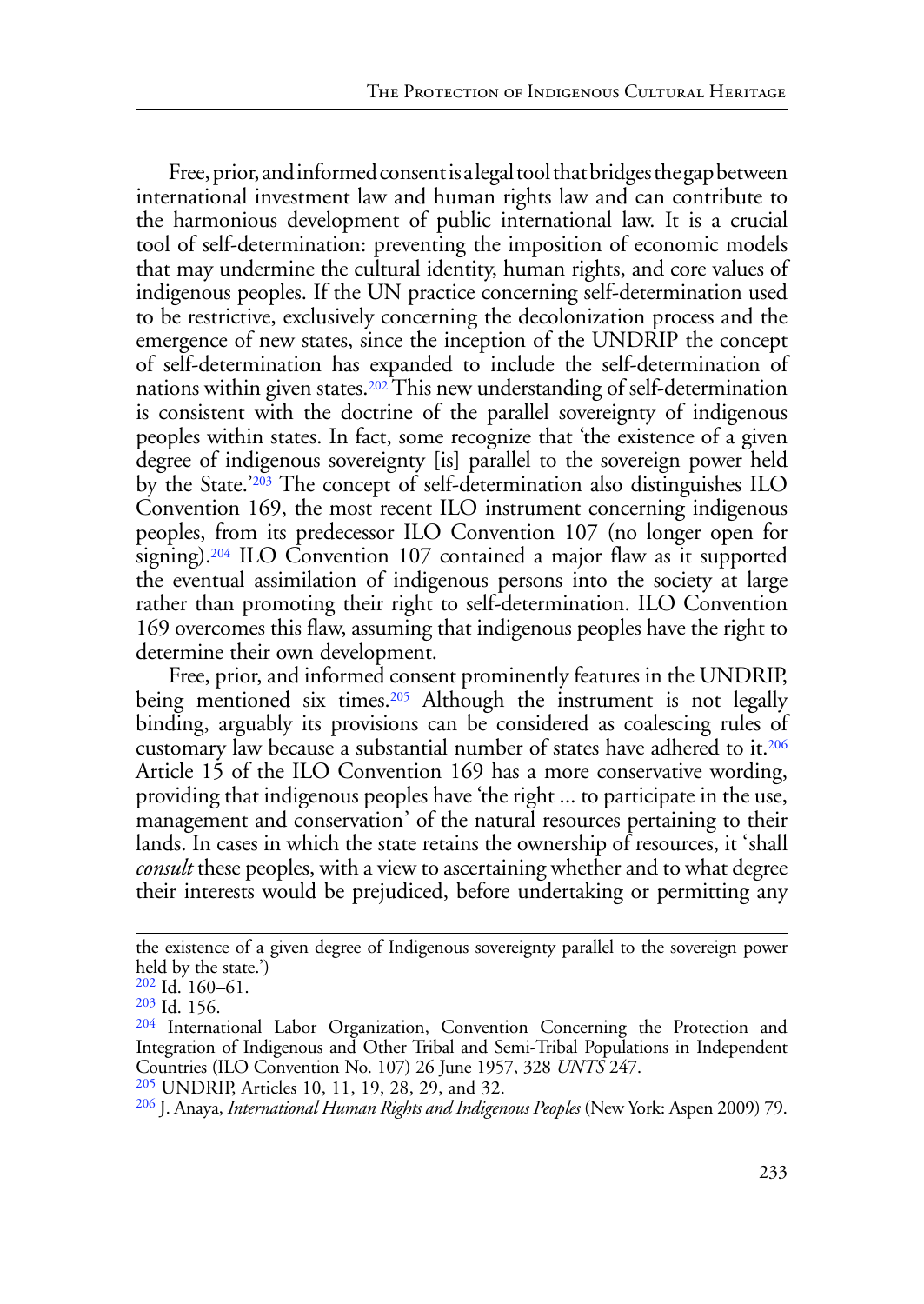programmes for the exploration or exploitation of such resources pertaining to their lands. The peoples concerned shall wherever possible participate in the benefits of such activities, and shall receive fair compensation for any damages which they may sustain as a result of such activities.<sup>'[207](#page-33-0)</sup>

<span id="page-33-11"></span><span id="page-33-10"></span><span id="page-33-9"></span>Although 'ambiguities persist over whether indigenous land rights encompass a right to veto decisions regarding development projects which are likely to affect indigenous traditional lands and resources,'[208](#page-33-1) human rights courts have held that informed *consent* is required for large-scale development projects that would have a major impact on indigenous land[.209](#page-33-2) Therefore, for some scholars, the right of indigenous peoples to free, prior, and informed consent does not merely have a procedural nature; rather, it has a substantive function by 'enabl[ing] indigenous peoples to protect their substantive land rights . . . and culture.'[210](#page-33-3) The right to free, prior, and informed consent can enable indigenous peoples to exercise the right to self-determination and determine the model of development they prefer in conformity with their worldview.[211](#page-33-4)

<span id="page-33-16"></span><span id="page-33-15"></span><span id="page-33-14"></span><span id="page-33-13"></span><span id="page-33-12"></span>A number of international investment agreements include clauses expressly acknowledging the rights of indigenous peoples. For instance, New Zealand has included an exception in its IIAs that recognizes the state's right to protect the Maori under the Treaty of Waitangi and exempts such measures from the scrutiny of arbitral tribunals.<sup>212</sup> Analogously, the Energy Charter Treaty<sup>213</sup> allows the contracting parties to adopt 'measures designed to benefit investors who are aboriginal people.['214](#page-33-7) Canada's new model Foreign Investment Protection Agreement (FIPA) also includes preferential treatment for aboriginals in its annex[.215](#page-33-8) Malaysia has similarly excluded measures designed to promote economic empowerment of the Bumiputras

<span id="page-33-17"></span><span id="page-33-0"></span>[<sup>207</sup>](#page-33-9) ILO Convention 169, Article 15 (emphasis added).

<span id="page-33-1"></span>[<sup>208</sup>](#page-33-10) G. Pentassuglia, 'Towards a Jurisprudential Articulation of Indigenous Land Rights' (2011) 22 *EJIL* 165, 169.

<span id="page-33-2"></span>[<sup>209</sup>](#page-33-11) *Saramaka Peoples v. Suriname*, Judgment, IACtHR (ser. C), No. 172, 28 November 2007, para. 134.

<span id="page-33-3"></span>[<sup>210</sup>](#page-33-12) L. Aponte Miranda, 'The Role of International Law in Intrastate Natural Resource Allocation: Sovereignty, Human Rights, and Peoples-based Development' (2012) 45 *Vanderbilt Journal Transnational Law* 785, 828.<br><sup>[211](#page-33-13)</sup> Sargent, 'What's in a Name? The Contested Meaning of Free, Prior and Informed

<span id="page-33-4"></span>Consent in International Financial Law and Indigenous Rights', 95.

<span id="page-33-5"></span>[<sup>212</sup>](#page-33-14) Vadi, *Cultural Heritage in International Investment Law and Arbitration*, 279.

<span id="page-33-6"></span>[<sup>213</sup>](#page-33-15) Energy Charter Treaty, 17 December 1994, 2080 *UNTS* 95.

<span id="page-33-8"></span><span id="page-33-7"></span>[<sup>214</sup>](#page-33-16) Vadi, *Cultural Heritage in International Investment Law and Arbitration*, 279–80. [215](#page-33-17) Id. 279–80.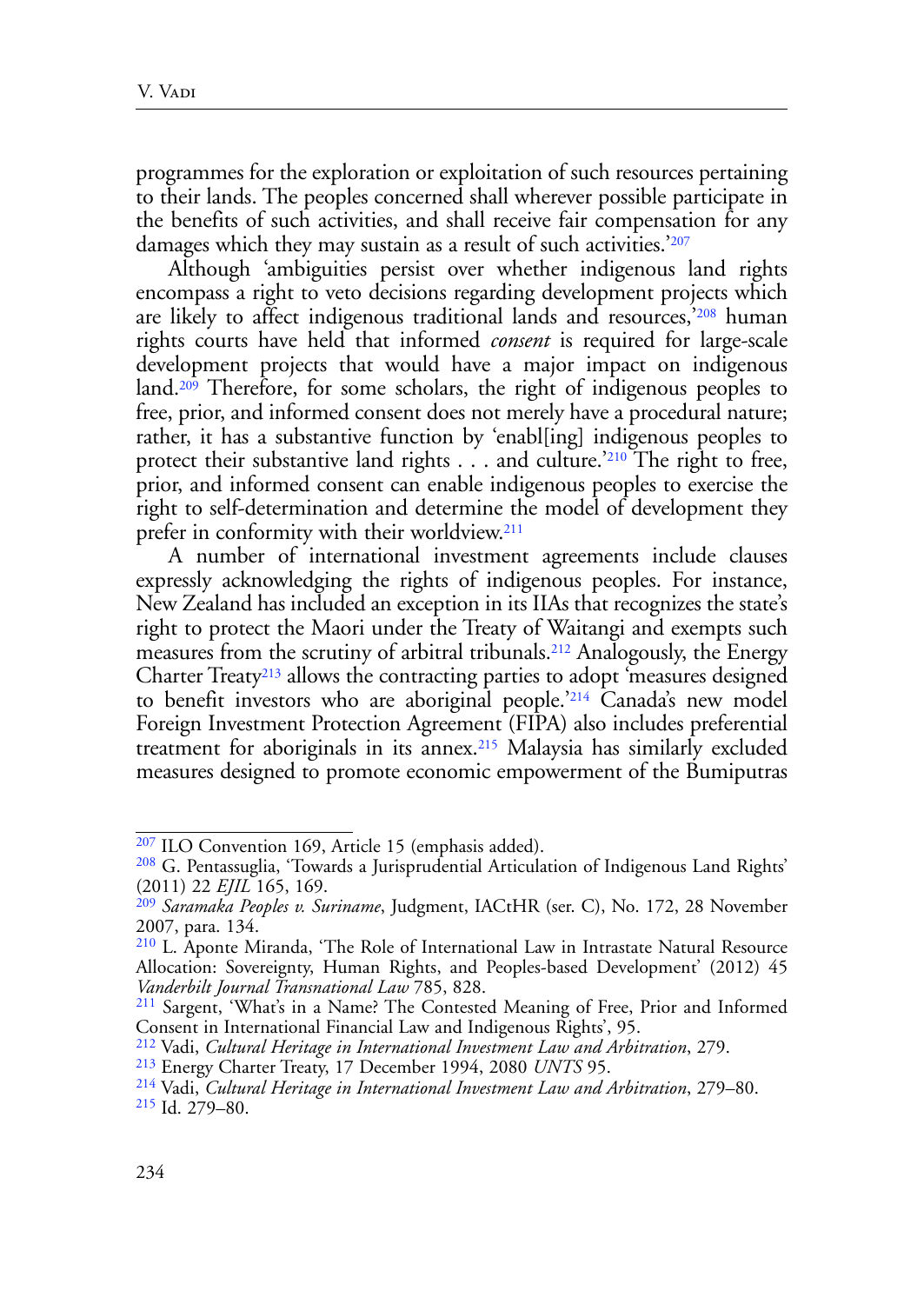<span id="page-34-9"></span>ethnic group from the scope of its BITs.[216](#page-34-0)

<span id="page-34-10"></span>The participation of indigenous representatives in the drafting and renegotiation of IIAs has been recently recommended by the Special Rapporteur on the rights of indigenous peoples, Victoria Tauli-Corpuz.[217](#page-34-1)  After finding that nondiscrimination and expropriation provisions in IIAs have 'significant potential to undermine the protection of indigenous peoples' land rights and the strongly associated cultural rights,<sup>'[218](#page-34-2)</sup> she recommended that states develop participatory mechanisms so that indigenous peoples have the ability to comment and provide inputs in the negotiation of IIAs.

<span id="page-34-11"></span>Yet, the practice remains relatively scarce. Most of the existing IIAs do not contain any explicit reference to indigenous interests.[219](#page-34-3) Moreover, IIAs generally include 'survival clauses that guarantee protection under the treaty ... for a substantial period after the treaty has elapsed.<sup>['220](#page-34-4)</sup> Therefore, treaty drafting can but does not necessarily solve the conflict between international investment law and other community interests on its own[.221](#page-34-5) While treatydrafting can 'stabilize relations' between investors, states, and indigenous peoples[,222](#page-34-6) it seems crucial to consider other mechanisms to promote the consideration of indigenous rights in international investment law and arbitration.[223](#page-34-7)

# <span id="page-34-16"></span><span id="page-34-15"></span><span id="page-34-14"></span><span id="page-34-13"></span><span id="page-34-12"></span>*b) A Judicially-driven Approach to Promote the Consideration of Indigenous Rights in International Investment Law*

A judicially driven approach suggests that international investment law and arbitration already possess the tools to address the interplay between investors' and Indigenous peoples' Rights.[224](#page-34-8) Such an approach promotes the consideration of indigenous rights in international investment

<span id="page-34-0"></span> $216$  Id.

<span id="page-34-1"></span>[<sup>217</sup>](#page-34-10) V. Tauli-Corpuz, Special Rapporteur of the Human Rights Council on the Rights of Indigenous Peoples, *Report on the Impact of International Investment and Free Trade on the Human Rights of Indigenous Peoples*, UN Doc A/70/301 (2015).

<span id="page-34-2"></span>[<sup>218</sup>](#page-34-11) Id. para. 23. [219](#page-34-12) P. Anand and A. Kumar Sinha, 'Protecting the Rights of Tribals', *The Hindu* 22

<span id="page-34-3"></span>February 2017, <http://www.thehindu.com/opinion/op-ed/protecting-the-rights-oftribals/article17372134.ece> (noting that 'none of the 80-plus BITs signed by India contains . . . [a] provision on the rights [of Indigenous peoples]. Even the 2015 Model Indian agreement does not contain any such provision.')

<span id="page-34-5"></span><span id="page-34-4"></span><sup>&</sup>lt;sup>[220](#page-34-13)</sup> Schill and Djanic, 'International Investment Law and Community Interests', 16. <sup>[221](#page-34-4)</sup> Id. <sup>[222](#page-34-14)</sup> Foster, 'Investors, States and Stakeholders', 420.

<span id="page-34-6"></span>

<span id="page-34-8"></span><span id="page-34-7"></span> $\frac{223}{223}$  $\frac{223}{223}$  $\frac{223}{223}$  Schill and Djanic, 'International Investment Law and Community Interests', 16.  $\frac{224}{100}$  $\frac{224}{100}$  $\frac{224}{100}$  Id. 4.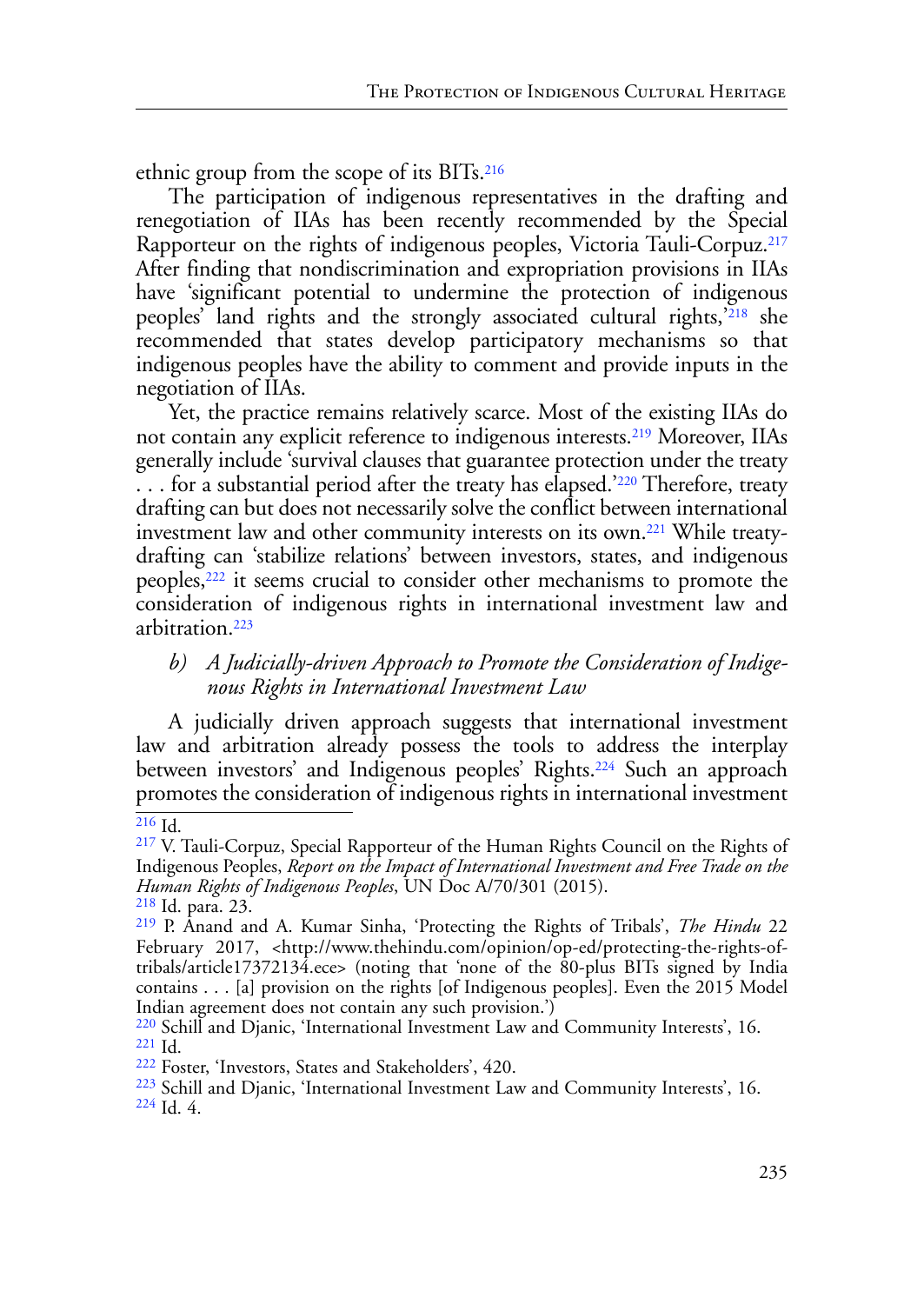arbitration relying on the interpretation and application of international investment law by arbitral tribunals. Its implicit assumption is that '[w]hile [international investment law] is a highly specialized system, it is not a selfcontained one, but forms part of the general system of international law.'[225](#page-35-0)

<span id="page-35-8"></span>Arbitral tribunals are of limited jurisdiction and cannot adjudicate on the eventual infringement of indigenous peoples' rights. They lack the jurisdiction to hold states liable for breach of their human rights obligations. Rather, they can only determine if the protections in the relevant investment treaty have been breached.

<span id="page-35-9"></span>However, this does not mean that indigenous rights are and/or should be irrelevant in the context of investment disputes. IIAs are international treaties; they belong to international law. Therefore, arbitral tribunals can and should interpret international investment law in conformity with international law[.226](#page-35-1) Because international investment law constitutes an important field of international law, it should not frustrate the aim and objectives of the latter. Several international law instruments recognize and protect the human rights of indigenous peoples, including the UNDRIP, the Universal Declaration of Human Rights (UDHR),<sup>227</sup> the International Covenant on Civil and Political Rights (ICCPR),<sup>228</sup> the Covenant on Economic, Social and Cultural Rights (ICESCR),<sup>229</sup> and ILO Convention 169.<sup>230</sup>

<span id="page-35-14"></span><span id="page-35-13"></span><span id="page-35-12"></span><span id="page-35-11"></span><span id="page-35-10"></span>Arbitral tribunals should interpret international investment law by taking into account 'any relevant rules of international law applicable in the relations between the parties.['231](#page-35-6) In fact, according to customary rules of treaty interpretation as restated by the VCLT, when interpreting a treaty, arbitrators can take other international obligations of the parties into account[.232](#page-35-7) This provision expresses the principle of systemic integration within the international legal system, indicating that treaty regimes are

<span id="page-35-15"></span><span id="page-35-0"></span> $\overline{225}$  $\overline{225}$  $\overline{225}$  Id. 16.

<span id="page-35-1"></span>[<sup>226</sup>](#page-35-9) Id.

<span id="page-35-2"></span>[<sup>227</sup>](#page-35-10) Universal Declaration of Human Rights (UNDHR) G.A. Res. 217A, 10 December 1948, Article 17.

<span id="page-35-3"></span>[<sup>228</sup>](#page-35-11) International Covenant on Civil and Political Rights, 16 December 1966, 6 *ILM* 368, 999 UNTS 171.

<span id="page-35-4"></span>[<sup>229</sup>](#page-35-12) International Covenant on Economic, Social and Cultural Rights, 16 December 1966, 6 *ILM* 360, 993 *UNTS* 3.

<span id="page-35-5"></span>[<sup>230</sup>](#page-35-13) ILO Convention 169, *supra* note 22.

<span id="page-35-6"></span> $231$  VCLT, Article 31(3)(c).

<span id="page-35-7"></span>[<sup>232</sup> F](#page-35-15)or commentary, *see generally* C. McLachlan, 'Investment Treaties and General International Law' (2008) 57 *ICLQ* 361, 369 (explaining the key relevance of this provision for defragmenting international law); T. Hai Yen, *The Interpretation of Investment Treaties* (Leiden: Brill 2014) 55–61.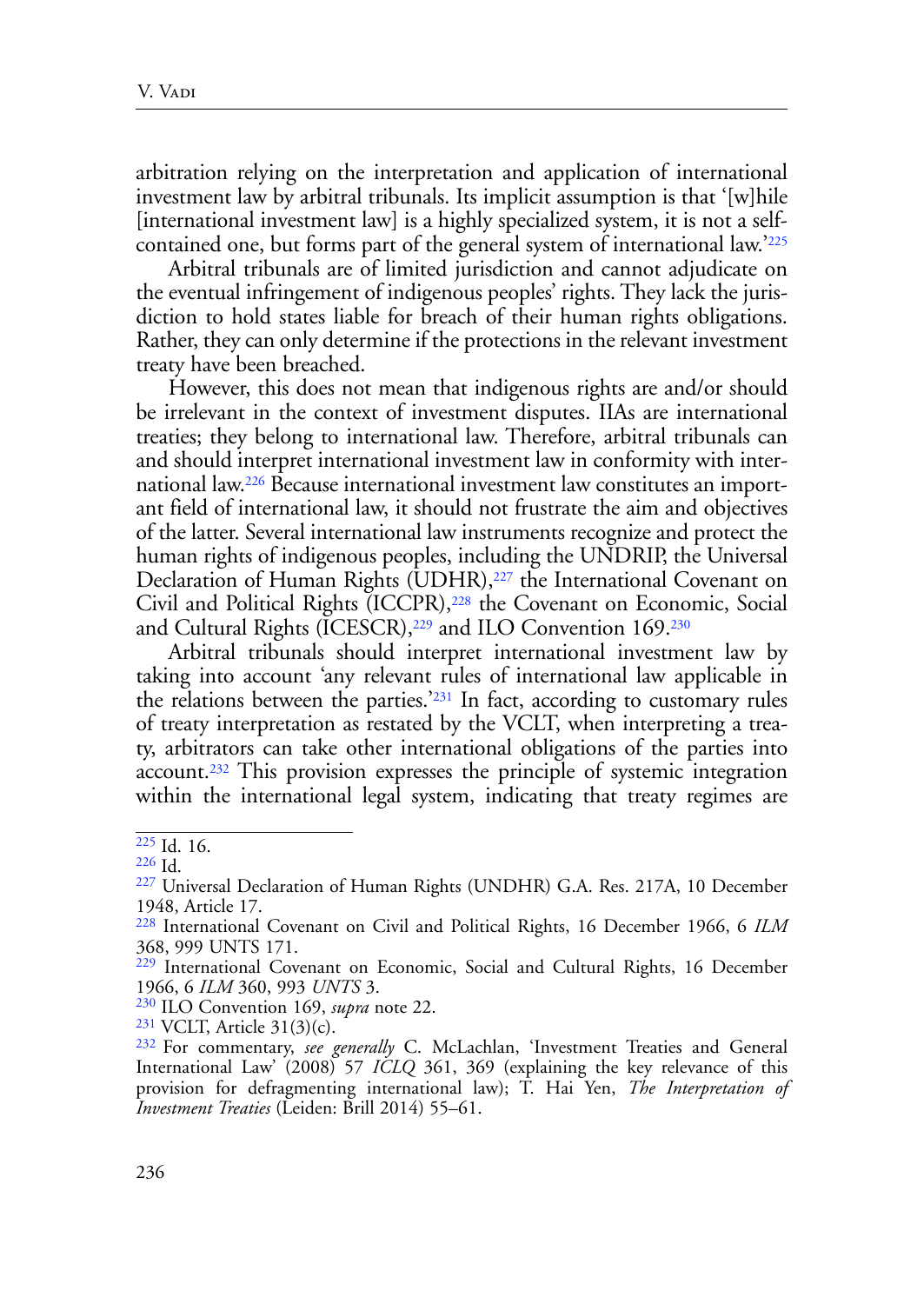<span id="page-36-7"></span>themselves creatures of international law[.233](#page-36-0) Therefore, arbitral tribunals have some interpretative space to consider other international law rules, especially when the host state invokes them. In fact, customary rules of treaty interpretation require that international law protecting indigenous peoples' rights serve as an interpretive context if they are relevant to the interpretation of the respective international investment law provisions. As the *Urbaser* Tribunal put it, IIAs 'ha[ve] to be construed in harmony with other rules of international law of which it forms part, including those relating to human rights.'[234](#page-36-1)

<span id="page-36-9"></span><span id="page-36-8"></span>International law provisions protecting indigenous peoples' rights include both hard law and soft law. Examples of binding cultural entitlements abound. For instance, Article 1 of both the ICCPR and the ICESCR recognize the right of self-determination in referring to the peoples' right to 'freely determine their political status and freely pursue their economic, social and *cultural* development.<sup>2255</sup> The same provision also clarifies that international economic cooperation is 'based upon the principle of mutual benefit[] and international law' and that 'in no case may a people be deprived of its own means of subsistence.['236](#page-36-3) Significantly, the principle of self-determination is commonly regarded as a *jus cogens* rule[.237](#page-36-4) Other norms protecting indigenous rights with *jus cogens* status include the prohibitions of discrimination and genocide.[238](#page-36-5) No protection can be granted to investment that violate *jus cogens* or human rights law[.239](#page-36-6)

<span id="page-36-13"></span><span id="page-36-12"></span><span id="page-36-11"></span><span id="page-36-10"></span>If certain indigenous rights have acquired the status of *jus cogens* norms, those norms should prevail in case of conflict with international

<span id="page-36-0"></span> $233$  C. McLachlan, 'The Principles of Systematic Integration and Article 31(3)(c) of the Vienna Convention' (2005) 54 *ICLQ* 279–320, 280.

<span id="page-36-1"></span>[<sup>234</sup>](#page-36-8) *Urbaser v. Argentina*, ICSID ARB/07/26, Award 8 December 2016, para. 1200.

<span id="page-36-2"></span>[<sup>235</sup>](#page-36-9) ICCPR, Article 1.1; ICESCR, Article 1.1 (emphasis added).

<span id="page-36-3"></span>[<sup>236</sup>](#page-36-10) ICCPR, Article 1.2; ICESCR, Article 1.2.

<span id="page-36-4"></span>[<sup>237</sup>](#page-36-11) A. Orakhelashvili, *Peremptory Norms in International Law* (Oxford: OUP 2006) 51 (noting that '[t]he right of peoples to self-determination is undoubtedly part of *jus cogens* because of its fundamental importance'). *But see* M. Saul, 'The Normative Status of Self-Determination in International Law: A Formula for Uncertainty in the Scope and Content of the Right?' (2011) 11 *Human Rights Law Review* 609, 610 (noting that 'international lawyers continue to be troubled by the question of whether or not any aspect of the legal norm has *jus cogens* status.')

<span id="page-36-5"></span>[<sup>238</sup>](#page-36-12) VCLT, Article 53 (recognizing a *jus cogens* norm as one 'accepted and recognized by the international community of states as a whole as a norm from which no derogation is possible.') On *jus cogens* and international investment law, *see* V. Vadi, '*Jus Cogens* in International Investment Law and Arbitration' (2015) 46 *Netherlands Yearbook of International Law* 357–388.

<span id="page-36-6"></span>[<sup>239</sup>](#page-36-13) *Phoenix Action, Ltd. v. The Czech Republic*, ICSID/ARB/06/5, Award 15 April 2009, para. 78.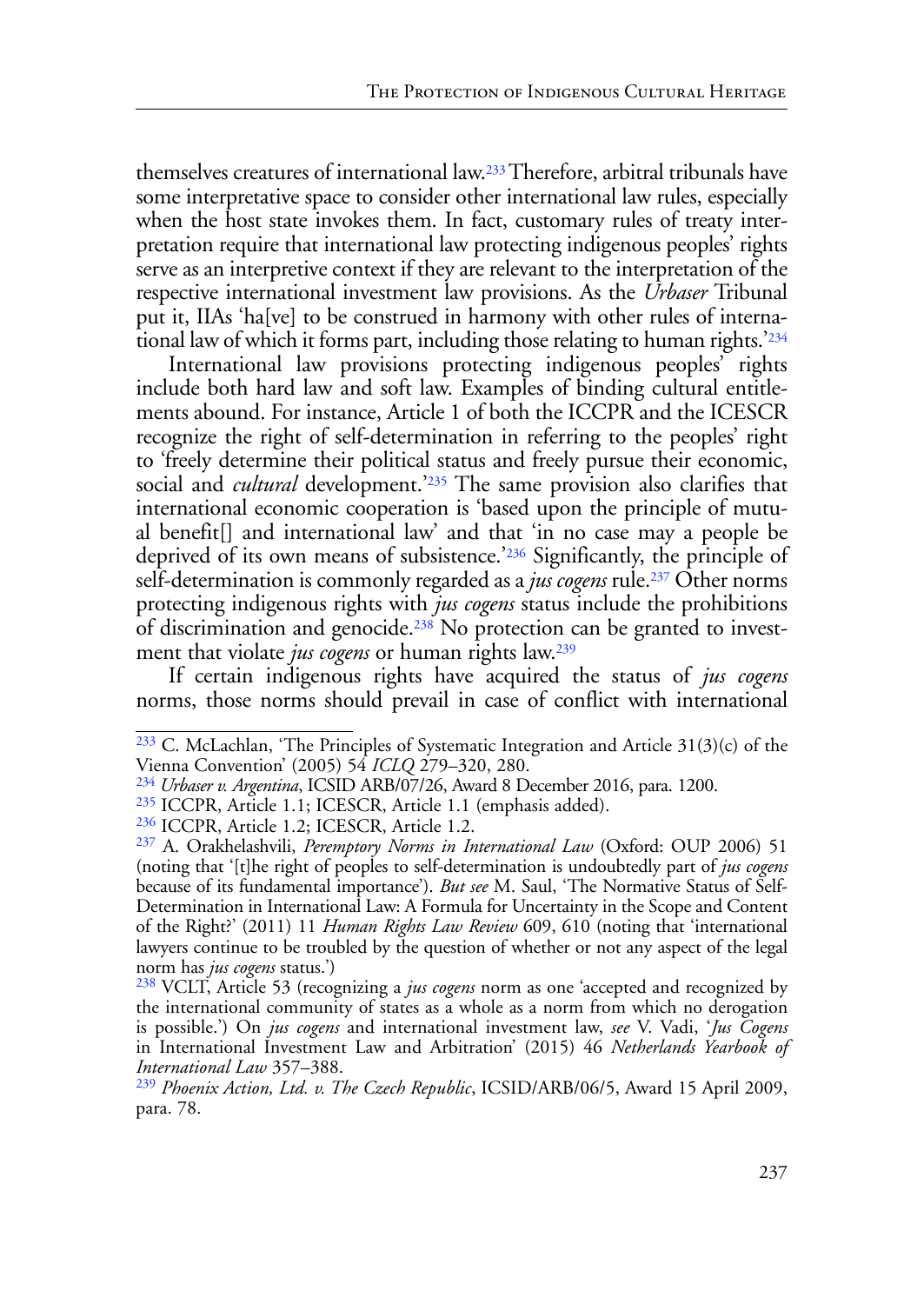<span id="page-37-6"></span><span id="page-37-5"></span>investment law[.240](#page-37-0) International public order requires arbitral tribunals to consider whether the proceedings do not violate competing international law obligations of a peremptory character. Yet, the present role of *jus cogens* norms in the context of investment arbitration remains unsettled at best and peripheral at worst. Rarely have the parties contended that a norm of *jus cogens* has been violated, and even when they have done so, arbitral tribunals have declined to adjudicate on the matter, stating that they have a limited mandate and cannot adjudicate on human rights claims.<sup>241</sup> Moreover, in some arbitrations, the host states have preferred to make reference only to domestic constitutional provisions rather than relying on the alleged *jus cogens* nature of the rights involved. This is not surprising, as such pleadings may be considered to contribute to state practice, and states are very careful about invoking *jus cogens* as the same arguments could be used against them in other contexts, such as before national constitutional courts, regional human rights courts, and international monitoring bodies. Nonetheless, in the recent practice, there have been far-sighted attempts to justify domestic measures in the light of the host state human rights obligations.<sup>[242](#page-37-2)</sup> Arbitral tribunals do not contest the legitimacy of protecting indigenous peoples' rights. Rather, they have focused on the modalities of such policies, emphasizing that states should also respect their investment treaties.

<span id="page-37-8"></span><span id="page-37-7"></span>There are more instances of nonbinding cultural entitlements.<sup>243</sup> For instance, indigenous culture plays a central role in the UNDRIP. Although the UNDRIP is not binding *per se*, it can become customary international law and therefore become binding. Some of its contents already express customary international law or repeat provisions appearing in (binding) treaty law. Moreover, judicial decisions constitute a subsidiary source of international law. Over the past twenty years, there has been a robust development of jurisprudence regarding the land rights of indigenous peoples under international law. Such jurisprudence 'generally emphasizes the unique and enduring cultural relationship of peoples to their territory.'[244](#page-37-4) '[F]or Indigenous peoples, the ability to reside communally on

<span id="page-37-9"></span><span id="page-37-1"></span><span id="page-37-0"></span>[<sup>240</sup>](#page-37-5) VCLT Article 64 (stating that treaties which violate peremptory norms are null and void) [241](#page-37-6) *Biloune and Marine Drive Complex Ltd* v. *Ghana Investments Centre and the Government of Ghana* (UNCITRAL), Award on Jurisdiction and Liability, 27 October 1989, 95 *ILR* 184, 203.

<span id="page-37-2"></span>[<sup>242</sup>](#page-37-7) Vadi, '*Jus Cogens* in International Investment Law and Arbitration', 357–388.

<span id="page-37-3"></span>[<sup>243</sup>](#page-37-8) On the effectiveness of soft law in international investment law, *see e.g.*, A. K. Bjorklund, 'Assessing the Effectiveness of Soft Law Instruments in International Investment Law', in A. K. Bjorklund and A. Reinisch (eds), *International Investment Law and Soft Law* (Cheltenham: Edward Elgar 2012) 51–81. [244](#page-37-9) Aponte Miranda, 'The Role of International Law in Intrastate Natural Resource

<span id="page-37-4"></span>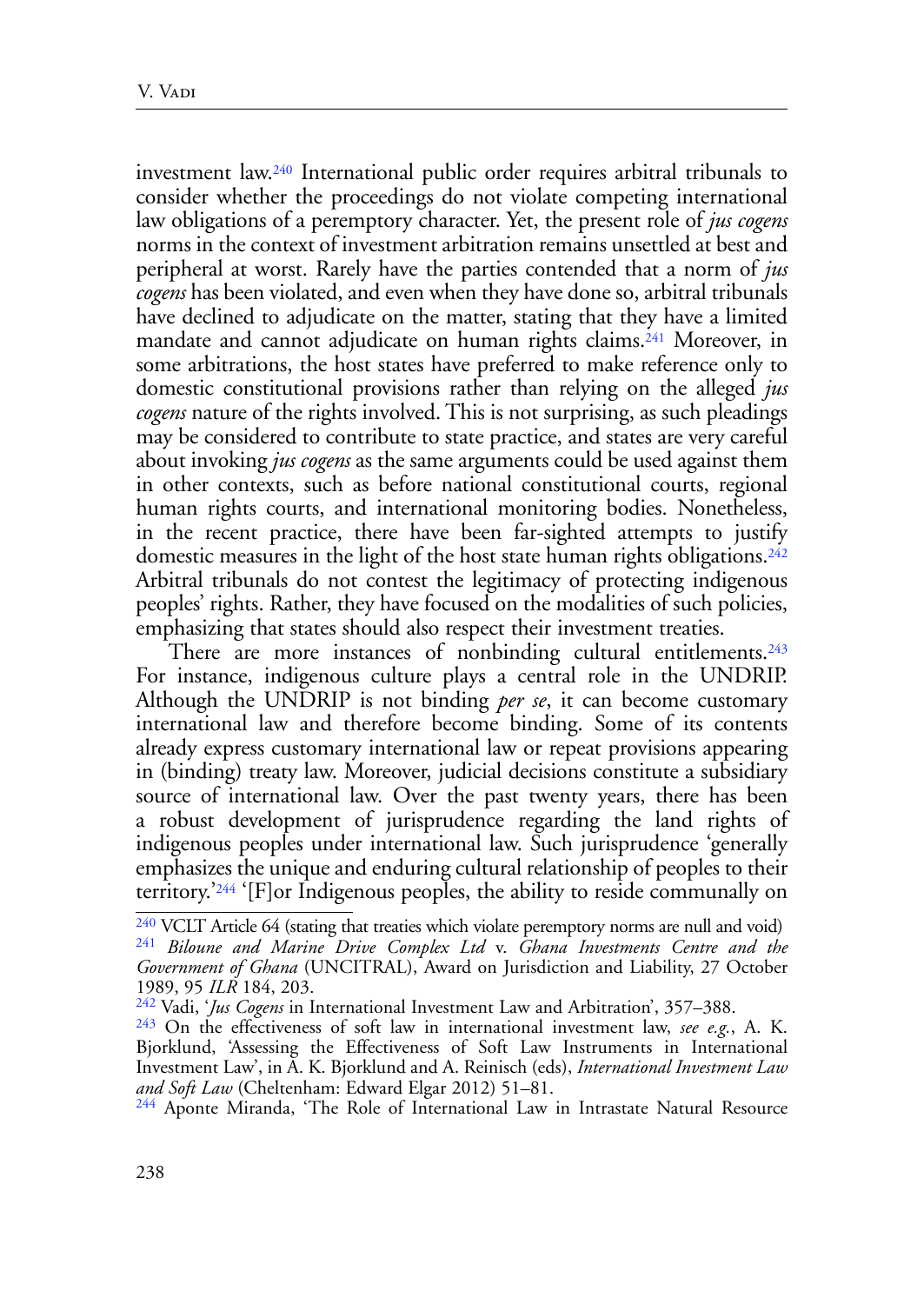<span id="page-38-4"></span>their lands . . . is inextricably tied to the preservation of communal identity, culture, religion and traditional modes of subsistence.['245](#page-38-0) In this regard, the recognition of the linkage between indigenous land rights and indigenous cultural identity is a significant milestone reached by the Arbitral tribunal in *Álvarez y Marín Corporación S.A. v. Republic of Panama*. Although there is no binding precedent in international law, the jurisprudence of human rights courts and tribunals can have persuasive relevance in investment treaty arbitration.[246 V](#page-38-1)ice versa, the holding of this tribunal can contribute to the consolidation of human rights law, and the consolidation of indigenous land rights as customary international law.

<span id="page-38-5"></span>In conclusion, international investment law does not pay too much attention to culture, at least when it comes to the current texts of IIAs. International arbitral tribunals have no specific mandate (or a limited mandate at best) to protect indigenous peoples' rights. Nonetheless, interpretation in conformity with general international law is required by the principle of systemic integration as restated in Article  $31(3)(c)$  of the VCLT. Therefore, human rights law and general international law can influence the interpretation and application of international investment law. This argument is even stronger with regard to cultural entitlements that are binding or have a peremptory character. Because arbitral tribunals often seem reticent when referring to, let alone considering, such rights, increased efforts by all actors involved—treaty negotiators, arbitrators, academics, and indigenous peoples—are needed to foster such consideration.

## *c) Counterclaims*

A third way to insert cultural concerns in the operation of investor–state arbitration is by raising counterclaims for eventual violations of domestic law protecting cultural entitlements. States have increasingly tried to assert counterclaims against investors, even though 'their efforts have tended not to be successful.[247](#page-38-2) While most treaties do not have broad enough dispute resolution clauses to encompass counterclaims, 'drafting treaties to permit closely related counterclaims would help to rebalance investment law.'[248](#page-38-3)

<span id="page-38-7"></span><span id="page-38-6"></span>Some investor–state dispute settlement provisions confer on tribunals the power to hear 'any dispute between an investor of one contracting

Allocation', 825.

<span id="page-38-0"></span>[<sup>245</sup>](#page-38-4) Id. 814.

<span id="page-38-1"></span><sup>&</sup>lt;sup>[246](#page-38-5)</sup> V. Vadi, *Analogies in International Investment Law and Arbitration* (Cambridge: CUP 2016).<br><sup>[247](#page-38-6)</sup> A. K. Bjorklund, 'The Role of Counterclaims in Rebalancing Investment Law' (2013)

<span id="page-38-2"></span><sup>17</sup> *Lewis & Clark Law Review* 461, 464.

<span id="page-38-3"></span>[<sup>248</sup>](#page-38-7) Ibid. 461.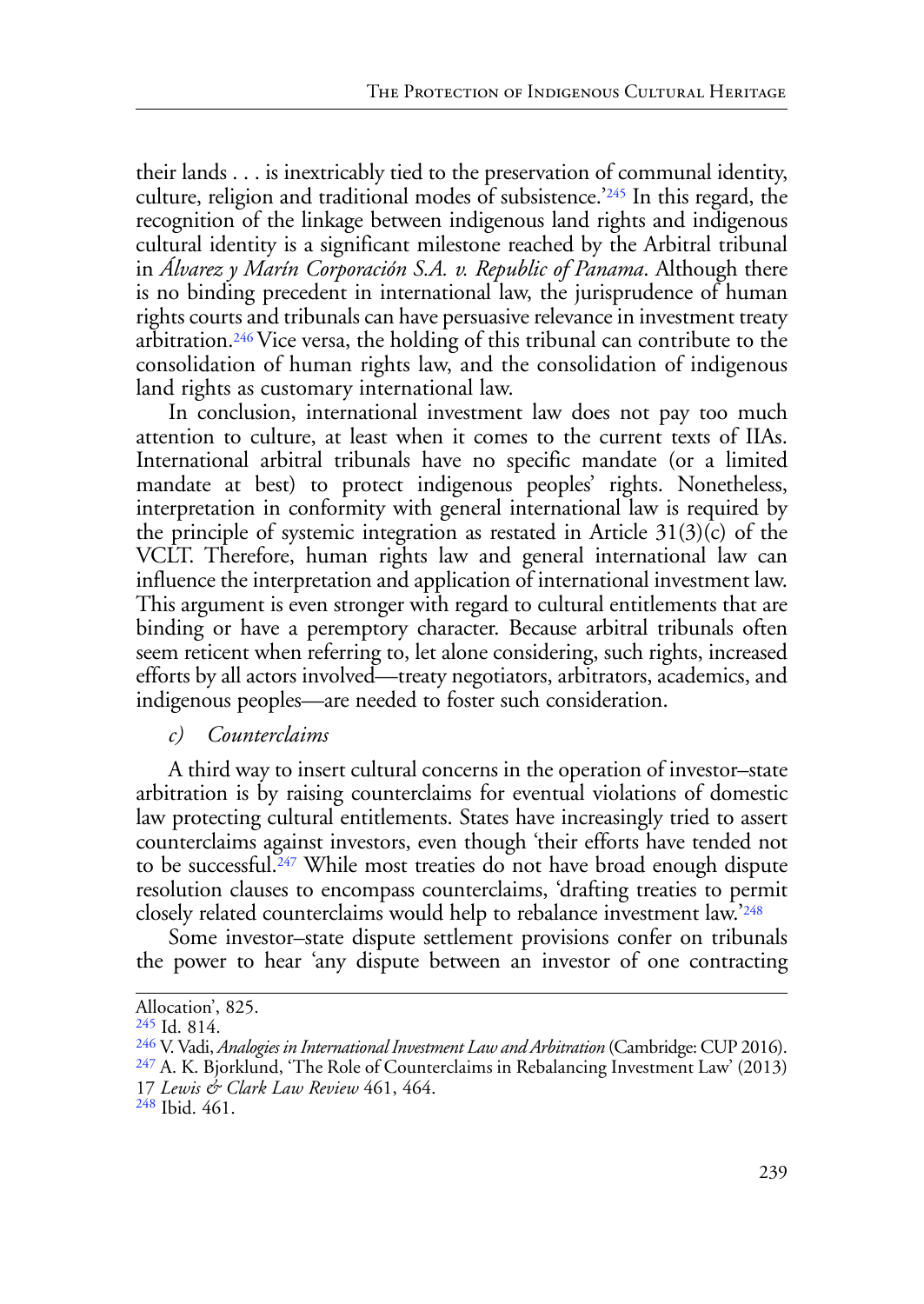<span id="page-39-11"></span><span id="page-39-10"></span><span id="page-39-9"></span>party and the other contracting party in connection with an investment.<sup>'[249](#page-39-0)</sup> Other investment treaties provide that the law applicable in investor–state arbitration is the domestic law. If domestic law is the applicable law, 'international law plays a supplemental and corrective function in relation to domestic law.['250](#page-39-1) Not only does international law 'fill the gaps in the host state's laws', but in case of conflict with the latter it prevails.<sup>251</sup> In any case, even if the applicable law was not domestic law, investors remain under an obligation to abide by domestic laws of the state in which they operate, because of the international law principle of territorial sovereignty. These and similar textual hooks seem to enable counterclaims. The ICSID Convention also expressly contemplates the possibility of counterclaims 'provided that they are within the scope of the consent of the parties and are otherwise within the jurisdiction of the centre.'<sup>[252](#page-39-3)</sup> Analogously, the 2010 UNCITRAL Arbitration Rules also enable arbitral tribunals to hear counterclaims, provided they have jurisdiction over them[.253](#page-39-4)

<span id="page-39-15"></span><span id="page-39-14"></span><span id="page-39-13"></span><span id="page-39-12"></span>In practice, arbitral tribunals have adopted diverging approaches regarding the possibility of counterclaims[.254](#page-39-5) Most tribunals have declined jurisdiction to hear counterclaims, focusing on whether counterclaims were within the scope of the consent of the parties.<sup>255</sup> While most tribunals are still reluctant to hear counterclaims, recent arbitral tribunals have been more willing to hear such claims.<sup>256</sup> If consent to jurisdiction was explicitly granted,<sup>257</sup> or if

<span id="page-39-17"></span><span id="page-39-16"></span><span id="page-39-0"></span>[<sup>249</sup>](#page-39-9) India–Netherlands Agreement for the Promotion and Protection of Investments, 6 November 1995, Article 9.1.

<span id="page-39-1"></span>[<sup>250</sup>](#page-39-10) Y. Kryvoi, *Counterclaims in Investor–State Arbitration*, LSE Law, Society, and Economy Working Paper 8/2011 (2011) 17.

<span id="page-39-2"></span>[<sup>251</sup>](#page-39-11) Ibid.

<span id="page-39-3"></span>[<sup>252</sup>](#page-39-12) Convention on the settlement of investment disputes between States and nationals of other States (ICSID Convention), Washington DC 18 March 1965, in force 14 October 1966, 575 UNTS 159, Article 46 (stating that '[e]xcept as the parties otherwise agree, the Tribunal shall, if requested by a party, determine any incidental or additional claims or counter-claims arising directly out of the subject matter of the dispute, provided that they are within the scope of the consent of the parties and are otherwise within the jurisdiction of the centre.')

<span id="page-39-4"></span>[<sup>253</sup>](#page-39-13) UNCITRAL Arbitration Rules, Article 21(3).

<span id="page-39-5"></span>[<sup>254</sup>](#page-39-14) Bjorklund, 'The Role of Counterclaims', 473.

<span id="page-39-6"></span>[<sup>255</sup>](#page-39-15) J. Kalicki, 'Counterclaims by States in Investment Arbitration' *Investment Treaty News*, 14 June 2013, 5.

<span id="page-39-7"></span>[<sup>256</sup>](#page-39-16) *Burlington v Ecuador*, ICSID ARB/08/5, Decision on Counterclaims, 7 February 2017, para. 275 (holding Burlington liable for violating Ecuador's domestic law implementing international standards); *Urbaser v Argentina*, ICSID ARB/07/26, Award, 8 December 2016, para. 1192 (holding that a bilateral investment treaty '[is] not a set of rules defined in isolation without consideration given to rules of international law.')

<span id="page-39-8"></span>[<sup>257</sup>](#page-39-17) *Burlington v Ecuador*, Decision on Counterclaims, para. 60 (affirming jurisdiction on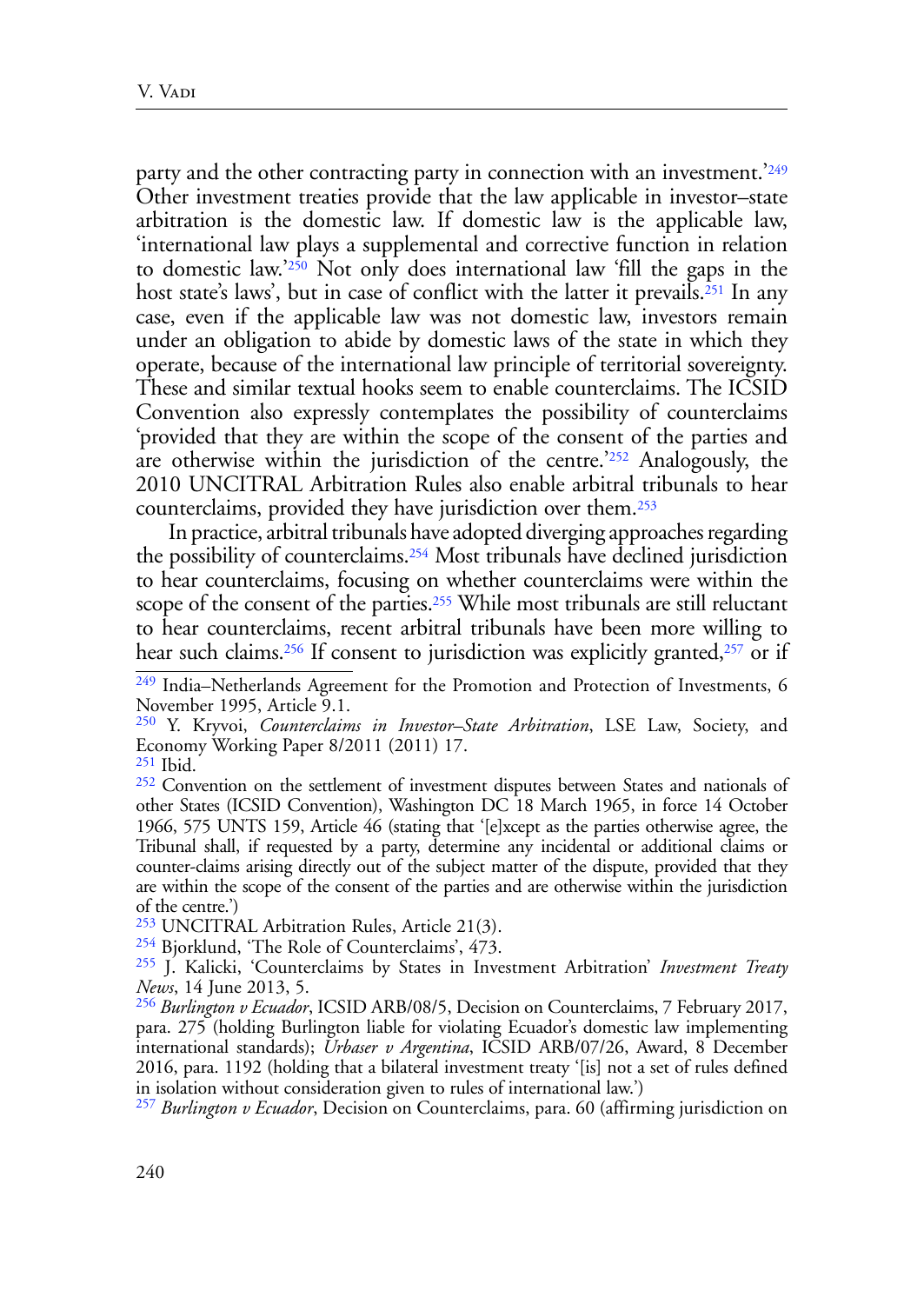<span id="page-40-4"></span><span id="page-40-3"></span>it was deemed to exist implicitly, at least in those cases where the applicable law is the domestic law,<sup>258</sup> investment tribunals could allow states to raise breaches of cultural policies in their counterclaims against investors, and investor–state arbitration could prompt investors to comply with domestic (and international) cultural norms[.259](#page-40-1) If investors knew they could be held liable for harm to cultural heritage in the event of a dispute, they would be more likely to develop investment projects that safeguard or at least respect the cultural entitlements of indigenous communities.

#### 7. *Conclusions*

<span id="page-40-5"></span>The effective protection of indigenous cultural heritage is crucial for the effective protection of the rights of indigenous peoples. The UNDRIP has emphasized the importance of indigenous peoples' cultural entitlements and highlighted the linkage between the protection of their cultural identity and their human rights[.260](#page-40-2) Although the Declaration is not binding *per se*, it may be or become so, insofar as it reflects customary international law, general principles of law, and/or *jus cogens*. At the very least, the UNDRIP constitutes a standard that states should strive to achieve.

The interplay between FDI on the one hand, and indigenous cultural heritage on the other in international investment law is coming to the forefront of legal debate. The arbitrations analyzed in this chapter provide a snapshot of the clash of cultures between international investment law and international law instruments requiring the protection of indigenous heritage. Investment disputes concerning indigenous cultural heritage often involve the conflict between the rights of the investors and the rights of indigenous peoples under different branches of international law. Therefore, arbitral tribunals may not be the most suitable *fora* to settle this kind of dispute. They may face difficulties in finding an appropriate balance between

counterclaims, as the claimant did not object to the Tribunal's jurisdiction).

<span id="page-40-0"></span>[<sup>258</sup>](#page-40-3) *Al-Warraq v Indonesia*, UNCITRAL, Final Award, 15 December 2004, para. 155 (allowing Indonesia to bring a counterclaim to seek compensation for the investor's failure to comply with domestic law).

<span id="page-40-1"></span>[<sup>259</sup>](#page-40-4) For a similar argument, see A. Sundararajan, *Environmental Counterclaims: Enforcing International Environmental Law through Investor–State Arbitration* (Lloyd N. Cutler Center for the Rule of Law, Salzburg Global Seminar Paper 2017–2018).

<span id="page-40-2"></span><sup>&</sup>lt;sup>[260](#page-40-5)</sup> I. Schulte-Tenckhoff, 'Treaties, Peoplehood, and Self-Determination: Understanding the Language of Indigenous Rights', *in* E. Pulitano (ed), *Indigenous Rights in the Age of the UN Declaration* (Cambridge: CUP 2012) 64, 67.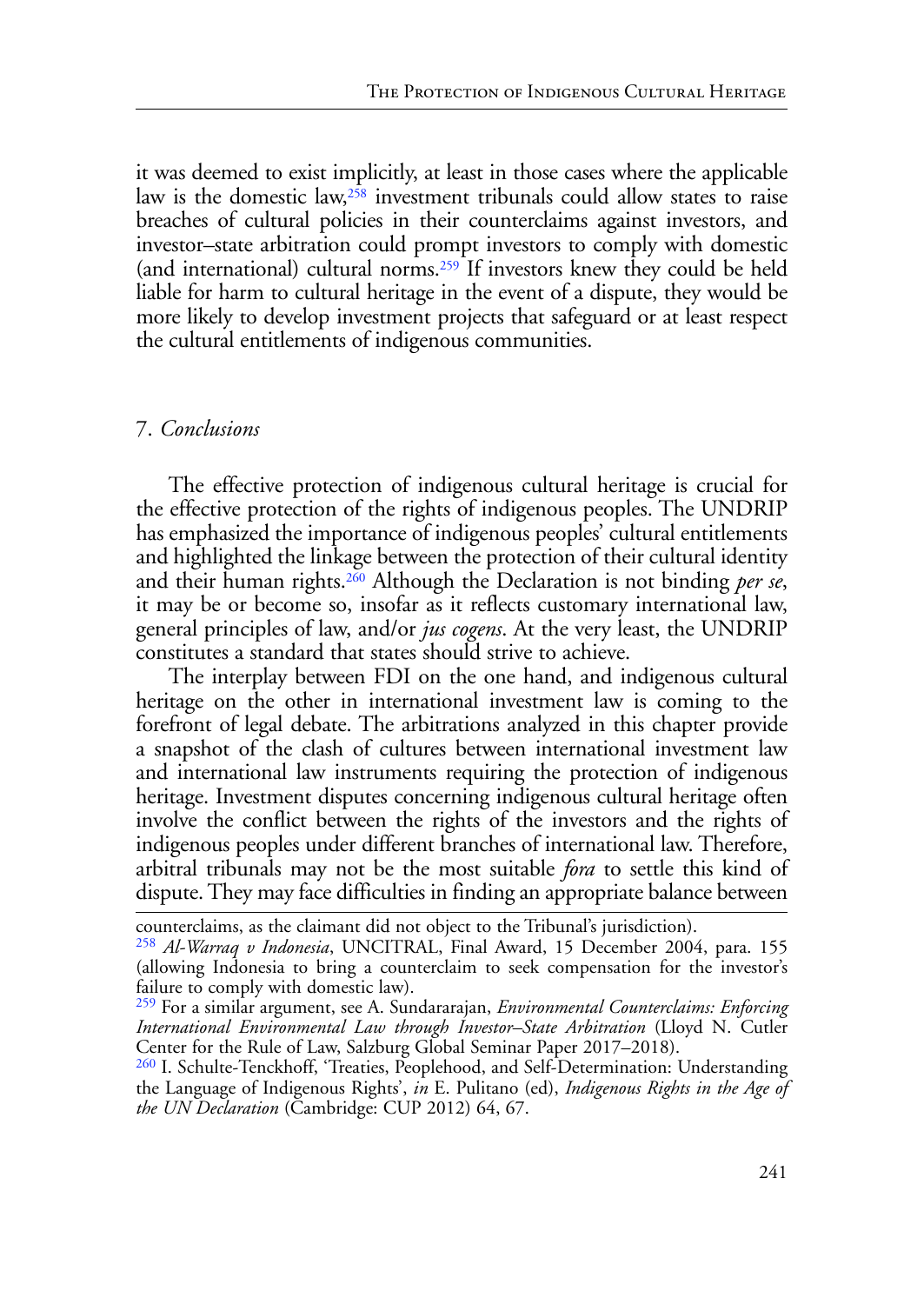the different interests concerned. They are courts of limited jurisdiction and cannot adjudicate on state violations of indigenous peoples' entitlements.

This does not mean, however, that arbitrators should not consider indigenous entitlements. This chapter has identified three main avenues for considering indigenous peoples' concerns in the context of investment treaty arbitration. First, *de lege lata*, according to Article 31(3)(c) of the VCLT, arbitrators can interpret international investment law by taking into account other international law commitments of the state. Second, *de lege ferenda*, states can negotiate future IIAs and renegotiate existing ones to facilitate the consideration of indigenous rights in investor–state arbitration. This process is already under way; states have increasingly shaped their investment treaties referring to important values in treaty preambles, exceptions, carve outs, and annexes. Of particular importance are the requirements of free, prior, and informed consent and benefit sharing. Such provisions protect paramount interests and facilitate tribunals' duty to consider international law when interpreting and applying international investment provisions. Finally, while the possibility to raise counterclaims remains debated, arbitral tribunals should not dismiss such possibility, provided they have jurisdiction on the same. Counterclaims can constitute a mechanism through which they could not only defend but also enforce human rights law against private parties, potentially resolving some of the tensions within international law.

In conclusion, this chapter does not exclude the potential for FDI to represent a positive force for development. At the same time, however, international investment law risks maximizing and/or perpetuating power asymmetries among states, investors, and indigenous peoples. Therefore, this chapter proposes avenues for enabling the protection of FDI and ensuring the protection of indigenous cultural heritage and human rights. Only by interpreting international investment law in conformity with international law and/or fine-tuning its language can international investment law develop its potential to enable peaceful and prosperous relations among nations and contribute to the development of international law.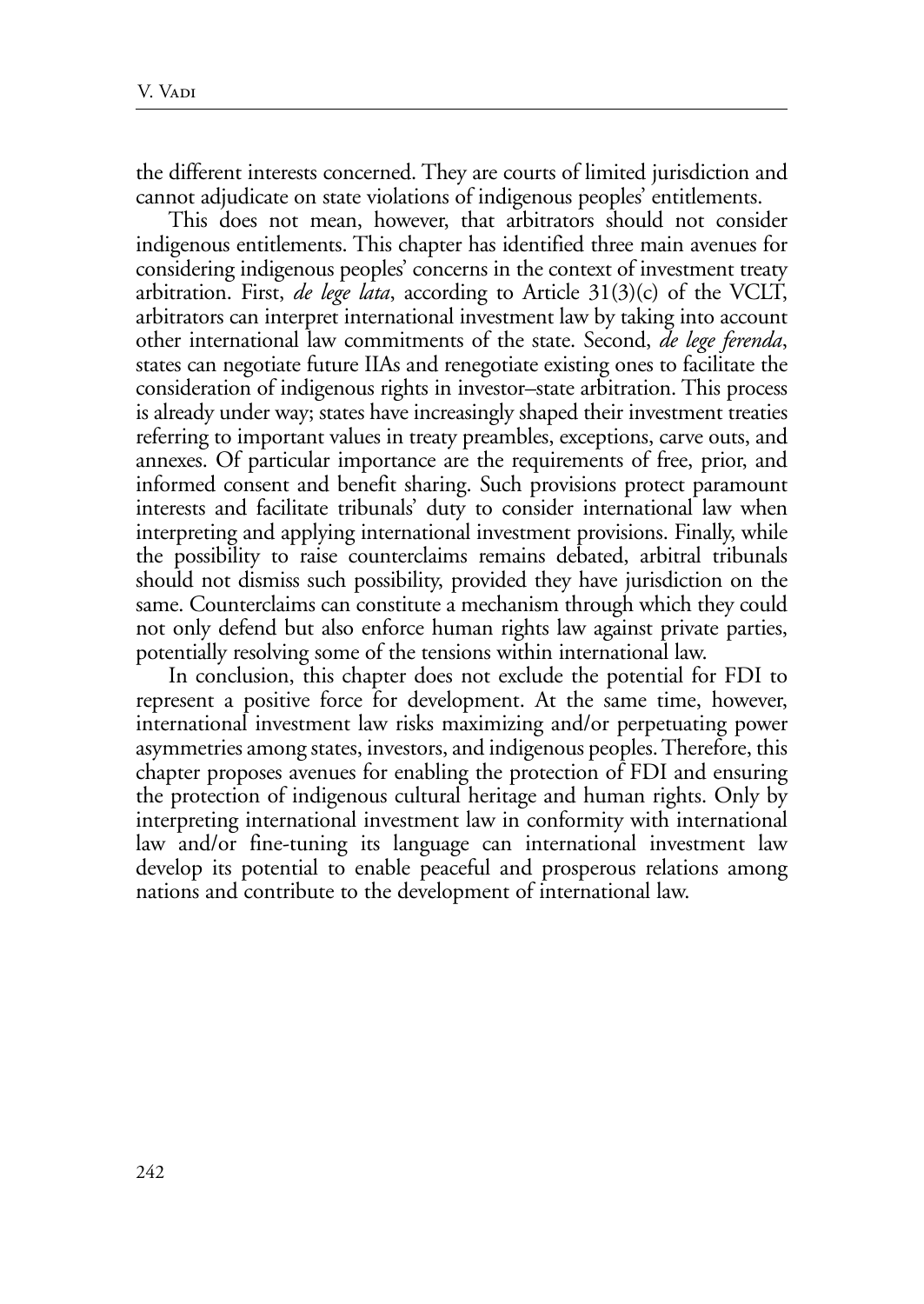# *Bibliography*

- Åhrén, M., *Indigenous Peoples' Status in the International Legal System* (Oxford: OUP 2016);
- Anaya, J., *International Human Rights and Indigenous Peoples* (New York: Aspen 2009);
- [Anonymous] 'The Double Life of International Law: Indigenous Peoples and Extractive Industries' (2016) 129 *Harvard Law Review* 1755–1778;
- [Anonymous] 'Interview with Myrna Cunningham, Chair of the United Nations Permanent Forum on Indigenous Issues' (2012) *World Heritage* 54–57;
- Aponte Miranda, L. 'The Role of International Law in Intrastate Natural Resource Allocation: Sovereignty, Human Rights, and Peoples-based Development' (2012) 45 *Vanderbilt Journal Transnational Law* 785–840;
- Barelli, M., 'The Role of Soft Law in the International Legal System: The Case of the United Nations Declaration on the Rights of Indigenous Peoples' (2009) 58 *ICLQ* 957–983;
- Bjorklund, A. K., 'Assessing the Effectiveness of Soft Law Instruments in International Investment Law', in A. K. Bjorklund and A. Reinisch, *International Investment Law and Soft Law* (Cheltenham: Edward Elgar 2012) 51–81;
- Bjorklund, A. K., 'The Role of Counterclaims in Rebalancing Investment Law' (2013) 17 *Lewis & Clark Law Review* 461–481;
- Campbell, C., 'Protecting the Ngäbe Buglé Community of Panama with Clean Development Mechanism Safeguards to Promote Culturally Sensitive Development' (2014) 2 *American Indian Law Journal* 547–588;
- Carpenter K. A. and A. R. Riley, 'Indigenous Peoples and the Jurisgenerative Moment in Human Rights' (2014) 102 *Berkeley Law Review* 173–234;
- Collins, D., *An Introduction to International Investment Law* (Cambridge: CUP 2017);
- Daes, E.-I., Special Rapporteur, Comm. On Human Rights, Subcomm. on Prevention of Discrimination and Protection of Minorities, *Study on the Protection of the Cultural and Intellectual Property of Indigenous Peoples*, UN Doc. E/CN.4/Sub. 2/1993/28 (1993);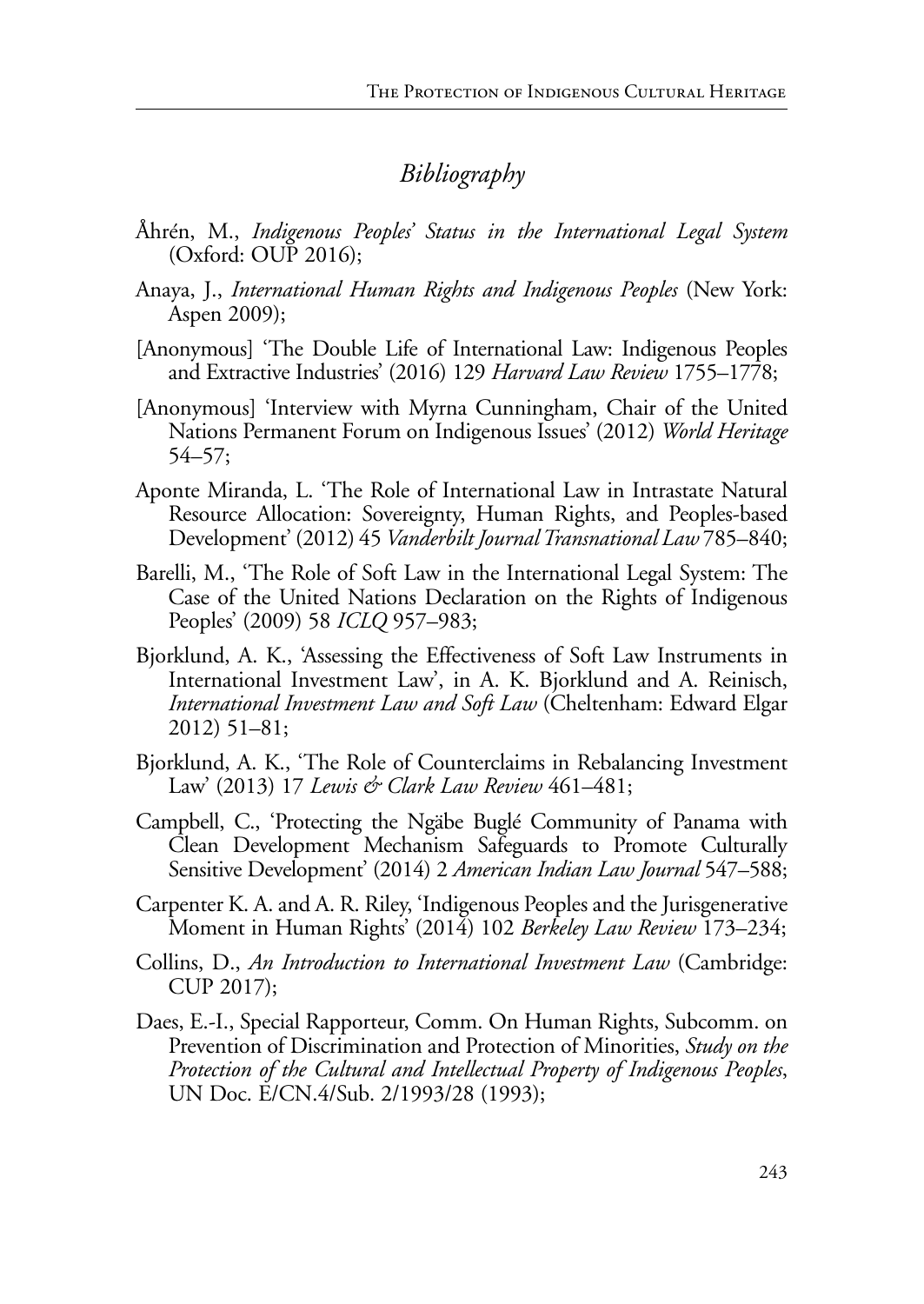- De Brabandere, E., 'Human Rights and International Investment Law', *Leiden Law School Grotius Centre Working Paper* 2018/75-HRL (2018) 1–22;
- Donders, Y., *The UN Declaration on the Rights of Indigenous Peoples. A Victory for Cultural Autonomy?*, *in* I. Boerefijn and J. Goldschmidt (eds.) *Changing Perceptions of Sovereignty and Human Rights* (Intersentia: 2008);
- Engle, K., *The Elusive Promise of Indigenous Development—Rights, Culture, Strategy* (Durham, NC: Duke University Press 2010);
- Engle, K., 'On Fragile Architecture: The UN Declaration on the Rights of Indigenous Peoples in the Context of Human Rights' (2011) 22 *EJIL* 141–163;
- Foster, G. K., 'Foreign Investment and Indigenous Peoples: Options for Promoting Equilibrium between Economic Development and Indigenous Rights' (2012) 33 *Michigan Journal of International Law*  628–692;
- Foster, G. K., 'Investors, States, and Stakeholders: Power Asymmetries in International Investment and the Stabilizing Potential of Investment Treaties' (2013) 17 *Lewis & Clark L. Review* 361–421;
- Francioni, F., 'The Human Dimension of International Cultural Heritage Law: An Introduction' (2011) 22 *EJIL* 9–16;
- Francioni, F., 'Access to Justice, Denial of Justice and International Investment Law' (2009) 20 *EJIL* 729–747;
- Franck, S. 'Development and Outcomes of Investor–State Arbitration' (2009) 9 *Harvard Journal of International Law* 435–489;
- Fry, J. D., 'International Human Rights Law in Investment Arbitration: Evidence of International Law's Unity' (2007) 18 *Duke Journal of Comparative & International Law* 77–150;
- Gilbert, J., 'Custodians of the Land Indigenous Peoples, Human Rights and Cultural Integrity', in M. Langfield, W. Logan, and M. Nic Craith (eds), *Cultural Diversity, Heritage and Human Rights* (London: Routledge 2010) 31–44;
- Göcke, K., 'Protection and Realization of Indigenous Peoples' Land Rights at the National and International Level' (2013) 5 *Goettingen Journal of International Law* 87–154;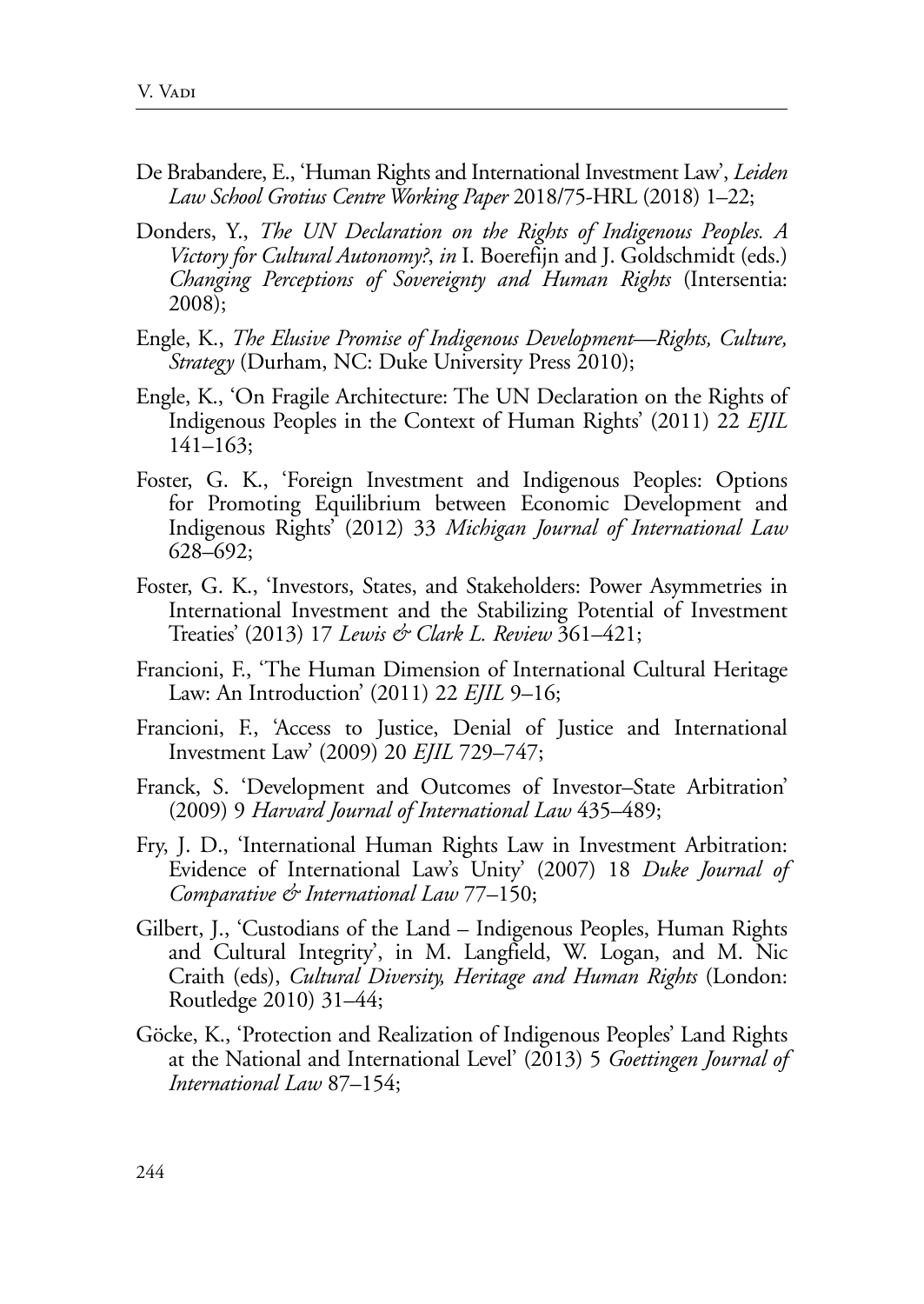Hai Yen, T., *The Interpretation of Investment Treaties* (Leiden: Brill 2014);

- International Law Association, Comm. on the Rights of Indigenous Peoples, Res. No. 5/2012 (August 2012);
- Josefsson, J. and I.-L. Aronsson, 'Heritage as Life-Values: A Study of the Cultural Heritage Concept' (2016) 110 *Current Science* 2091–95;
- Kalicki, J., 'Counterclaims by States in Investment Arbitration' *Investment Treaty News*, 14 June 2013;
- Krepchev, M., 'The Problem of Accommodating Indigenous Land Rights in International Investment Law' (2015) 6 *Journal of International Dispute Settlement* 42–73;
- Kriebaum, U., 'Evaluating Social Benefits and Costs of Investment Treaties: Depoliticization of Investment Disputes' (2018) 33 *ICSID Review* 14–28;
- Kryvoi, Y., 'Counterclaims in Investor–State Arbitration', LSE Law, Society and Economy Working Paper 8/2011 (2011);
- Laplante, L. J. and S. A. Spears, 'Out of the Conflict Zone: The Case for Community Consent Processes in the Extractive Sector' (2008) 11 *Yale Human Rights & Development L.J.* 69;
- Lenzerini, F., 'Sovereignty Revisited: International Law and Parallel Sovereignty of Indigenous Peoples' (2006–7) 42 *Texas International Law Journal* 155–189;
- Levine, J., 'The Interaction of International Investment Arbitration and the Rights of Indigenous Peoples', in F. Baetens (ed.) *Investment Law within International Law—Integrationist Perspectives* (Cambridge: CUP 2013) 107–128;
- McLachlan, C., 'Investment Treaties and General International Law' (2008) 57 *ICLQ* 361–401;
- McLachlan, C., 'The Principles of Systematic Integration and Article 31(3) (c) of the Vienna Convention' (2005) 54 *ICLQ* 279–320;
- McRae, D., 'International Economic Law and Public International Law: The Past and the Future' (2014) 17 *Journal of International Economic Law* 627–638;
- Morgera, E., 'The Need for an International Legal Concept of Fair and Equitable Benefit Sharing' (2016) 27 *EJIL* 353–383;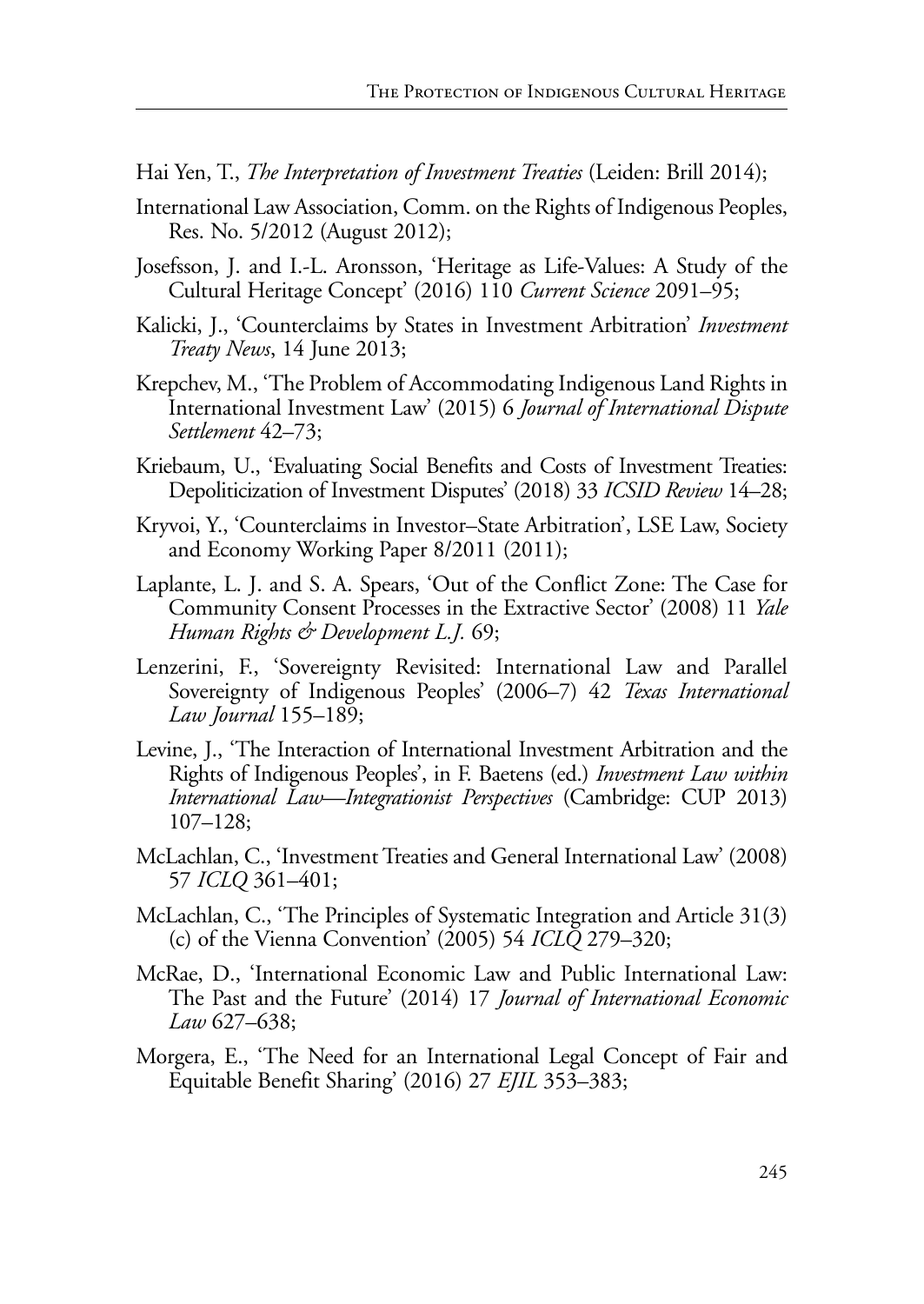- Odumosu-Ayanu, I. T., 'Governments, Investors and Local Communities: Analysis of a Multi-Actor Investment Contract Framework' (2014) 15 *Melbourne Journal of International Law* 473;
- OECD, *Foreign Direct Investment for Development* (Paris: OECD 2002);
- O'Faircheallaigh, C., 'Negotiating Cultural Heritage? Aboriginal Mining Company Agreements in Australia' (2003) 39 *Development & Change*  $25 - 51$ ;
- Orakhelashvili, A., *Peremptory Norms in International Law* (Oxford: OUP 2006);
- Pentassuglia, G., 'Towards a Jurisprudential Articulation of Indigenous Land Rights' (2011) 22 *EJIL* 165–202;
- Potestà, M., 'Towards a Greater Role for State-to-State Arbitration in the Architecture of Investment Treaties?', in S. Lalani and R. Polanco Lazo (eds.) *The Role of the State in Investor–State Arbitration* (Leiden: Brill 2015) 241–273;
- Puig, S. and A. Strezhnev, 'The David Effect and ISDS' (2017) 28 *European Journal of International Law* 731–761;
- Pulitano, E., 'Indigenous Rights and International Law: An Introduction', *in* E. Pulitano (ed), *Indigenous Rights in the Age of the UN Declaration*  (Cambridge: CUP 2012) 1–30;
- Ruggie, J. G. and T. Nelson, *Human Rights and the OECD Guidelines for Multinational Enterprises: Normative Innovations and Implementation Challenges* (Harvard Kennedy School Working Paper No. 15-045  $(2015);$
- Ruggie, J., 'Protect, Respect and Remedy: A Framework for Business and Human Rights', UN Doc A/HRC/8/5, 7 April 2008;
- Sargent, S., 'Transnational Networks and United Nations Human Rights Structural Change: The Future of Indigenous and Minority Rights' (2012) 16 *International Journal of Human Rights* 123–151;
- Sargent, S., 'What's in a Name? The Contested Meaning of Free, Prior and Informed Consent in International Financial Law and Indigenous Rights', in V. Vadi and B. De Witte (eds), *Culture and International Economic Law* (London: Routledge 2015) 87–103;
- Saul, M., 'The Normative Status of Self-Determination in International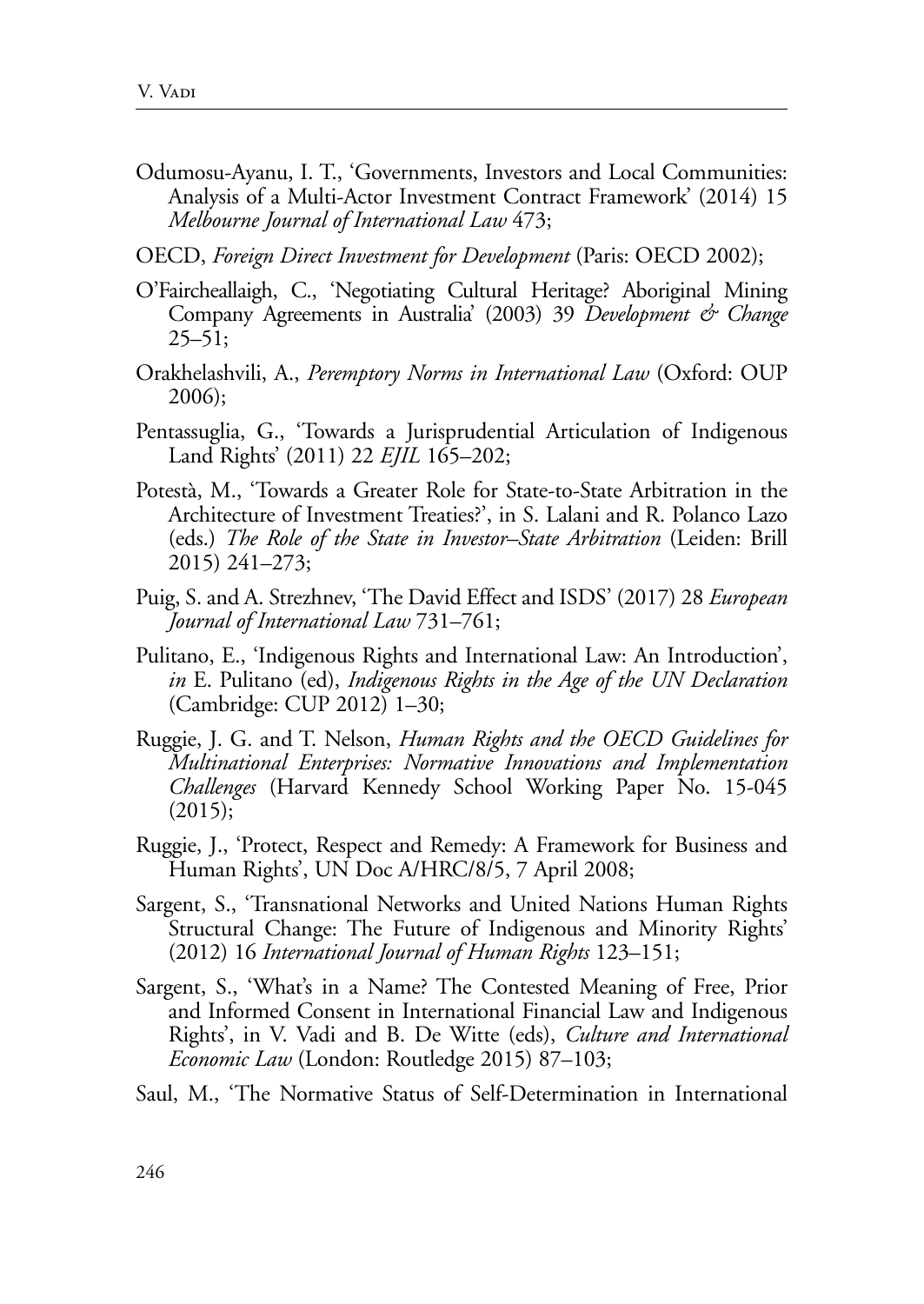Law: A Formula for Uncertainty in the Scope and Content of the Right?' (2011) 11 *Human Rights Law Review* 609–644;

- Schill, S. W. and V. Djanic, 'International Investment Law and Community Interests', Society of International Economic Law Working Paper No. 2016/01 (2016);
- Schulte-Tenckhoff, I., 'Treaties, Peoplehood, and Self-Determination: Understanding the Language of Indigenous Rights', *in* E. Pulitano (ed), *Indigenous Rights in the Age of the UN Declaration* (Cambridge: CUP 2012) 64–86;
- Simma, B. and T. Kill, 'Harmonizing Investment Protection and International Human Rights: First Steps towards a Methodology', in C. Binder, U. Kriebaum, A. Reinisch and S. Wittich (eds), *International Investment*  Law for the 21st Century: Essays in Honour of Christoph Schreuer (Oxford: Oxford University Press 2009);
- Simma, B., 'Foreign Investment Arbitration: A Place for Human Rights?' (2011) 60 *International Comparative Legal Quarterly* 573–596;
- Sinding-Larsen, A., 'Our Common Dignity: Rights-Based Approaches to Heritage Management' (2012) 68 *World Heritage* 58;
- Sornarajah, M., 'The Clash of Globalizations and the International Law on Foreign Investment' (2003) 10 *Canadian Foreign Policy* 1.
- Stamatopoulou, E., 'Taking Cultural Rights Seriously: The Vision of the UN Declaration on the Rights of Indigenous Peoples', in S. Allen and A. Xanthaki (eds.) *Reflections on the UN Declaration on the Rights of Indigenous Peoples* (Oxford: Hart Publishing 2011) 387;
- Sundararajan, A., 'Environmental Counterclaims: Enforcing International Environmental Law through Investor–State Arbitration', L.N. Cutler Center for the Rule of Law, Salzburg Global Seminar Paper (2017–2018);
- te Heuheu, T., M. Kawharu and R. Ariihau Tuheiava, 'World Heritage and Indigeneity' (2012) *World Heritage* 17;
- Tienhaara, K., 'What You Don't Know Can Hurt You: Investor–State Disputes and The Protection of the Environment in Developing Countries' (2006) 6 *Global Environmental Politics* 73–100;
- Vadi, V., 'When Cultures Collide: Foreign Direct Investment, Natural Resources and Indigenous Heritage in International Investment Law'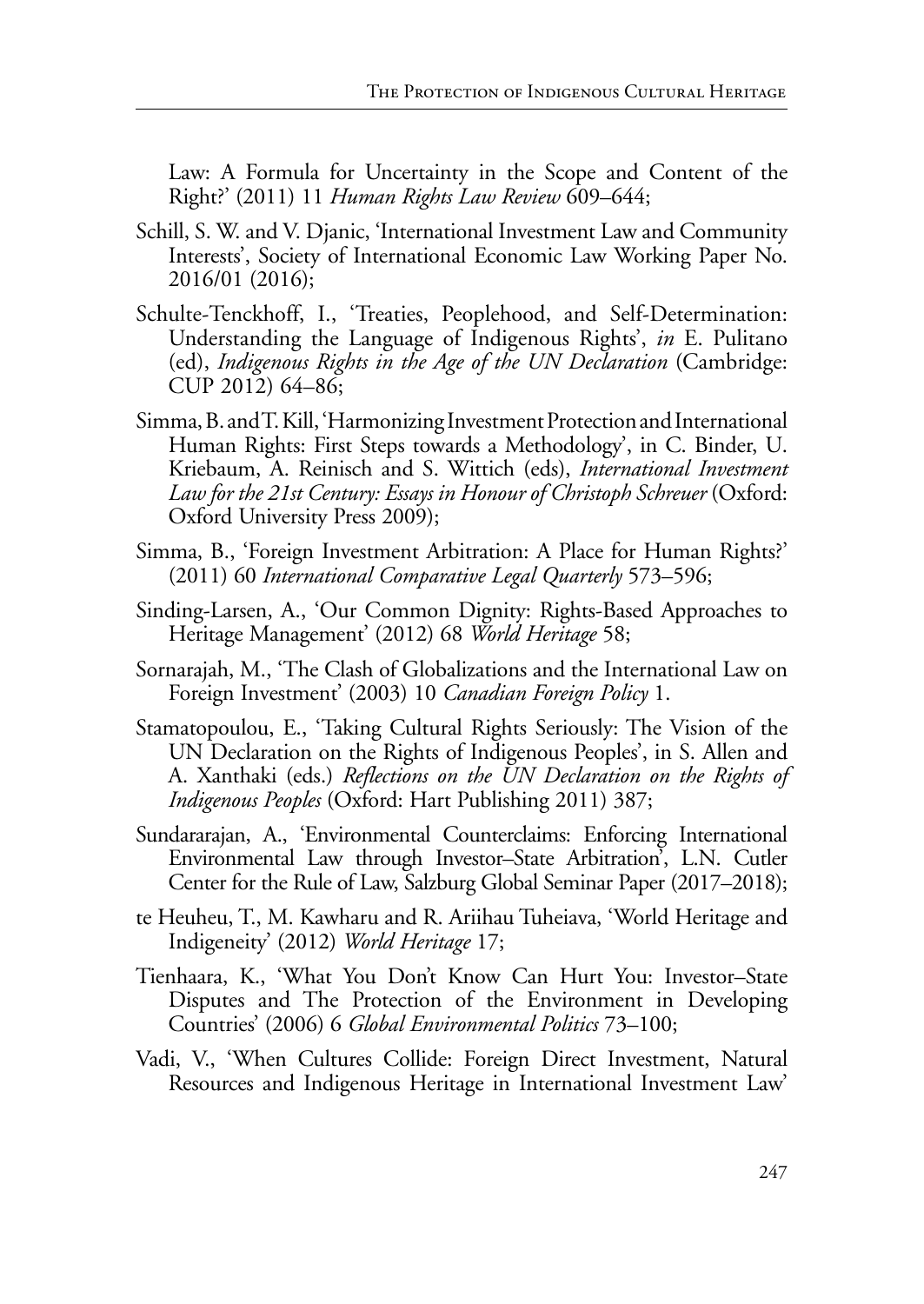(2011) 42 *Columbia Human Rights Law Review* 797–889;

- Vadi, V., 'Heritage, Power, and Destiny: The Protection of Indigenous Heritage in International Investment Law and Arbitration' (2018) 50 *George Washington International Law Review* 742–744;
- Vadi, V., '*Jus Cogens* in International Investment Law and Arbitration' (2015) 46 *Netherlands Yearbook of International Law* 357–388;
- Vadi, V., *Cultural Heritage in International Investment Law and Arbitration* (Cambridge: CUP 2014);
- Vadi, V., *Analogies in International Investment Law and Arbitration* (Cambridge: CUP 2016);
- Van Harten, G., *Investment Treaty Arbitration and Public Law* (Oxford: OUP 2007);
- Watson, I. and S. Venne, 'Talking Up Indigenous Peoples' Original Intent in a Space Dominated by State Interventions', in E. Pulitano (ed), *Indigenous Rights in the Age of the UN Declaration* (Cambridge: CUP 2012) 87–109;
- Westra, L., *Environmental Justice and the Rights of Indigenous Peoples*  (London: Earthscan 2008);
- Wiessner, S., 'The Cultural Rights of Indigenous Peoples: Achievements and Continuing Challenges' (2011) 22 *EJIL* 121–140;
- Wiessner, S., 'Indigenous Self-Determination, Culture and Land: A Reassessment in Light of the 2007 UN Declaration on the Rights of Indigenous Peoples' in E. Pulitano (ed), *Indigenous Rights in the Age of the UN Declaration* (Cambridge: CUP 2012) 31–63.

International Decisions

Interamerican Court of human Rights

- *Kuna Indigenous People of Madungandi v. Panama* (Preliminary Objections, Merits, Reparations and Costs), IACtHR (ser. C) No. 284, Judgment 14 October 2014;
- *Sawhoyamaxa Indigenous Community v. Paraguay* (Merits, Reparations, and Costs), IACtHR (ser. C) No. 146, Judgment 29 March 2006;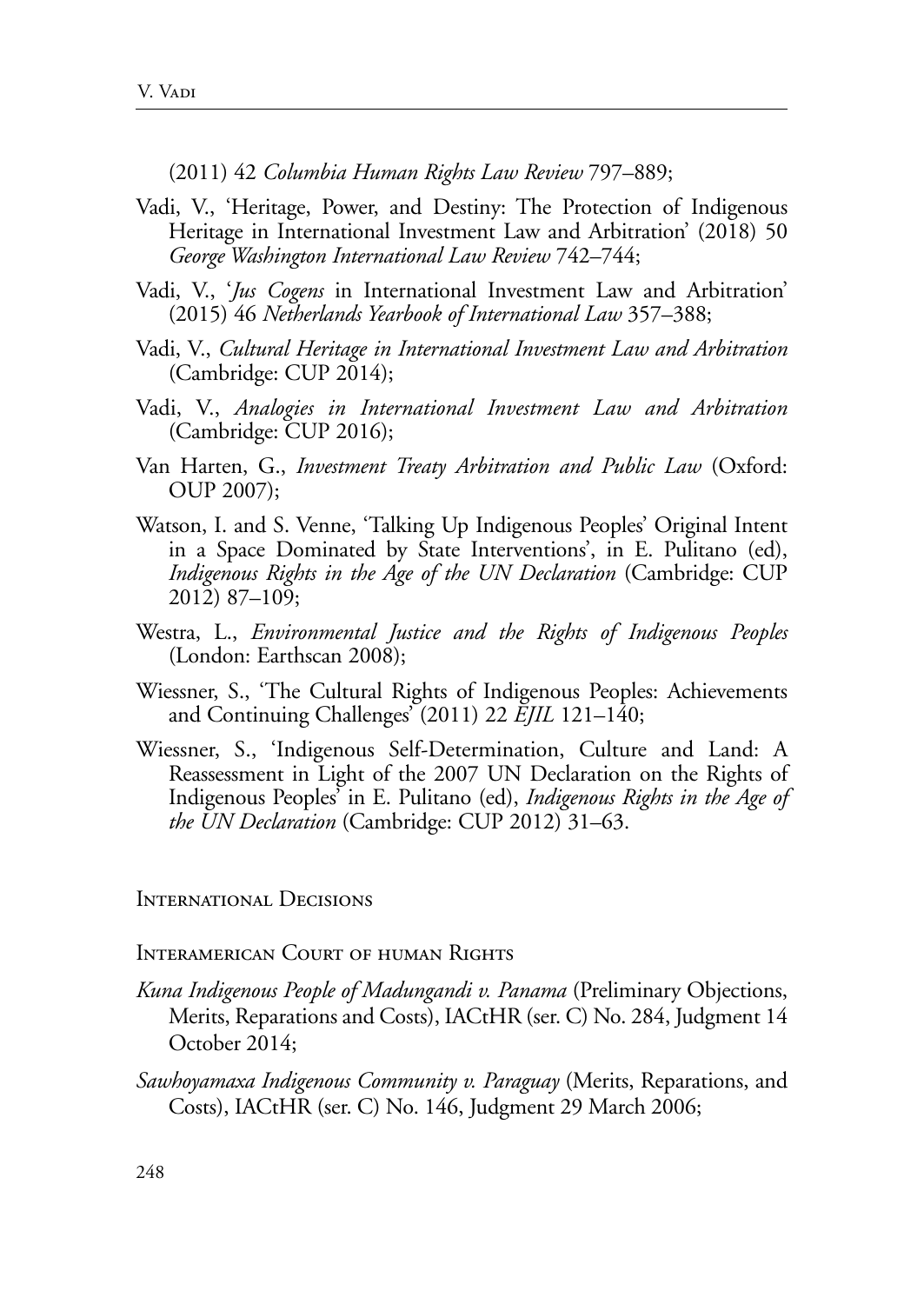*Saramaka Peoples v. Suriname*, IACtHR (ser. C) No. 172, Judgment 28 November 2007;

### Arbitral Awards

- *Álvarez y Marín Corporación S.A. v. Republic of Panama*, ICSID ARB/15/14, Motivación de la decisión sobre las excepciones preliminares de la demandada en virtud de la regla 41(5) de las reglas de arbitraje del CIADI del 27 de enero de 2016;
- *Álvarez y Marín Corporación S.A., Bartus Van Noordenne, Cornelis Willem Van Noordenne, Estudios Tributarios AP SA, Stichting AdministratiekantoorAnbadi c. República de Panamá*, ICSID ARB/15/14, laudo 12 October 2018;
- *Al-Warraq v Indonesia*, UNCITRAL, Final Award, 15 December 2004;
- *Bear Creek Mining Corp. v. Peru*, ICSID ARB/14/21, Award 30 November 2017;
- *Bear Creek Mining Corp. v. Peru*, Partial Dissenting Opinion 12 September 2017;
- *Biloune and Marine Drive Complex Ltd v. Ghana Investments Centre and the Government of Ghana*, UNCITRAL, Award on Jurisdiction and Liability 27 October 1989, 95 *ILR* 184;
- *Border Timbers Ltd. v. Zimbabwe*, ICSID ARB/10/25, Procedural Order No. 2, 26 June 2012;
- *Burlington v Ecuador*, ICSID ARB/08/5, Decision on Counterclaims 7 February 2017;
- *Burlington Resources, Inc. v. Republic of Ecuador*, ICSID ARB/08/5, Decision on Jurisdiction 2 June 2010;
- *Crystallex Int'l Corp. v. Venezuela*, ICSID ARB(AF)/11/2, Award 4 April 2016;
- *Glamis Gold, Ltd. v. United States*, UNCITRAL, Decision on Application and Submission by Quechan Indian Nation 16 September 2005;
- *Glamis Gold v. United States*, UNCITRAL, Award 8 June 2009;
- *Grand River Enterprises Six Nations, Ltd. v. United States*, NAFTA, Award 12 January 2011;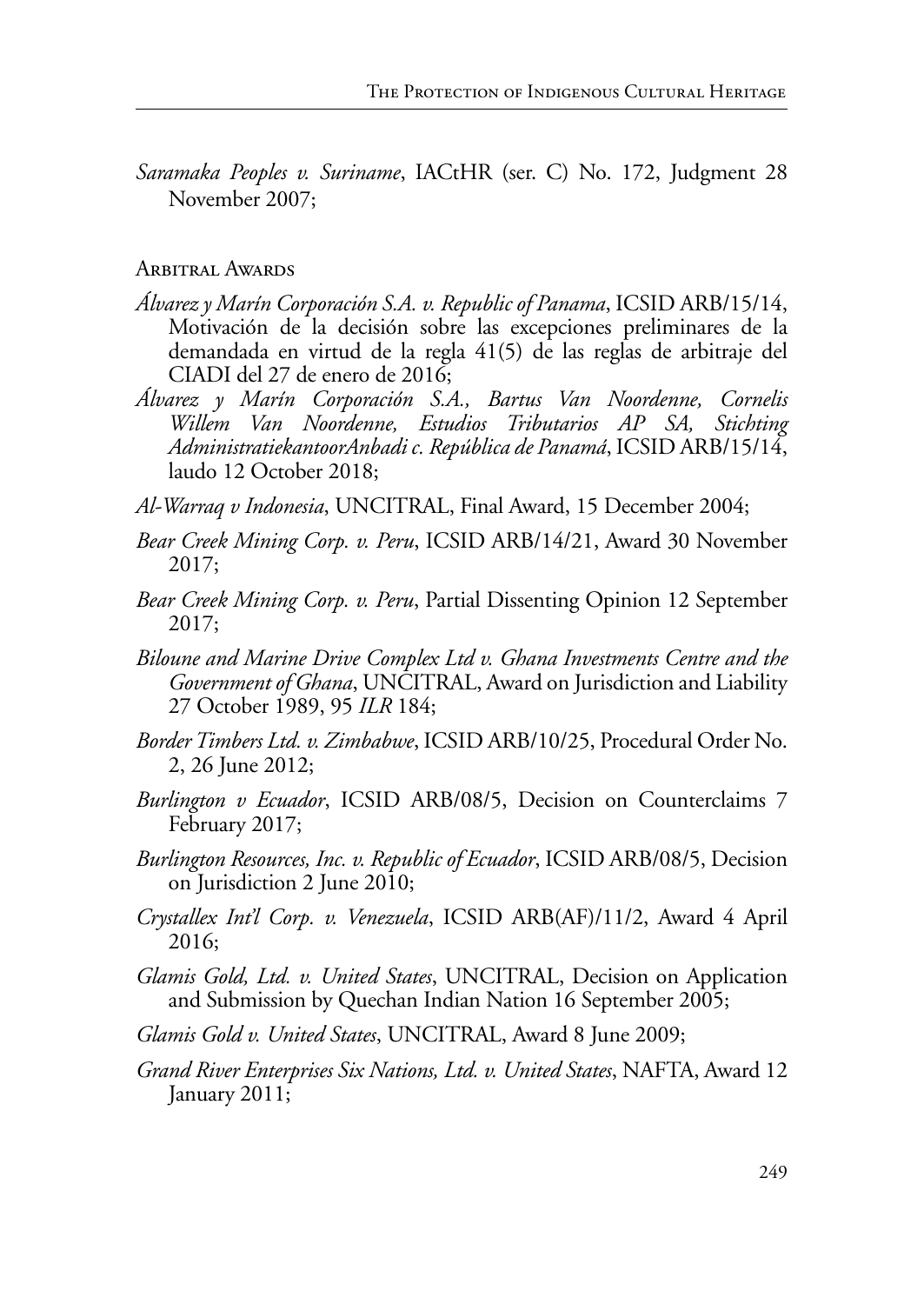- *Phoenix Action, Ltd. v. The Czech Republic*, ICSID ARB/06/5, Award 15 April 2009;
- *South American Silver Limited v. The Plurinational State of Bolivia*, PCA Case No. 2013-15, Award 22 November 2018;

*Urbaser v. Argentina*, ICSID ARB/07/26, Award 8 December 2016;

#### Domestic Decisions

*Hupacasath First Nation v. The Minister of Foreign Affairs Canada and The Attorney General of Canada*, Judgment 9 January 2015, 2015 FCA 4 (CanLII)

International Legal Instruments

Convention on Conservation of Migratory Species, 23 June 1979, 19 *ILM* 11;

- Convention on the Settlement of Investment Disputes between States and Nationals of other States (ICSID Convention), Washington DC, 18 March 1965, 575 *UNTS* 159;
- Energy Charter Treaty, 17 December 1994, 2080 *UNTS* 95;
- India–Netherlands Agreement for the Promotion and Protection of Investments, 6 November 1995;
- Interim Convention on Conservation of North Pacific Fur Seals, 9 February 1957, 314 *UNTS* 105;
- International Convention for the Regulation of Whaling, 2 December 1946, 161 *UNTS* 72;
- International Covenant on Civil and Political Rights, 16 December 1966, 999 *UNTS* 171;
- International Covenant on Economic, Social, and Cultural Rights, 16 December 1966, 993 *UNTS* 3;
- International Labour Organization Convention Concerning Indigenous and Tribal Peoples in Independent Countries (ILO Convention No. 169) 27 June 1989, 28 *ILM* 1382;

International Labour Organization, Convention Concerning the Protection